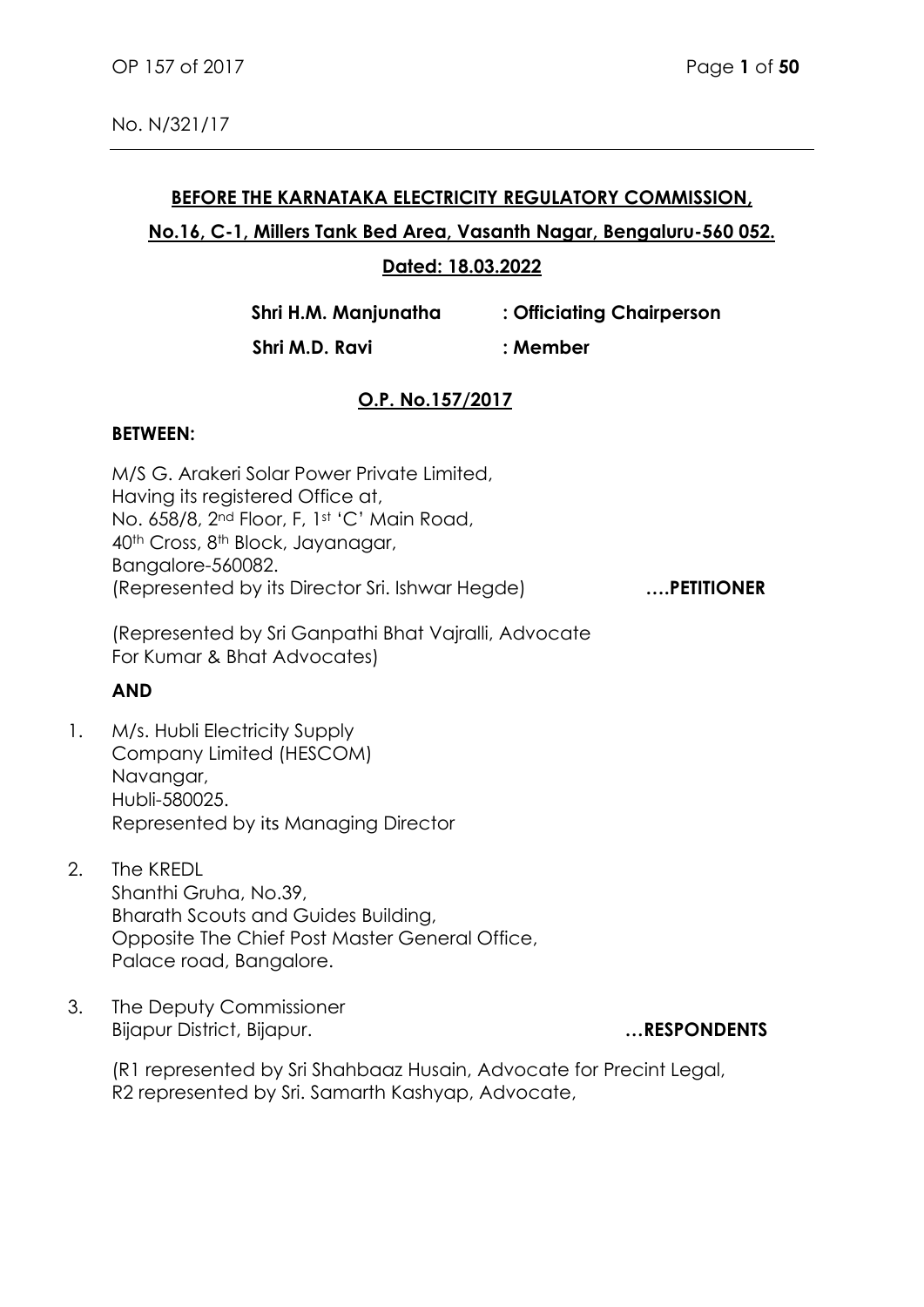#### **ORDERS**

This case is taken up for second time disposal as per directions given by Hon'ble High Court of Karnataka in Writ Petition WP No. 52028/2018 (GM-KEB) C/W WP No. 30716/2018 (GM-KEB) (filed against the orders in OP No. 157/2017) & Others (Annexure-W to the Amended Petition).

- 1) Originally, the Petitioner had filed the Petition in OP No. 157/2017 on 20.09.2017 under Section 86(1)(b) of the Electricity Act, 2003. During the initial proceedings, the Respondent No. 1 to 3 have appeared before the Commission through their respective Counsel and contested the Petition by filing written objections separately. After hearing both the parties the Commission had passed orders on 27.09.2018 dismissing the Petition by holding that the Petitioner is not entitled for any reliefs as claimed, further held that, the Petitioner is entitled to a tariff of Rs. 4.36 only per unit as per Article 5.1 of the PPA and he is also liable to pay damages including liquidated damages as provided under Articles 2.2 and 2.5.7 of the PPA.
- 2) Aggrieved by this Commission order dated 27.09.2018, the Petitioner had approached the Hon'ble High Court of Karnataka, Bengaluru in Writ Petition bearing WP No. 30716/2018 (GM-KEB) challenging the orders of the Commission. After hearing both the parties the Hon'ble High Court of Karnataka passed order dated 20.09.2021 along with other writ petitions holding that: -
	- *(a) All the writ petitions are allowed, the impugned orders passed by the Commission in all these cases stand quashed.*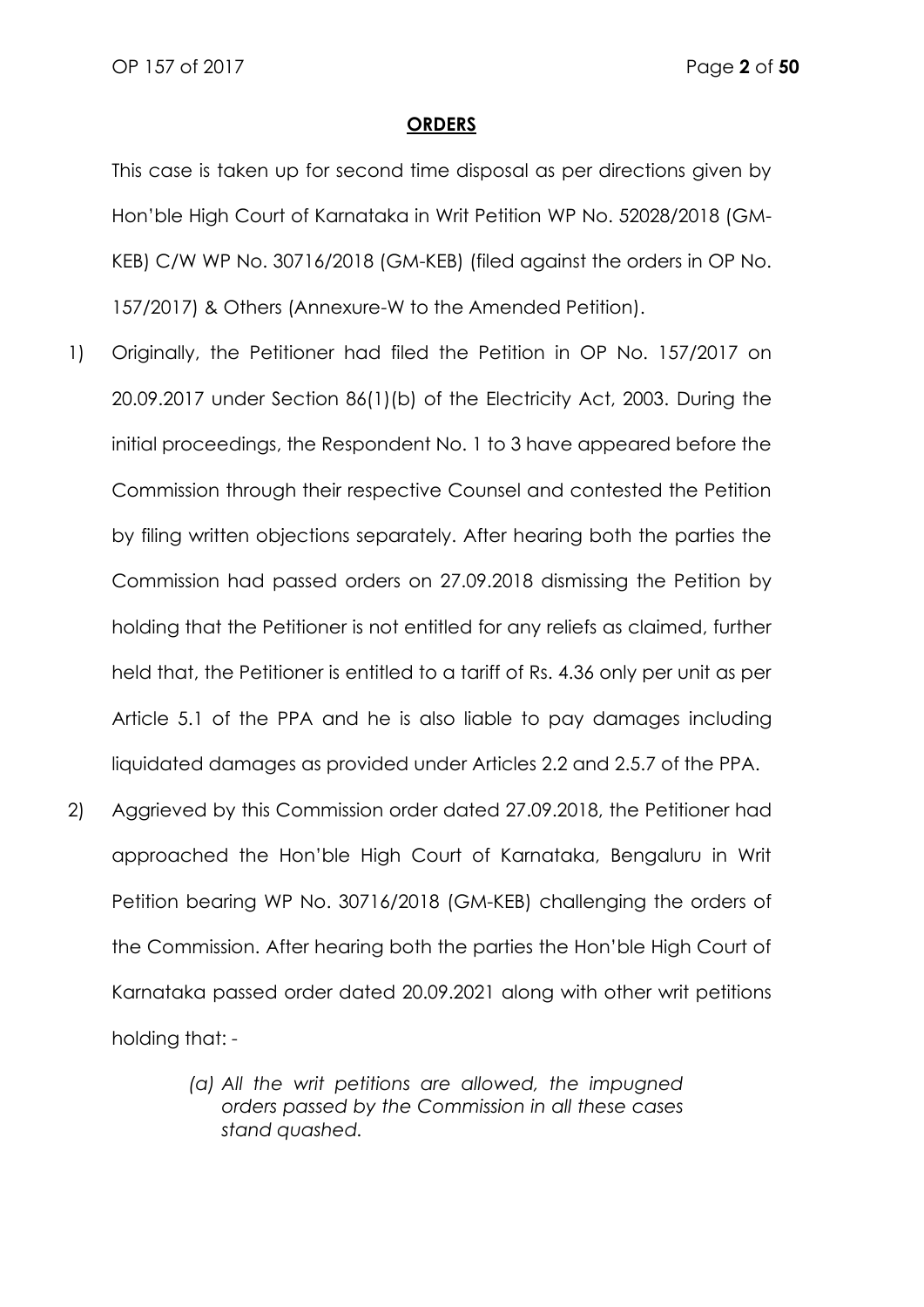- *(b) These matters are remitted back to the hands of the Commission for appropriate resolution of the dispute bearing in mind the observations made in the course of the order with regard to the controversy brought before it.*
- *(c) The Commission shall also consider all subsequent events that have taken place after passage of the impugned orders, while passing orders afresh, in the case now remitted.*
- *(d)* Parties to the lis are at liberty to place on record all *such documents that would advance their cause.*
- *(e) The Commission shall consider the claims of the Petitioners and pass appropriate orders within six months from the date of receipt of a copy of this order.*
- *(f) Interim orders granted and subsisting, if any, in all these cases shall continue to operate till the Commission takes up the case for consideration of an interim prayer, if sought for by the Petitioners.*
- *(g) All the contentions, except the ones decided in this order, of both the parties are kept open.*
- 3) After receiving the certified copy of the orders, this Commission has issued notice to both parties. The Petitioner has appeared through his Counsel and filed Amended Petition dated 30.11.2021. The Respondent No. 1 has filed objections on 31.01.2022 to the Amended Petition and Respondent No. 1 has filed objections on 10.01.2022 to the Amended Petition. This Commission has also passed an interim order on 18.11.2021 granting the Interim tariff of Rs. 4.36/unit till the disposal of the Petition. Now this Commission has taken up the case for fresh disposal as per the directions of the Hon'ble High Court of Karnataka, Bengaluru as referred supra.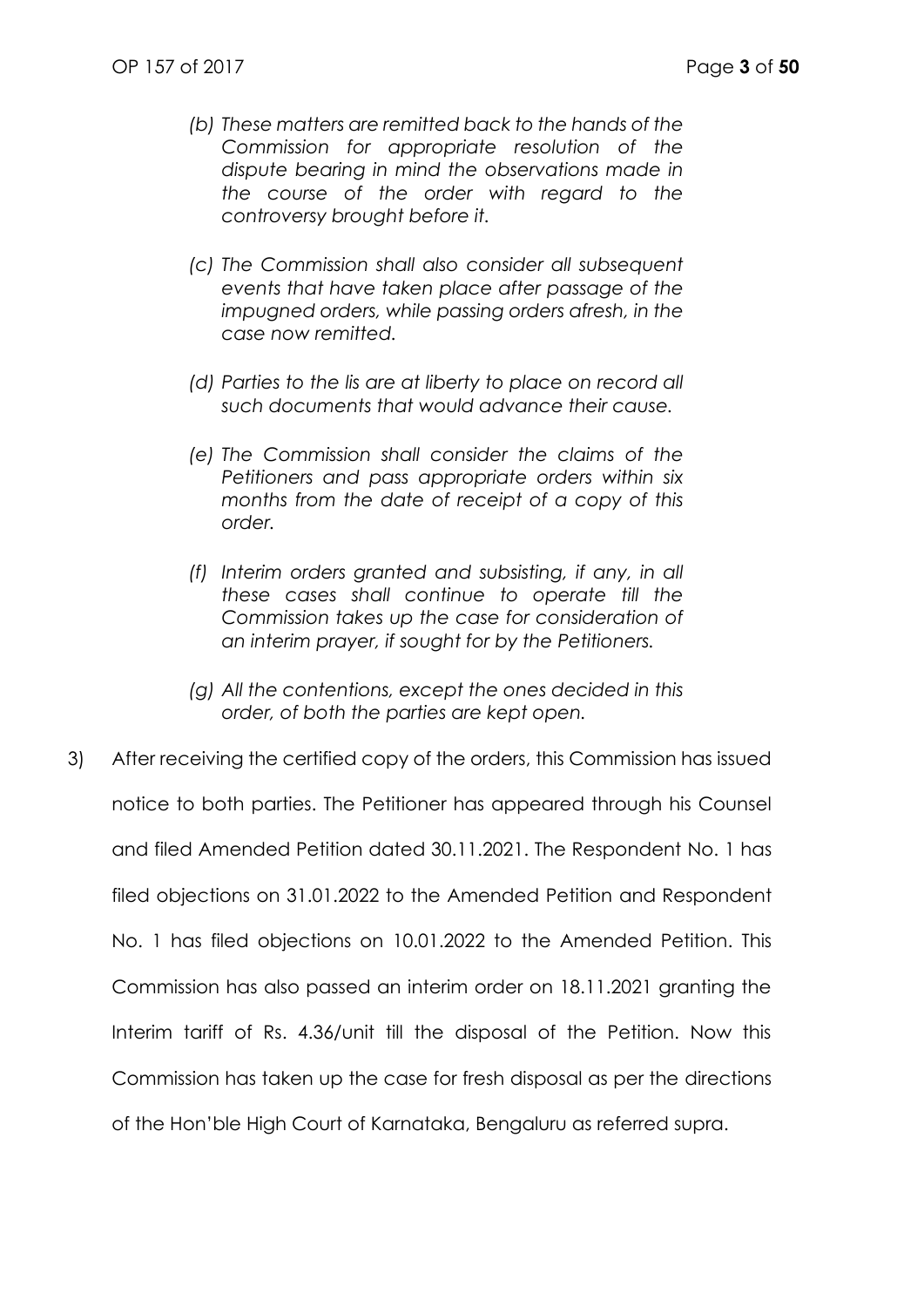OP 157 of 2017 Page **4** of **50**

- 4) This Petition was filed under Section 86(1)(b) of the Electricity Act, 2003 in effect praying to:
	- a) Direct Respondent No.1/HESCOM to comply with the original terms of the PPA dated 24.06.2015 and further provide the confirmation for time extension with original tariff under Clause 2.5 & Article 8 i.e., force majeure event and direct the first Respondent to implement the extension of time with original tariff in the interest of justice and equity.
	- b) Direct the 1st Respondent/HESCOM to accept the original tariff agreed in the PPA i.e., an amount of Rs. 8.40 per kWh and remit the same to the petitioner.
	- c) Restrain the 1st Respondent/HESCOM not to deduct any liquidated damages from the Petitioner as force majeure events have caused the delay.
	- d) Declare that the Petitioner is entitled to extension of time with original tariff as per Article 2 of the PPA dated 24.06.2015 without imposing or changing any conditions as enshrined in the PPA.
	- e) Direct the Respondent No. 1/HESCOM to pay the Petitioner original tariff of Rs. 8.40 per unit in the terms of the PPA from the date of commissioning i.e., 31.03.2017 till the term of PPA.
	- f) Direct the Respondent No. 1/HESCOM to pay the difference of the tariff paid per unit from the date of commissioning of the plant along with late payment surcharge in terms of PPA and Clause 6.4 within stipulated time frame.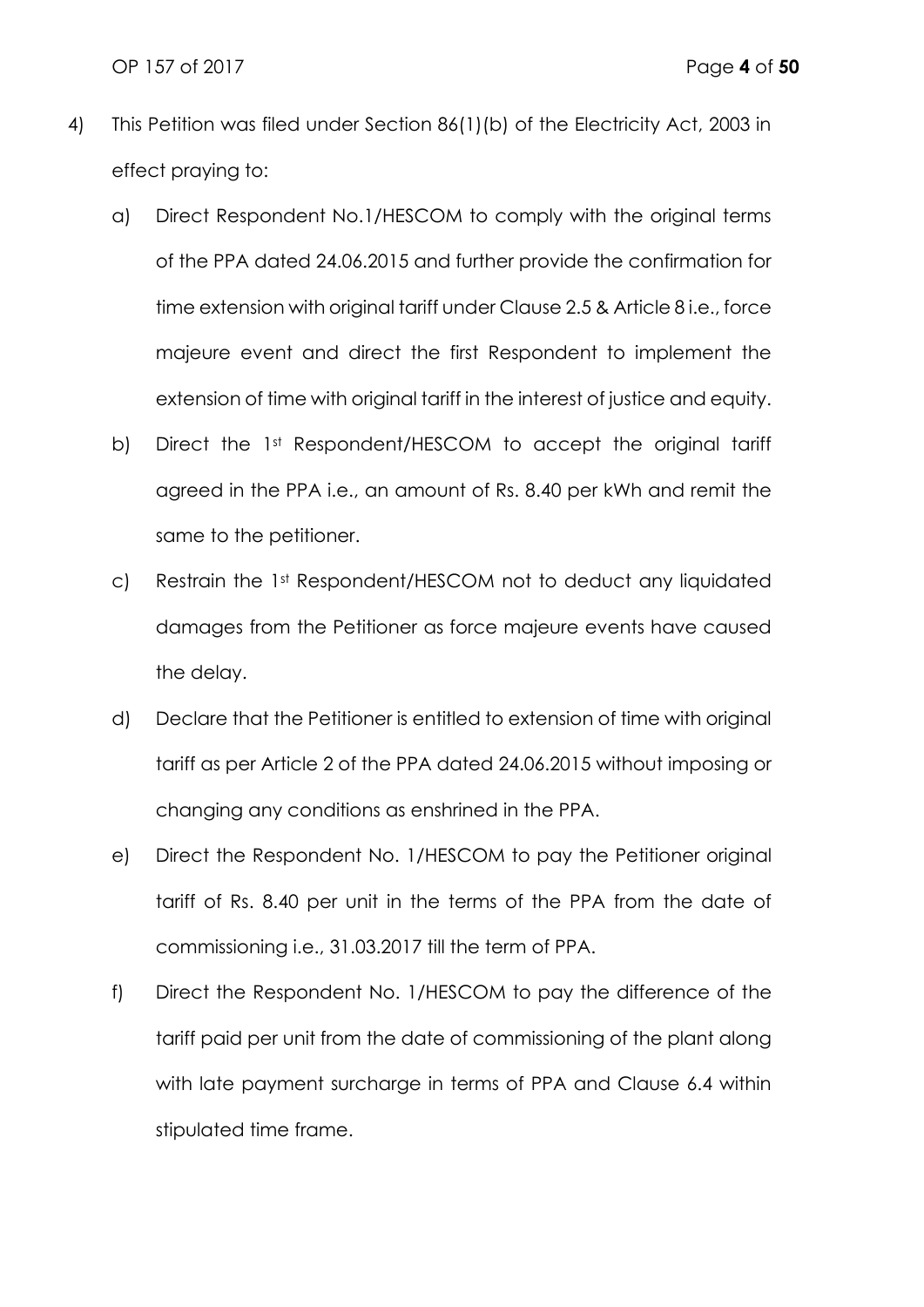- g) Direct the Respondent No. 1/HESCOM to refund the recovered liquidated damages and conditions precedent damages along with late payment surcharge in terms of PPA and Clause 6.4 within stipulated time.
- h) Grant such other reliefs to meet the ends of justice and equity.
- 5) The brief facts set out in this Petition are as under:
	- a) Pursuant to the Solar Policy of the Government of Karnataka, dated 22.05.2014 and the Government Order, dated 26.08.2014, the Karnataka Renewable Energy Development Limited (KREDL), the Nodal Agency of the Government of Karnataka for implementation of Solar Power Projects in the State, issued a letter dated 16.03.2015 (Annexure-B filed along with Original Petition) in favour of a land owning farmer, Sri Ulhas Sidramappa Arakeri [the Solar Project Developer (SPD)] and allotted 3 MW capacity Solar Power Project to be commissioned at Hunshyal Village, Vijayapura Taluk, Vijayapura District, under 1-3 MW Farmers' Scheme, subject to certain terms and conditions.
	- b) The Petitioner has executed Power Purchase Agreement (Annexure-C filed along with Original Petition) dated 24.06.2015 for sale of power from 3 MW solar power plant at Hunshyal Village, Vijayapura Taluk, Vijayapura District, and as approved by HESCOM Board for purchase of power for this plant. Thereafter, a Supplementary agreement dated 16.08.2016 (Annexure-D filed along with Original Petition) was entered into between the HESCOM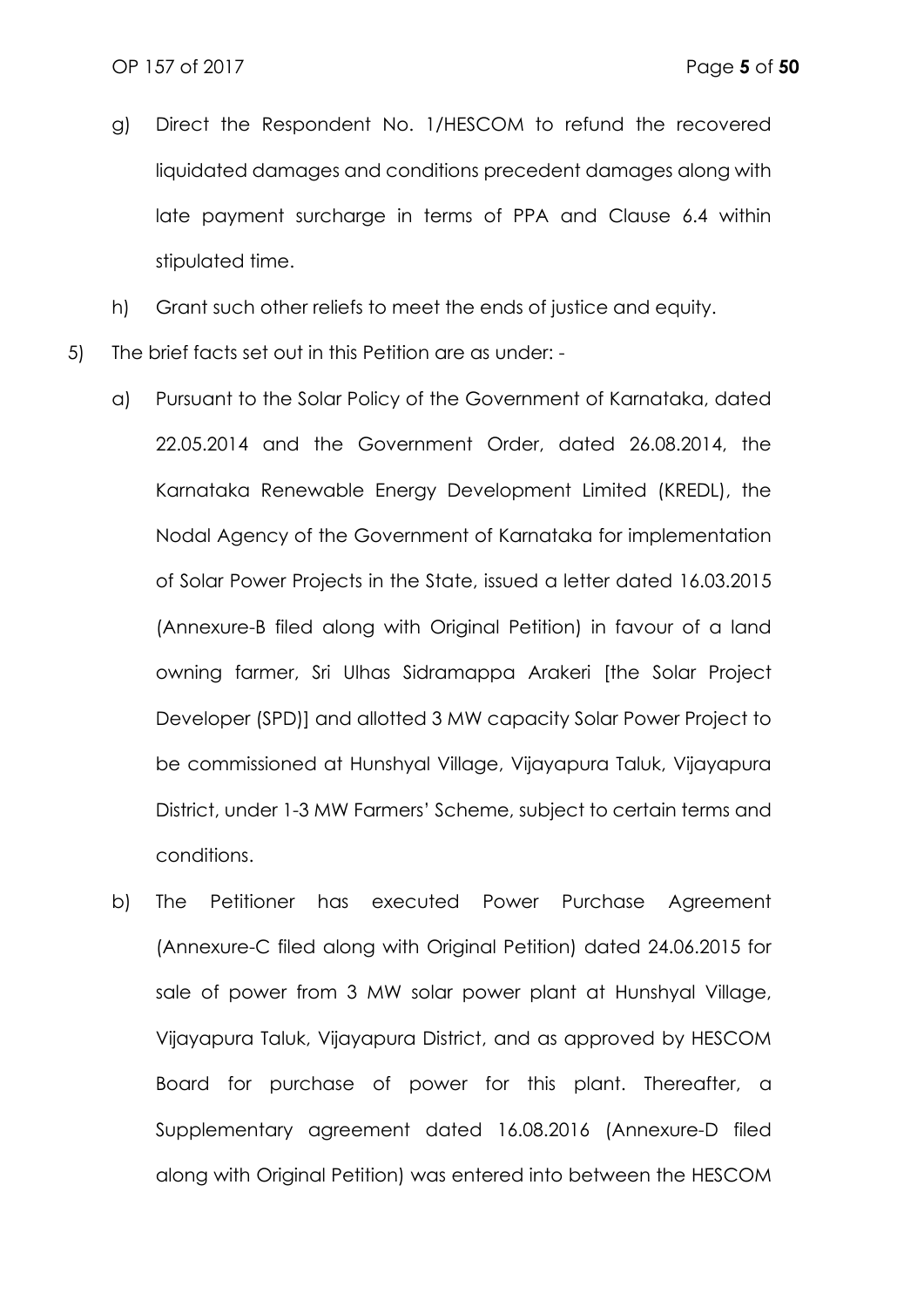and Petitioner for assigning the project into the name SPV M/s G. Ankeri Solar Power Project Limited.

- c) Immediately after entering into PPA the Petitioner has started project development work on the site, which includes crucial work like land levelling, fencing, obtaining necessary approvals and sanctions such as conversion of land, Evacuation line, mobilization of funds etc., from the Authorities, concerns and loan sanction from Banks for the establishment of a solar power plant. The Petitioner estimated an investment of Rs. 18,50,00,000/- (Eighteen Crores Fifty lakhs only) for the project. As per Article 2 of the PPA dated 24.06.2015 the said project has to be completed on or before scheduled commissioning date i.e., within 18 months from the effective date. The Effective date is the date of signing PPA i.e., 24.06.2015.
- d) It is stated that for completion of the project there are numerous approvals are required as per Clause 2.1.1 of Article 2 of PPA such as:
	- i. Land conversion from agricultural into non-agricultural to setting up from Solar Plant.
	- ii. Power evacuation approval from KPTCL/HESCOM as the case may be.
	- iii. 11 KV work order and TAQC approval from HESCOM.
	- iv. Substation work order from KPTCL.
	- v. CEIG approval.
	- vi. Interconnection approval by KPTCL.
- e) Even though PPA was signed on 24.06.2015, the same was to be approved by the KERC on 13.07.2015. However, after approval, the PPA has been handed over to the Petitioner only on 17.10.2015 i.e.,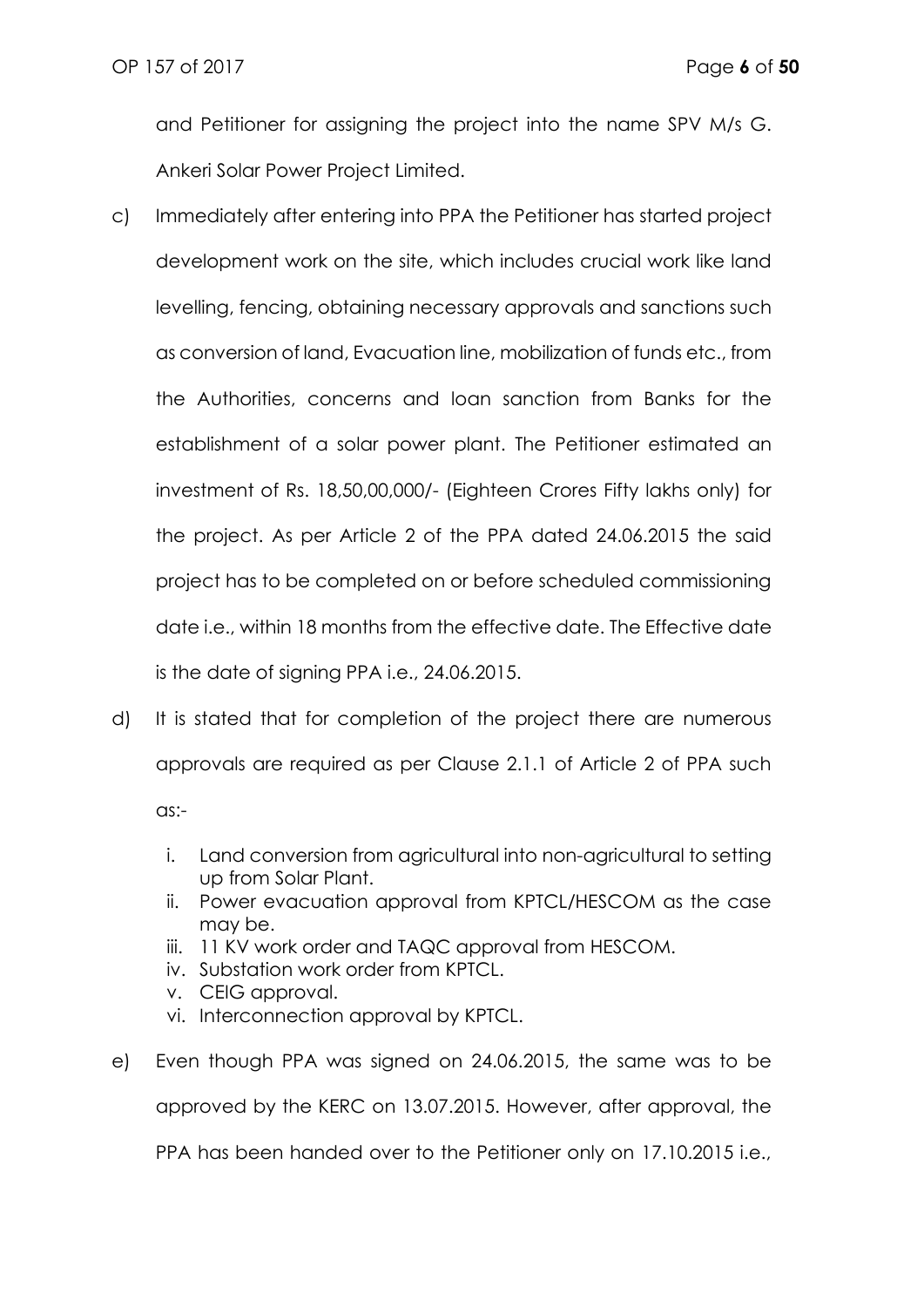with 3 months 24 days delay for which the Petitioner cannot be held responsible. However, time for scheduled date of commissioning counted from 24.06.2015. Therefore, the Petitioner had lost about 3 months 24 days in receiving the PPA which has to be treated as Force Majeure Event under Article 8.3. The 1st Respondent is responsible for the said delay. Therefore, the extension of time is to be granted along with the original tariff agreed as per PPA i.e., Rs. 8.40/KW.

f) The Petitioner has sought permission and approval of format from 1st Respondent for enabling the Petitioner to form a SPV and signup Supplemental Tariff as per provision 12.11 of the PPA. However, the 1st Respondent has no clarity on the formation of the SPV and signing of Supplementary Agreement. The Commission also aware that HESCOM has not initially understood the formalities of forming a SPV and supplementary tariff agreement. The Commission has clarified the same in the month of December 2015 and even after that 1st Respondent could not understand the clarification given by the Commission, thereafter, the Commission had issued a new format for AOA, MOA and supplementary tariff agreement on 21.03.2016 (Annexure-D2 filed along with Original Petition). In between these two clarifications a period of 9 months have elapsed from the date of signing of the PPA. The very purpose of introduction of Clause 12.11 is to provide PPA holder to get investor and subsequent financial closure of the project. Since there was no clarity with regard to assignment of the PPA, the Petitioner could not get any investors to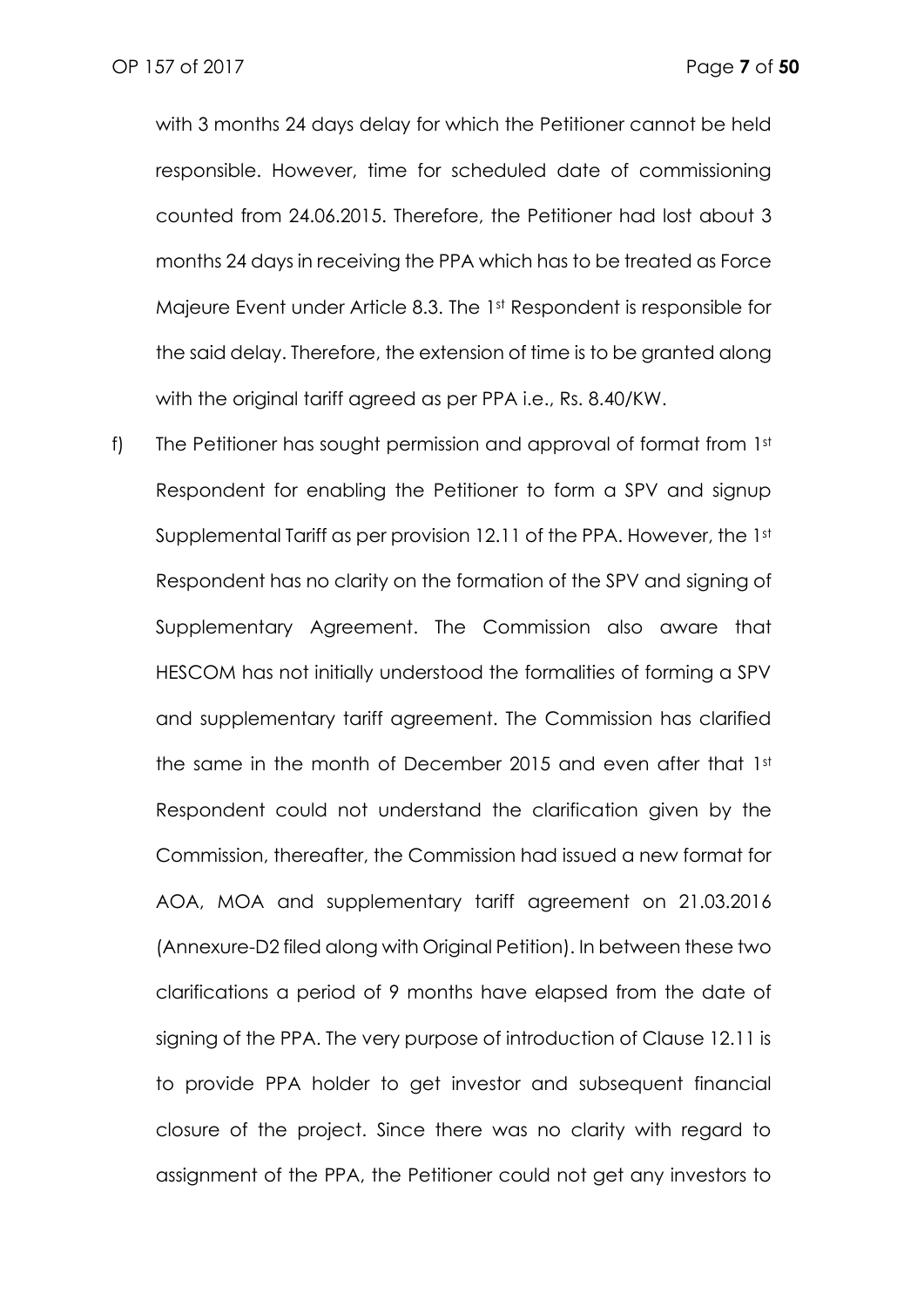enable Petitioner to mobilize the required funds for the project. Because of the act of 1<sup>st</sup> Respondent causing delay in getting clarification and clarify itself, was 9 months had lapsed which tentamount to denying the 18 months window of opportunity available to the Petitioner to execute the project for which Petitioner is not responsible and the same to be treated as Force Majeure.

- g) Subsequent to the amendment of Sub-clause 10 of Section 95 of the Karnataka Land Revenue (Amended) Act 2015, the Government of Karnataka has issued circular RD69/01.12.2015 (Annexure-F to the Original Petition) fixing the time for grant of deemed conversion for 15 days. As per the Government circular the Petitioner has submitted all requisite documents like PPA, KREDL letter, RTC, PTCL, NOC and other relevant documents as on the date of filing of the application for conversion of land before the Deputy Commissioner (Annexure-G to the Original Petition) on 07.12.2015. The Deputy Commissioner has passed order of conversion of land (Annexure-G1 to the Original Petition) on 19.08.2016, therefore, there was delay of about 8 months 13 days. This delay is to be construed as Force Majeure event and extension of time to be granted with original tariff.
- h) The Petitioner has also applied for power evacuation approval before the HESCOM/1st Respondent (Annexure-H1 to the Original Petition) on 18.12.2015, the same was approved by the HESCOM/1st Respondent (Annexure-H2 to the Original Petition) on 22.10.2016. There is a delay of 10 months from the HESCOM/1st Respondent for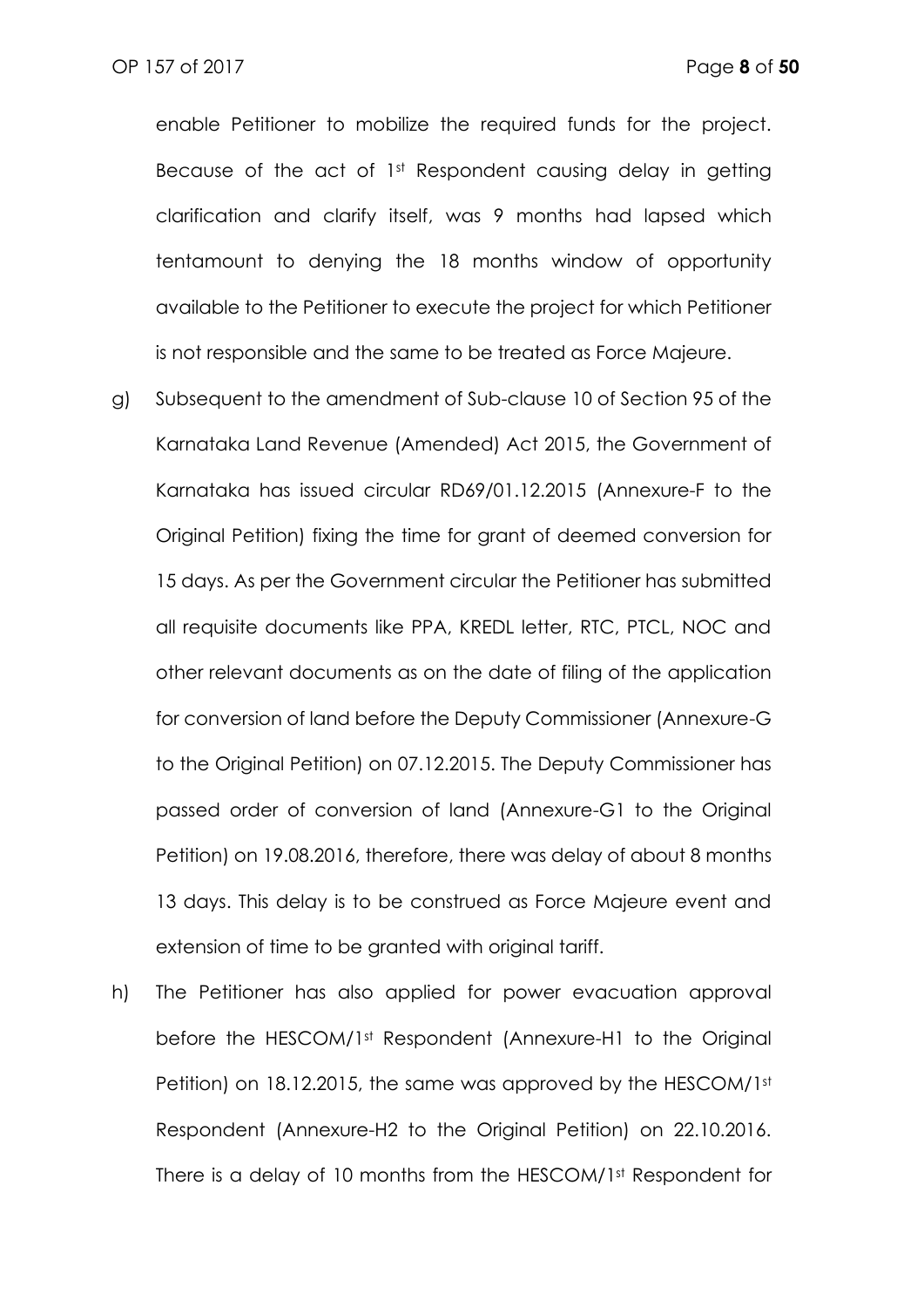power evacuation approval for which the Petitioner is not responsible. Therefore, the delay caused is to be treated as Force Majeure event under Article 8 of the PPA.

- i) The HESCOM/1st Respondent took 12 months for allocation of Bayspace, where breaker can be installed for injecting the power into grid. Since the bay-space can be allotted only after power evacuation approval, the 1st Respondent has allotted bay-space at Nagathan Village which is called as Nagathan 33/11 KV station (Annexure-J to the Original Petition) on 19.12.2016 which is 4 days prior to the initial Scheduled Commissioning Date. The 1st Respondent is responsible for the delay in Bay approval and 11 KV line work approval as 33KV station comes under the control of the HESCOM. The 1<sup>st</sup> Respondent has not defined the process with timeline to process power evacuation request, bay-space allocation, approval of single line diagram, TAQC approval etc. The Petitioner states that due to lack of specific guidelines/procedures both line work and Bay work was delayed for which the Petitioner cannot be blamed. This delay of about 12 months is to be condoned as Force Majeure Event.
- j) The 1<sup>st</sup> Respondent who insisted for using breaker equipment only from State Owned Public Sector Company which is Mysore Electrical Industries Limited, it took 3 months 15 days to get the product. The said breaker was received along with delivery note (Annexure-J1 to the Original Petition) on 15.12.2016 just 8 days prior to the Scheduled Commissioning Date. The MEI breaker could not be booked without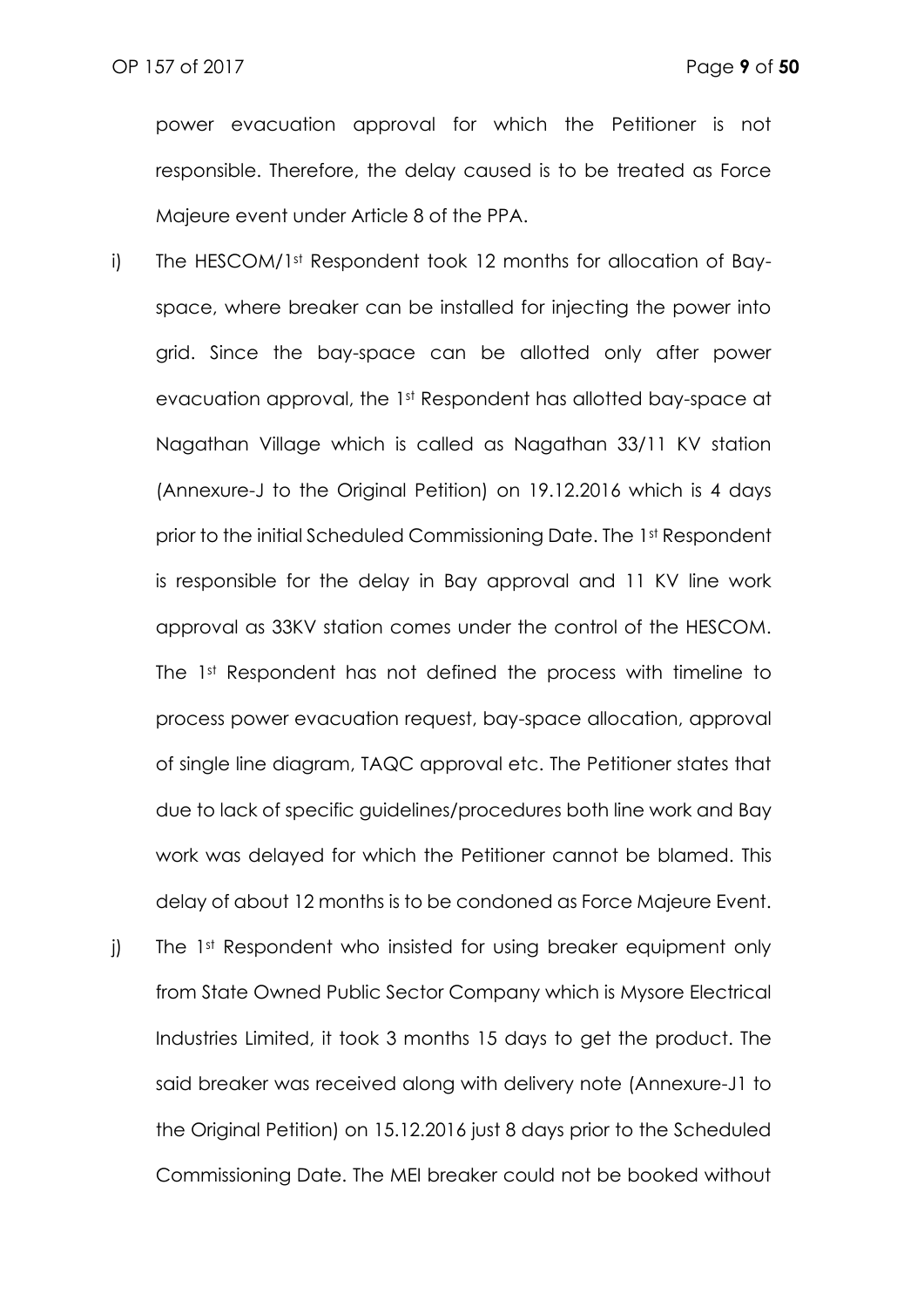drawing approval, only after the drawing approval from HESCOM, the Petitioner could place the order for MEI breaker which was delivered on 15.12.2016. The delay was caused because of 1st Respondent instruction to use MEI breaker only. For this delay the Petitioner cannot be blamed. This 3 months 15 days delay has to be considered as event of Force Majeure.

- k) Subsequent to the power evacuation approval the 1st Respondent has granted work order to carry out substation work (Annexure-K to the Original Petition) only on 16.12.2016 and there was a delay of 11 months 24 days by HESCOM as this can be obtained only after the approval of regular power evacuation scheme. Therefore, the delay caused by HESCOM has to be treated as Force Majeure event. Subsequent to the regular power evacuation approval, the Petitioner could obtain 11 KV work order (Annexure-K1 to the Original Petition) to construct 11 KV line only on 16.12.2016 and there was delay of 11 months 24 days. Hence, the delay caused by the Respondent No. 1 has to be treated as Force Majeure Event.
- l) It is stated that time extension request was made before the HESCOM on 08.12.2016 but same has been received (Annexure-L to the Original Petition) on 04.02.2017, after a delay of 2 months. Since, the above said approvals are valid for 18 months from the date of signing of PPA, the Petitioner could not carry out substation work as extension was not granted immediately on application, hence, there was 2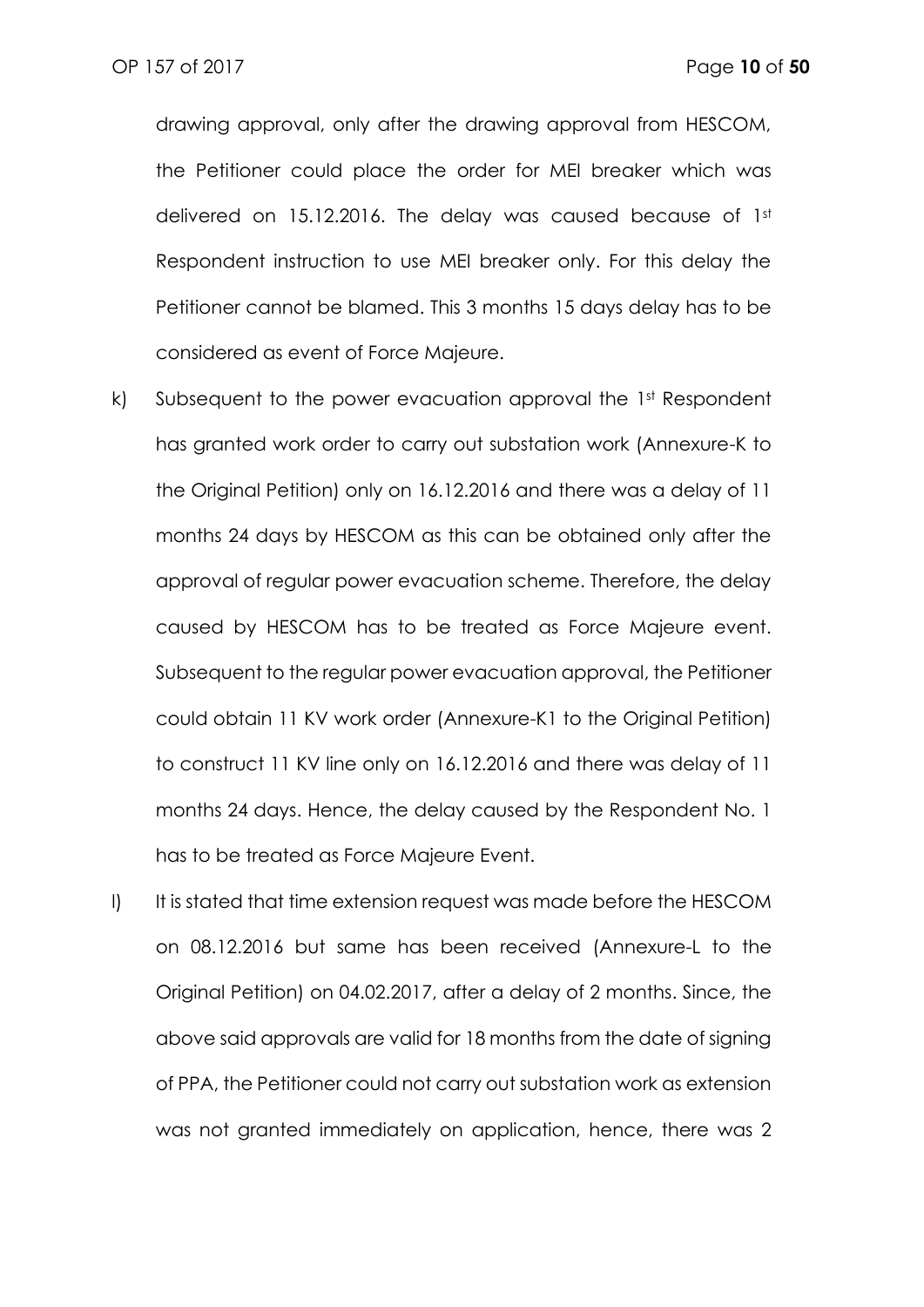months delay in granting extension of time and the same is to be treated as Force Majeure event.

- m) In the meanwhile, the Government of India on 09.11.2016 has taken extra ordinary step towards demonetization by banning 500 and 1000 notes and restricted for withdrawal of cash limited for very small amount. The formal Bank system has not been available at the peak time of project implementation and the cash withdrawal also was not possible. As the Petitioner's work was in the rural area, unless there is a cash for labour work, tractors and other local men and materials, it was not possible to execute work and this situation was continued for 3 months and the same has to be treated as Force Majeure event for which the Petitioner is not responsible.
- n) It is stated that the dates various sanctions and permissions would reveal that inspite of having applied for the requisite permissions and sanctions, Petitioner suffered on account of inordinate delay in procuring the same. The said delay were beyond the control and power of the Petitioner. It is to be considered that the various sanctions which are pre-requisite in securing the confidence of the financial institution suffered on account of the delay by the Government Instrumentalities or Authorities who are required to facilitate the permissions and sanctions. On account of there being no sanctions and approvals the Petitioner was only left with the work of executing things on paper. In terms of Article 8.3 of the PPA, delays in executing the project would fall under Force Majeure events when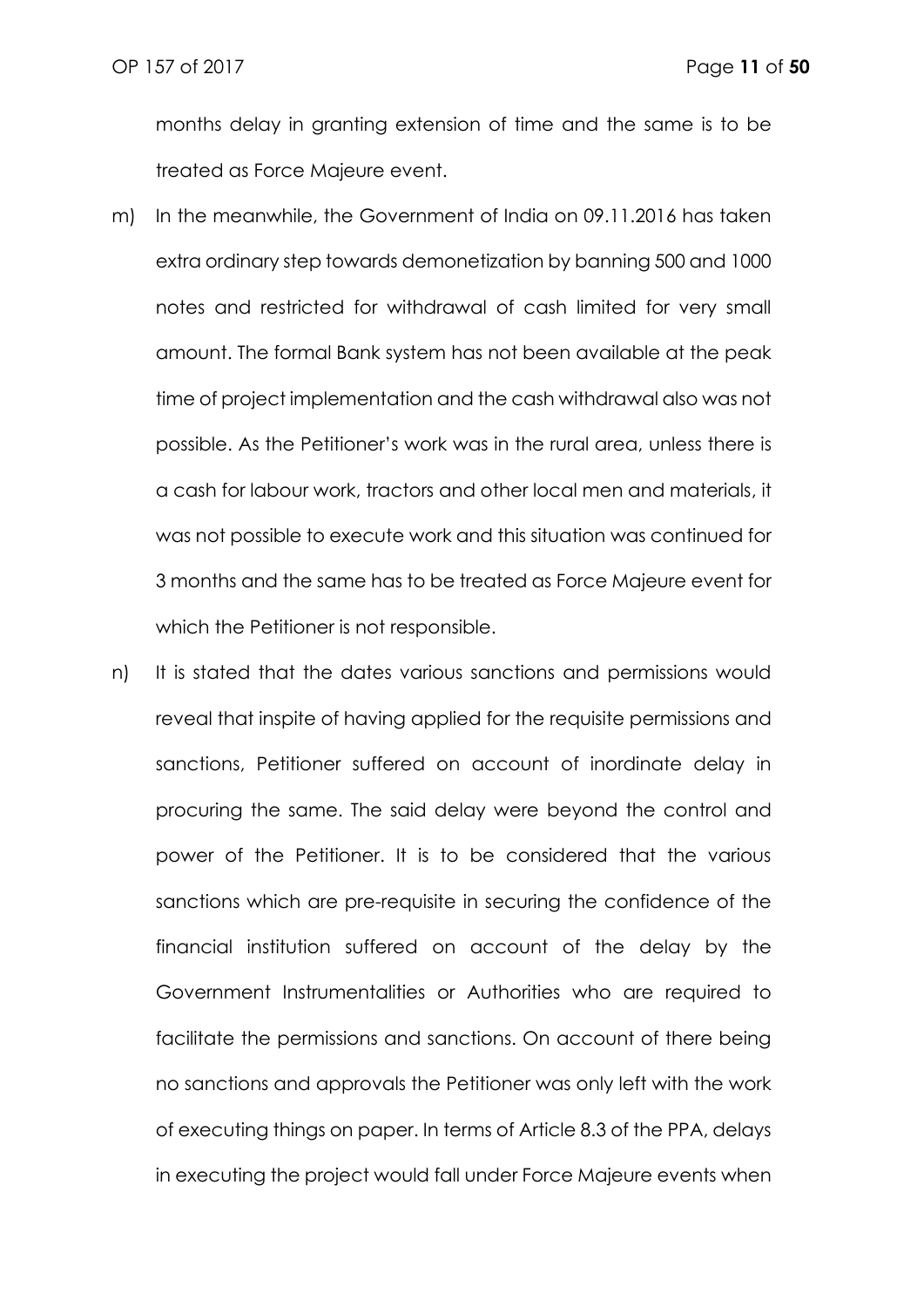neither of the parties to the PPA are responsible for events beyond their control. On account of inordinate delay in getting land conversions, delay in getting evacuation approvals, bay extension approvals, CEIG approval etc., delay due to demonetization of the Indian currency, delay in getting MEI switch gears etc., has resulted delay in execution of the project.

- o) That the Petitioner is entitled for original tariff with extension of time for COD. The delay caused on account of various factors in executing the project are not attributable to the Petitioner and therefore the Petitioner proposes for extension of time under the Force Majeure Events affecting the SPD. The delay caused was directly attributable to various Government Departments in providing the sanctions and permissions. The Petitioner has at no point of time delayed the execution or delayed in complying with the various conditions of the PPA. Considering all these grounds the 1st Respondent/HESCOM has extended the commissioning date upto 23.06.2017 as per the letter Annexure-L (to the Original Petition) and subsequently GOK has conveyed its consent to the extension under Article 8 of PPA. However, the HESCOM directed the Petitioner to file the Petition before the Commission for approval of extension along with original tariff by producing all relevant documents under Force majeure event, hence the present Petition is filed.
- p) The Petitioner has approached the Commission under the following grounds: -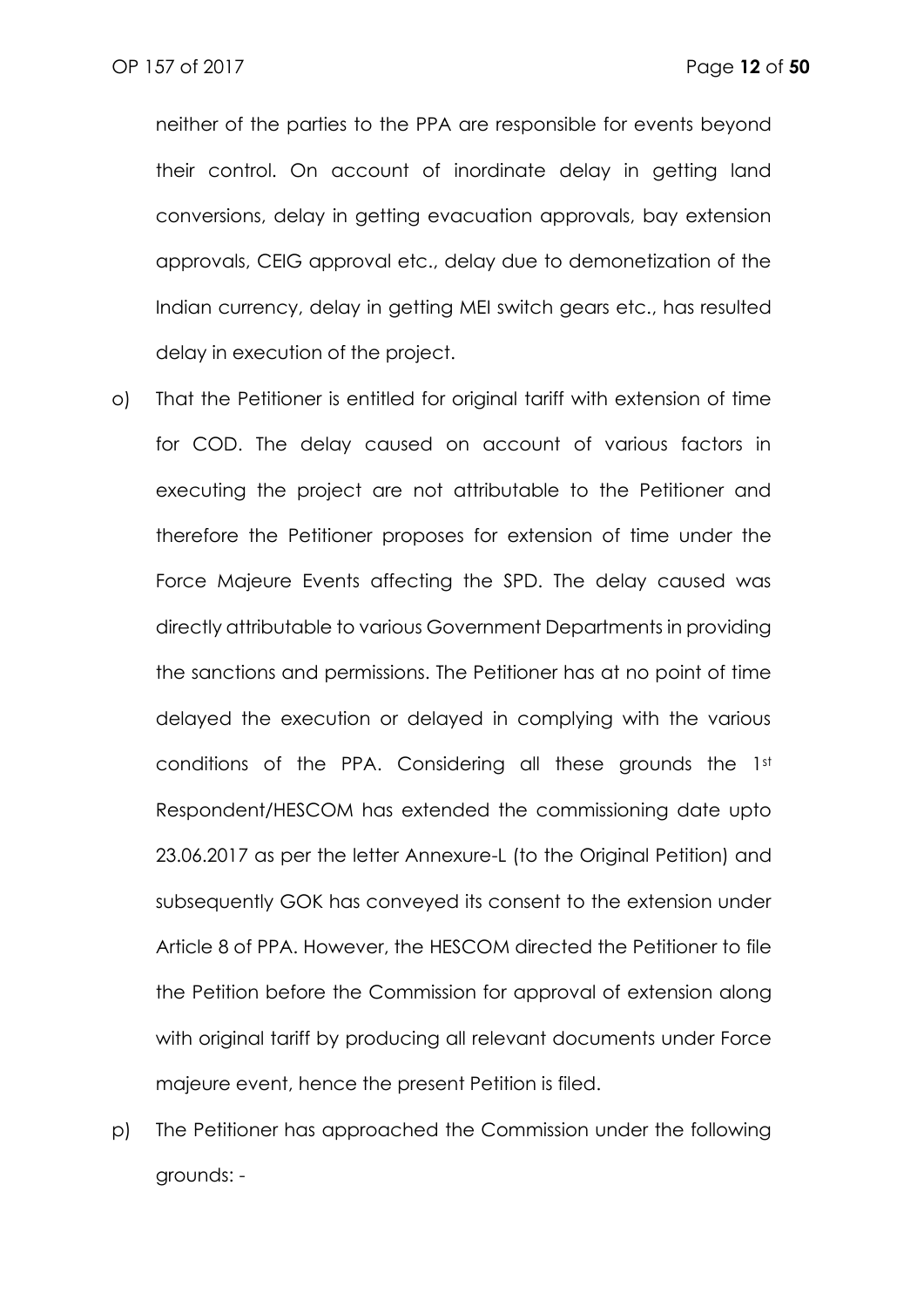- i) The Respondents ought to have considered that the delay caused was not because of the fault on the part of the Petitioner but the delay caused only on account of Respondents fault. The Petitioner has made application in time before all the Authorities for requisite permissions and the same has not been provided in time. Hence, request of the Commission to consider and approve the time extension granted by the HESCOM.
- ii) There was a delay of 3 months 24 days after signing the PPA dated 24.06.2015 for getting the copy of the PPA approved by the Commission as the same was delivered on 17.10.2015. Unless approved PPA documents were received by the Petitioner, the Petitioner could not take any steps for implementation of the project, therefore, the 18 months time stipulated in the PPA actually commenced from date of delivery of PPA i.e., on 17.10.2015. Therefore, extension of time required to be considered by the Commission along with original tariff of Rs. 8.40/KWH.
- iii) As per the Government letter (Annexure-L1 to the Original Petition) dated 24.11.2016 issued to the 1st Respondent for extension of 6 months time under Article 2.5 of the PPA and thereafter HESCOM constituted a committee for verifying the applications including the Petitioner's application and thereafter the 1st Respondent has issued letter to the Petitioner extending the time for a period of 6 months and thereafter, the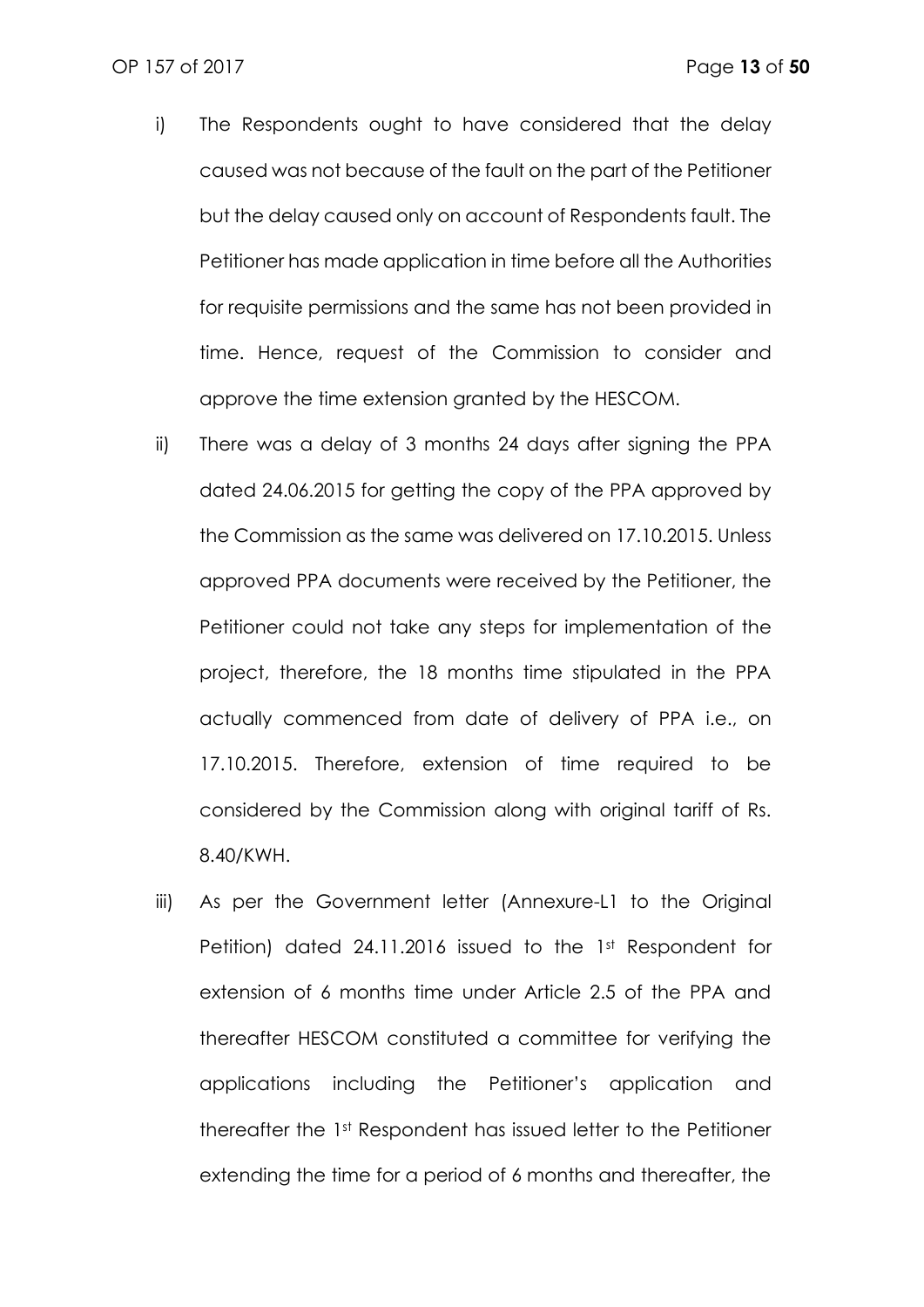Government wrote a letter dated 23.06.2017 to the Commission recommending for approval of the extension of time under Force Majeure Event and the views taken by the HESCOM. However, the Commission has not approved extension of the tariff as agreed in the PPA. Therefore, the extension of time along with original tariff agreed in the PPA requires approval of the Commission.

- iv) The extension of time has been sought by the Petitioner on 08.12.2016, however, extension of time was granted on 04.02.2017 after lapse of about 2 months. Therefore, the extension of time is necessitated to the Petitioner however same has been delayed for 2 months, during this period the Petitioner could not carry out certain project works including substation works.
- v) The Respondents ought to have noticed that the State Government promoting solar power generation and has issued solar policy 2014-21 with the object of encouraging Green Power Generation. In furtherance of the solar policy the Karnataka Land Revenue Act was also amended incorporation Section 95(10) providing for deemed conversion of land for the purpose of Solar Power Generation. The Petitioner has been awarded the contract and has entered into PPA with HESCOM which stipulates that the project has to be commissioned within the period of 18 months due to the inordinate delay in issuance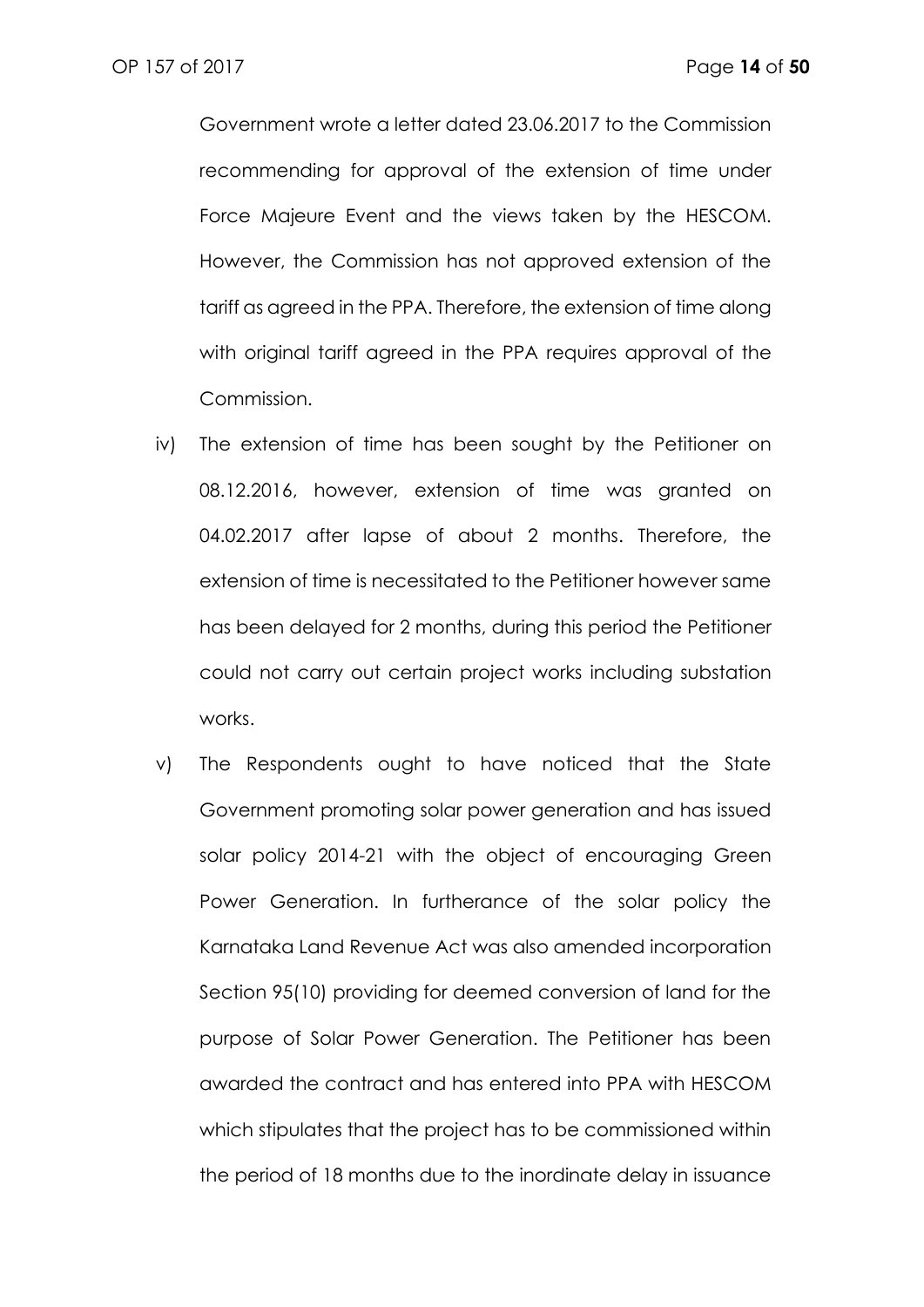of various permissions and sanctions including conversion order the time fixed under the PPA has expired and the Petitioner have sought for extension of time.

- vi) The Petitioner has invested 18.5 Crores and committed revenue sharing with farmer assuming the original tariff. If any change to the original tariff granted in the PPA the same is violation of original PPA conditions and also causes heavy loses to the Petitioner and livelihood of the farmers since he has surrendered entire farmer land for the project.
- vii) The varied tariff stipulated under 5.1 clause is subject to the clause 2.5 of the PPA that provides for extension upto 6 months in the case of various events of default affecting the Solar Power Developers, in this case the extension was granted considering the delays caused in PPA approval, NA approval, PE approval, substation work order, 11KV line work order and extension delay by various Government agencies, all these events are beyond the control of the Petitioner and hence to be treated as Force Majeure.
- viii) The delays were due to reasons beyond the control of the Petitioner and the Commission was achieved within the set SCOD, the Petitioner is eligible to get the original tariff of Rs. 8.40/unit from the date of commissioning to the entire PPA term. Since, the payment is due as per original tariff from the commissioning date, the Petitioner is also eligible to receive late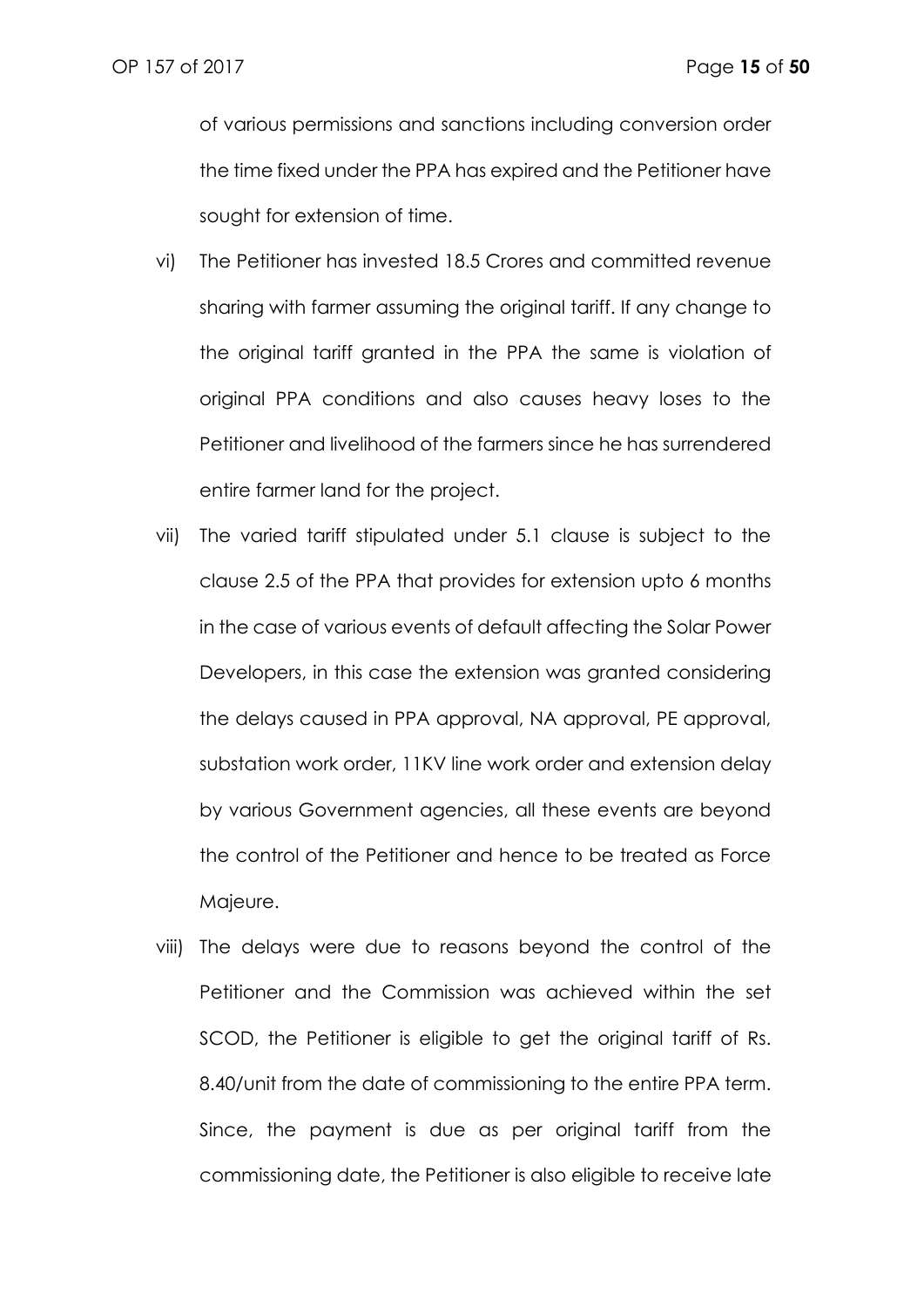payment surcharge as per the clause 6.4 of the agreed PPA. Similarly, the Petitioner is not liable to pay liquidated damages. The amount deducted in the bill amount by the HESCOM towards liquidated damages have to be refunded along with the late payment surcharges, with all this the Petitioner prays to allow the Petition as prayed for in the interest of justice and equity.

- 6) Upon notice, the Respondent No. 1 & 2 appeared through their Learned counsel. Respondent No. 1 did not file any objections to the Original Petition but now filed statement of objections separately to the Amended Petition and Respondent No. 2 filed statement of objections to the Original Petition and Respondent No. 3 who is formal party, remained absent.
	- a) The 1st Respondent has filed objections to the Amended Petition on 10.01.2022 stating that, the Petition is devoid of merits and the same needs to be dismissed in limine.
	- b) The Petitioner further challenged the Order of the Commission before the Hon'ble High Court of Karnataka in WP No. 30716/2020. The Hon'ble High Court on 20.09.2021 pronounced Orders directing the Commission to re consider the matter in the light of the fresh facts and circumstances developed post the passage of the impugned Order. The Hon'ble High Court has permitted the parties to bring forth new facts and circumstances on record before the Commission.
	- c) Pursuant to the grant of letter of award the Respondent entered into PPA with the Petitioner on 24.06.2015. The Commission has accorded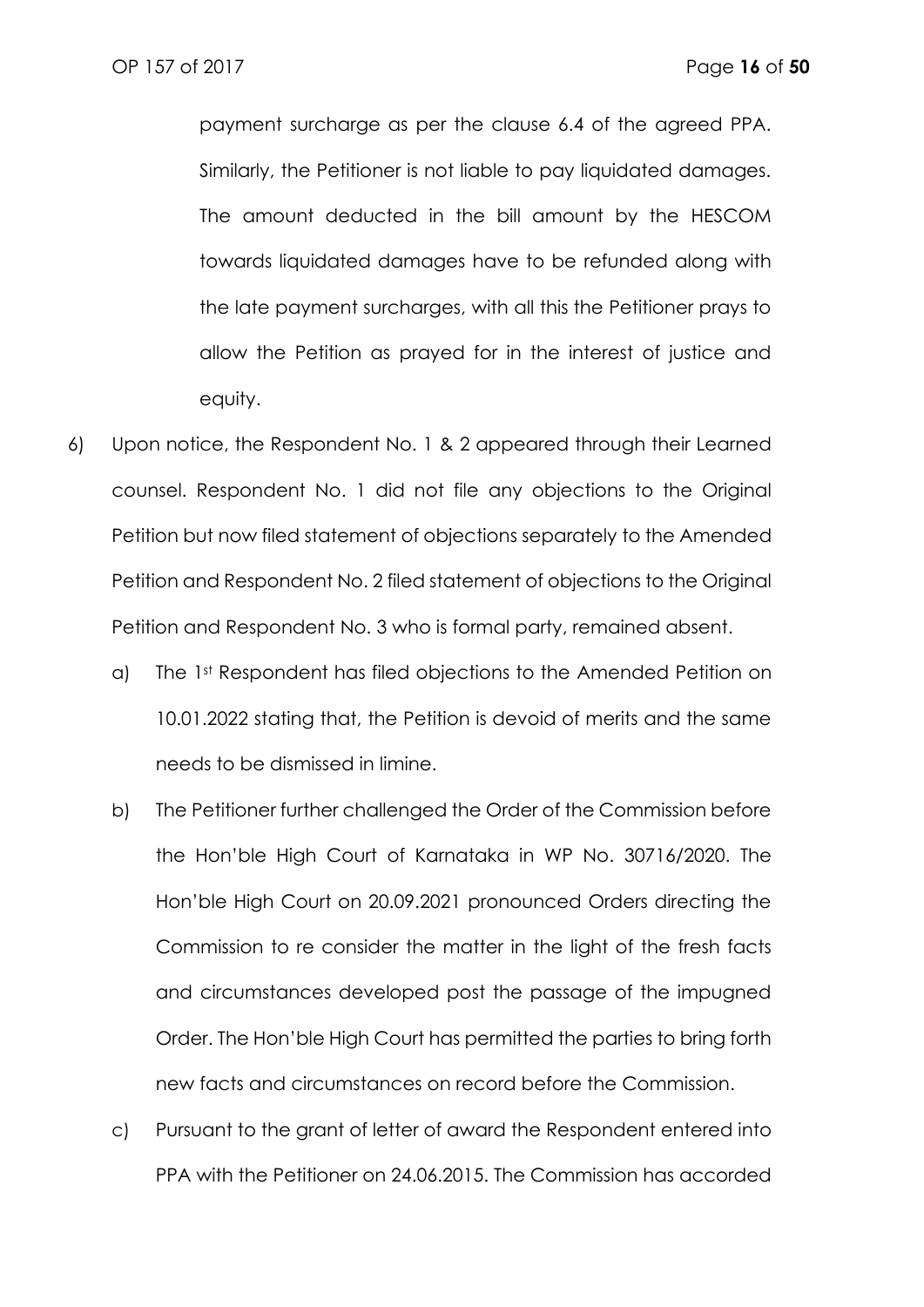approval on 13.07.2015, SPPA was entered into between the Petitioner and 1st Respondent on 16.08.2016. As per Article 1.1(xxxi) mandates that the project be commissioned within 18 months from the effective date i.e., 24.12.2016, but the project was delayed on account of the negligence of the Petitioner and was commissioned only on 31.03.2017. Under Article 2.5 of the PPA, subject to the approval of KERC, the Respondent has granted an extension of 6 months from the SCOD without altering the provisions of the PPA on 04.02.2017. Wherefore, although an extension was granted it was subject to the approval of the KERC and the terms and conditions stipulating the damages in the PPA remained enforceable regardless of the extension.

- d) On 16.03.2017 the Commission addressed a letter to all ESCOMs instructing to not allow any extension of time beyond the Scheduled Commissioning Date without obtaining prior opinion of the Commission. Further vide letter dated 05.04.2017 the ESCOMs were directed by the KERC to advice all land-owning solar developers to approach the Commission for approval on the extension of time requests. Thereby, the Petitioner has approached with this Petition.
- e) The Petitioner has falsely averred that the delay in commissioning the project is attributable to the actions of the Government agencies. He conveniently shifted the blame on the Government Authorities and failed to show cause on its own delays. The Petitioner has belatedly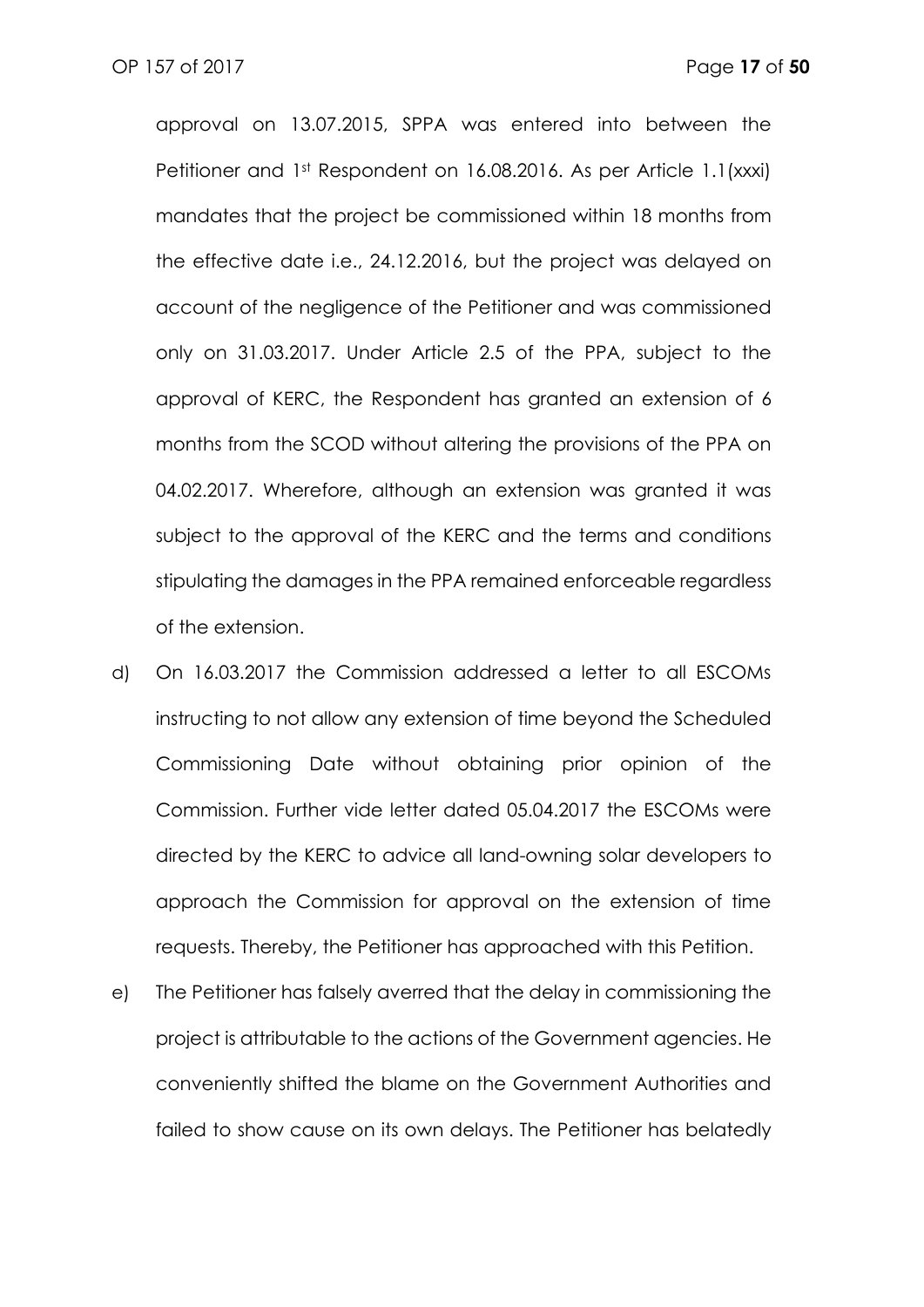and negligently applied for requisite approvals/clearances, which can be made out from the following table: -

| <b>Particulars</b> | <b>Effective Date</b><br>Date of |            | <b>Delay</b> |
|--------------------|----------------------------------|------------|--------------|
|                    | <b>Application</b>               | of PPA     |              |
| Land               | 07.12.2015                       | 24.06.2015 | 5 months     |
| Conversion         |                                  |            |              |
| Application        |                                  |            |              |
| Power              | 18.12.2015                       | 24.06.2015 | 6 months     |
| Evacuation         |                                  |            |              |
| Approval           |                                  |            |              |

The table produced above clearly shows the delays on the part of the Petitioner that have resulted in delayed commissioning of the project. A period of 18 months is provided to the Petitioner while considering the time taken in receiving approvals from the Government Authorities, as the Government Authorities have to undertake strict scrutiny and grant approvals at several stages. It is incumbent on the Petitioner to apply before the Authorities in a timely manner to avoid any delays in commissioning of the project. But he has not placed any explanation.

- f) The Petitioner has exhibited considerable delay of 5 months in applying for land conversion and has not provided any reasons explaining the delay. Furthermore, the land conversion charges were only paid on 18.07.2016. It is relevant to note that land conversion Order was passed on 19.08.2016, in about one month from the date of the payment of charges.
- g) The Petitioner has averred that the Respondent No. 1 has delayed in issuing power evacuation approval. It is also alleged that the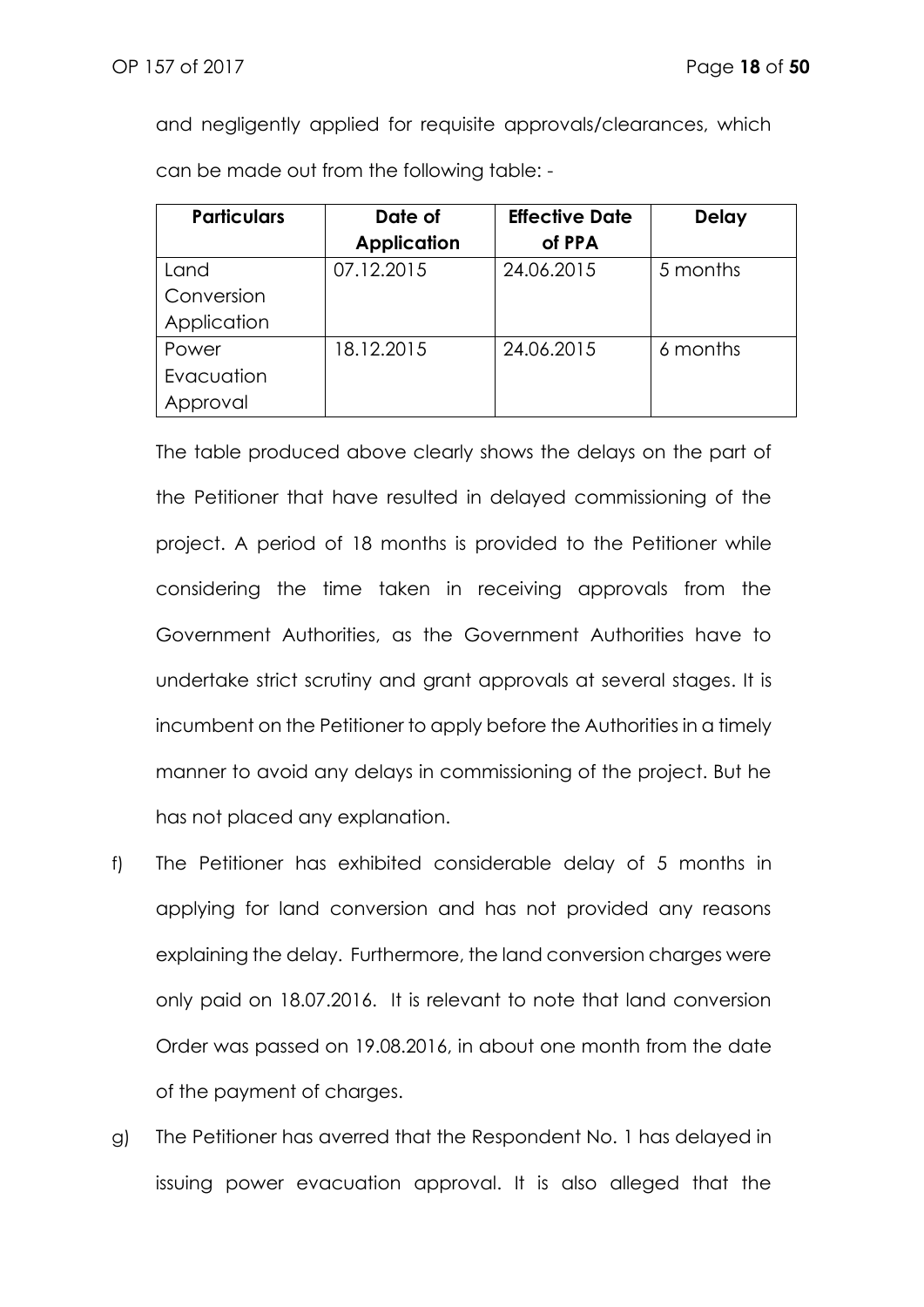Respondent No. 1 has delayed in granting the work order. It is submitted that such contentions of the Petitioner are highly erroneous and misleading, and the same are hereby denied as false. The application dated 18.12.2015 for power evacuation approval was made and the same was granted on 22.10.2016. The application for evacuation approval was submitted nearly after 6 months from the date of signing the PPA. No explanation is forthcoming, either in the submissions placed by the Petitioner before the Commission explaining such delay. The Petitioner has submitted that immediately after entering into the PPA, work pertaining to land levelling, fencing, obtaining necessary approvals and sanctions such as a conversion of land, evacuation line, loan sanctions had commenced. Contrary to this contention, the Petitioner has stated that owing to the delay in handing over the PPA, the Petitioner could not apply for necessary approvals to commence the project. The Petitioner on one hand claims to have started working on the project immediately on signing the PPA; on the other hand, the Petitioner states that the purported delay in handing over the PPA hindered the Petitioner from applying to the concerned authorities. Such contrary claims placed by the Petitioner are a clear indication of its attempt to suppress its negligence. Such statements ought to be dismissed at the very outset.

h) The Petitioner falsely contends that the delay in achieving SCOD is on account of Force Majeure Event, hence the same shall be condoned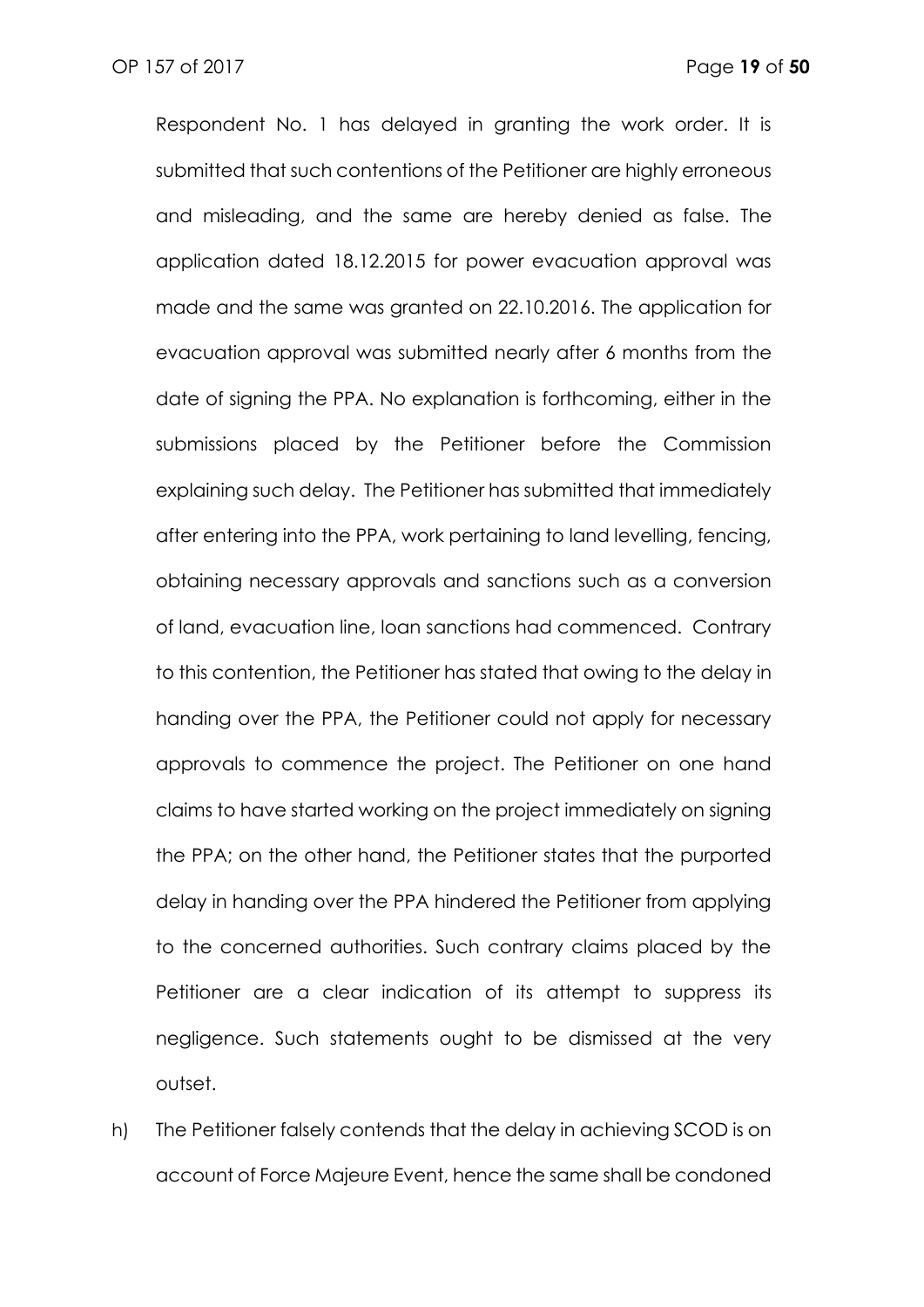by extending the SCOD. But the Petitioner has grossly violated the Clauses in Article 8 of PPA which provides for the Force Majeure Event and also the conditions for their applicability. The delays which are caused is the result of pure negligence on the part of the Petitioner. The Petitioner has not provided any notice on the resumption of performance after the purported Force Majeure events. The Force Majeure Clause in no way excuses the obligations of a party that are prior to the occurrence of Force Majeure events. In the instant case the Petitioner admittedly has horribly failed in reasoning the delays in filing various applications before the Government Authorities which delay as provided in the above Clause cannot be excused. Thereby, the delay in execution of project cannot be condoned.

i) The Petitioner has averred that the Respondent No. 1/HESCOM has accorded extension of 6 months to Commission the project only after scrutinizing the application of the Petitioner and such decision of the Respondent is binding. When the Committee was formed to approved the extension of time request of several developers were brought before the Respondents. On account of requests from many developers each and every application could not be scrutinized individually. These applications for extension of time inevitably have tremendous implications on the tariff and consequently would impact the consumers. Therefore, the decisions ought to have been taken with more time and the Respondent did not have the benefit of time nor man power to sufficiently analyze the applications. The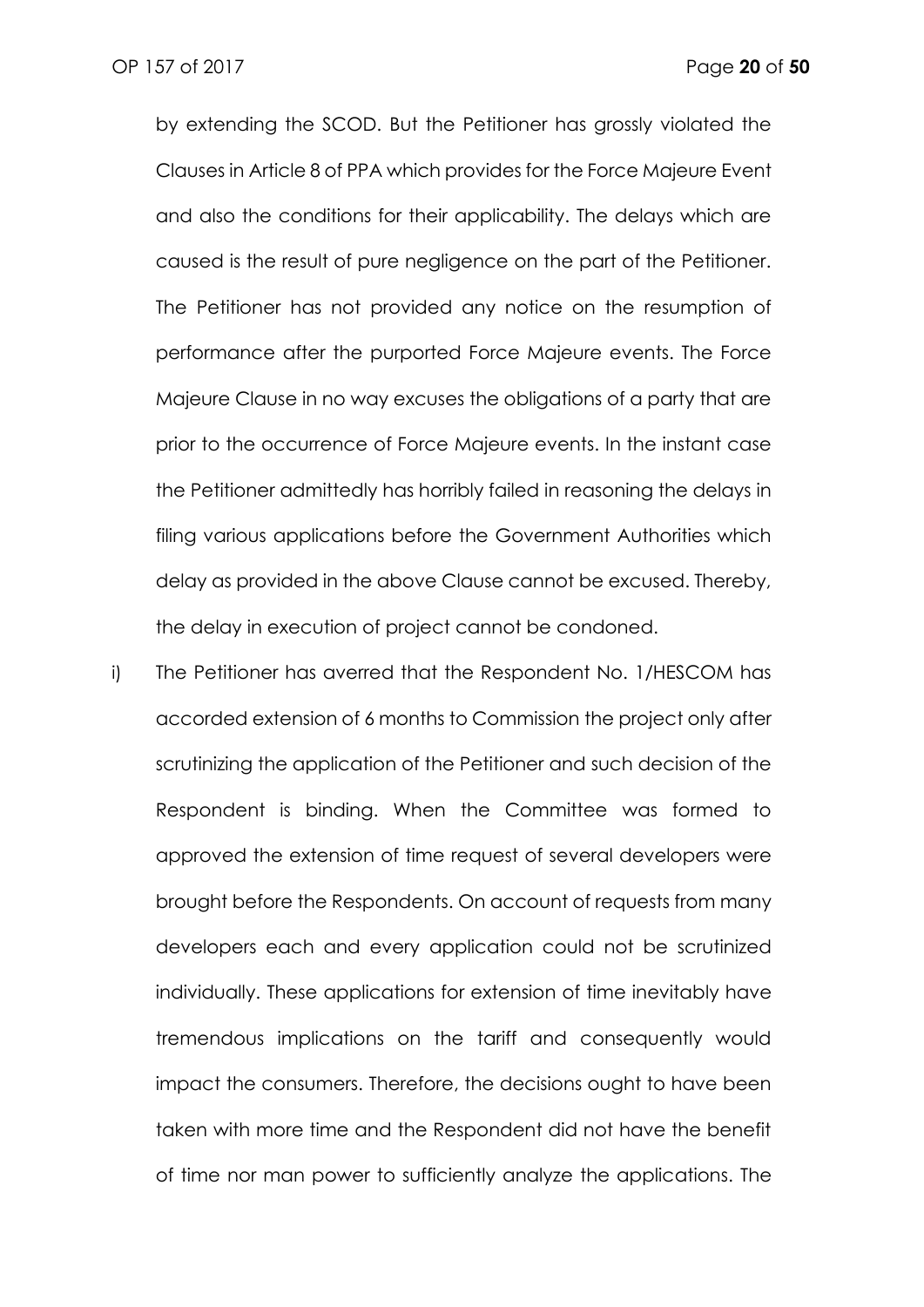other 17 developers who have signed the PPA with the Respondent under the Farmers' scheme, have commissioned their projects without raising issues pertaining to land conversion. The Commission has considered the facts and circumstances giving rise to every single delay and has drawn a comparison between the delays faced by the Petitioner and the Respondent, to rule that the Petitioner was entitled to a lower tariff. In this regard, the 1st Respondent has relied upon the order of Hon'ble APTEL in the case of Chennammagathihalli Solar Power Project Vs BESCOM in Appeal No. 351/2018 dated 14.09.2020.

j) The Petitioner in the original proceedings before the Commission and before the Hon'ble High Court had not prayed for late payment surcharge. The Hon'ble High Court has remitted the matter only to bring forth fresh facts and circumstances to the notice of the Commission. Furthermore, the matters remitted back for resolution of the dispute keeping in mind the observations made by the Hon'ble High Court in its order. At no point of time, the Hon'ble High Court opined about LPS and neither has the Petitioner brought the same to the notice of the Hon'ble High Court, therefore, the Petitioner cannot at this point as an afterthought pray for LPS, such contention must be denied at the outset. As per PPA the LPS is payable only when Respondent has delayed in making payments to the Petitioner. The payments to the Petitioner are being made as per the final orders of the Commission and there is no question of paying the difference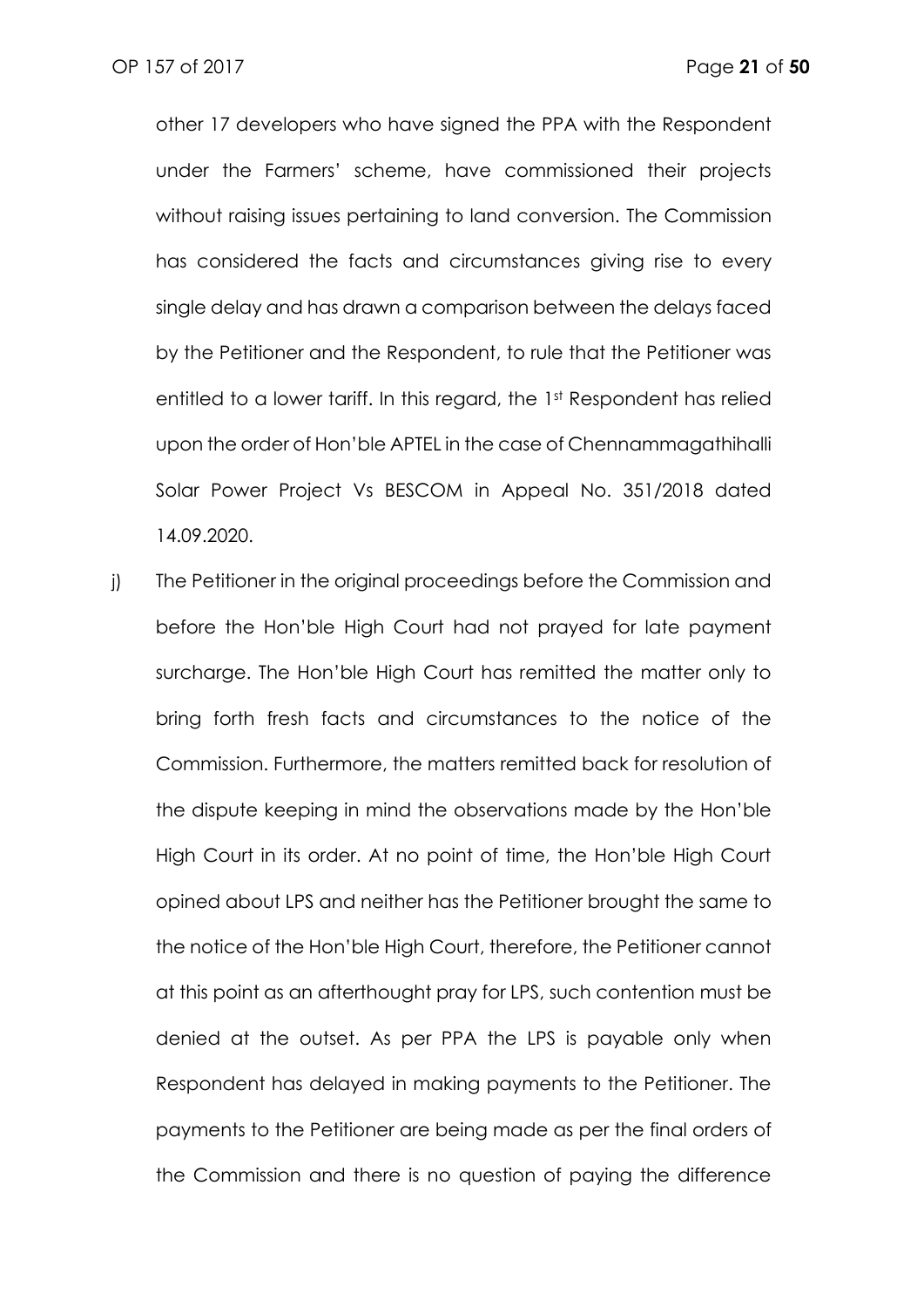amount along with the LPS, when there is no direction either from the Commission or from the Hon'ble High Court to pay the Petitioner a higher tariff. The other contentions taken by the Petitioner in the Petition are denied as false hence, the Petition is liable to be dismissed.

- k) The Respondent No. 2 in its statement of Objections has stated that it is for the Respondent No. 1 to counter the contentions urged by the Petitioner and Respondent No. 2 is not a necessary party, no relief is claimed as against it and hence, the Respondent requested to dismiss the Petition as against it.
- 7) Heard the arguments on both sides, perused the written submissions of the Petitioner and the records.
- 8) At this stage the below mentioned issues arise for our consideration.
	- **1. Issue No. 1:** Whether the Petitioner proves that he is entitled for extension of time on the grounds of Force Majeure events as claimed in the Petition?
	- **2. Issue No. 2:** For what relief the Petitioner is entitled to?
	- **3. Issue No. 3:** What Order?
- 9) **Issue No. 1:** Whether the Petitioner proves that he is entitled for extension of time on the grounds of Force Majeure events as claimed in the Petition?
- 10) The present Petition is filed seeking for a declaration that the delay in commissioning the project was due to reason outside the control of the Petitioner and therefore amount to Force Majeure as per Article 8.3 of PPA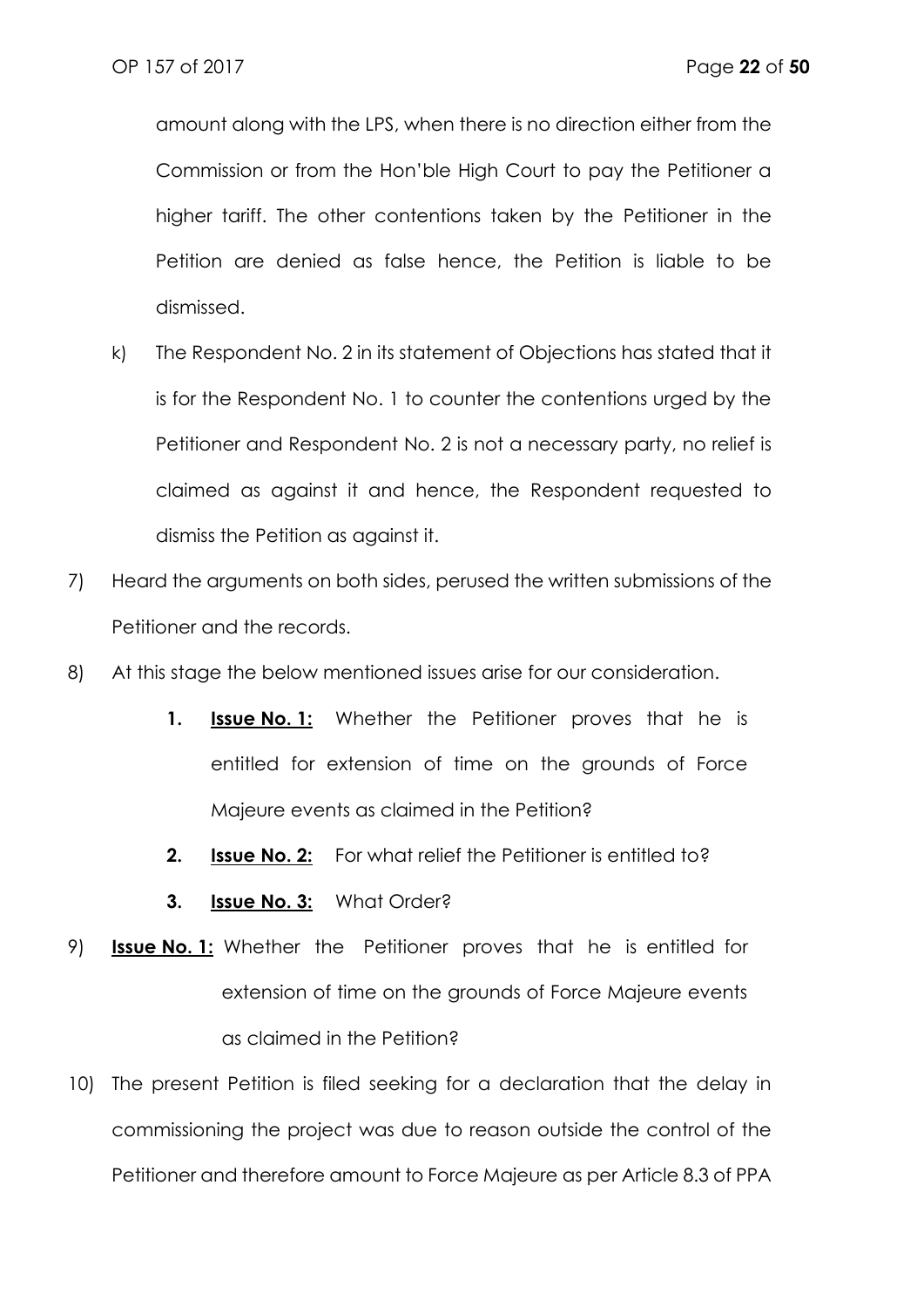and also to declare that the applicable tariff is as stated in Article 5.1 of the PPA dated 24.06.2015 and with other reliefs. The present Petition arises in the context of the delay of 97 days in commissioning the Petitioner's project at Hunshyal Village, Vijayapura Taluk, Vijayapura District under 1-3MW Farmers Scheme. The SCOD as per Clause 1.1(xiv) of the PPA was 23.12.2016 i.e., 18 months from the effective date i.e., from 24.06.2015 the date on which both parties have signed the PPA. The actual commissioning of the project as on 31.03.2017.

- 11) The Petitioner has taken three major grounds under the head of Force Majeure Events for extension of time in commissioning the power project, which are detailed as below:
	- a) Demonetization.
	- b) Land conversion from DC.
	- c) Delay in issuing Evacuation approval.

#### **a) Demonetization: -**

- i) It is the case of the Petitioner that, after entering into the PPA as per Annexure-C (filed along with Original Petition). The Government of India by way of notification dated 09.11.2016 withdrew the legal tender status of INR 500/- and INR 1,000/ denominations of Bank notes. This demonetization has had a domino effect from 09.11.2016 to the end of January 2017 on the land acquisition and other project activities thereby, there was a delay in commissioning the SCOD.
- ii) The specific contention taken by the Petitioner, the Government of India has taken extra ordinary steps towards Demonetization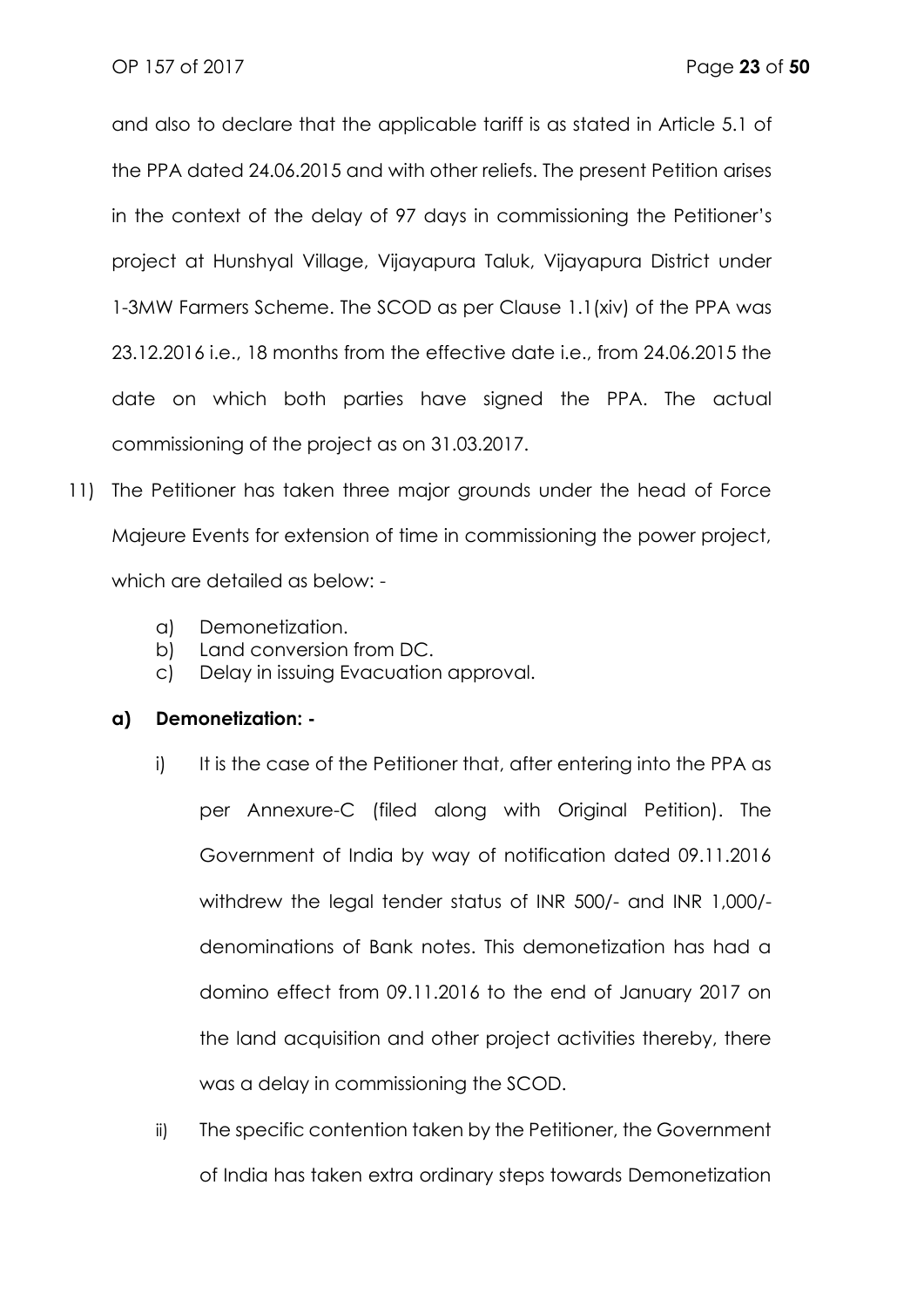by banning 500 and 1000 notes and restricted for withdrawal of cash limited for very small amount and formal Bank system has not been available at the peak time and the cash withdrawal also was not possible. It is true that the Petitioner had to commission the project work in the rural area i.e., Hunshyal Village, Vijayapura Taluk, Vijayapura District and unless there was a cash for labour work, tractors and other local men and materials, it was not possible for him to avail their service. This contention is not disputed by the Respondents either in their objection or at the time of arguments. Hence, there is a delay of 3 months which has to be treated as Force Majeure event which is not in the control of the Petitioner.

iii) During the course of arguments, the Learned Counsel for the Respondent submitted that the Petitioner has failed to produce documents to explain as to how the demonetization has caused delay in commissioning of the plant. The Petitioner also has not issued Force Majeure notice as contemplated under Article 8.3(b). The contentions regarding demonetization are only an afterthought which ought not to be considered by the Commission.

#### **b) Land conversion from DC: -**

i) During the course of arguments, the Learned Counsel for the Petitioner has submitted that Section 95(10) of the Karnataka Land Revenue Act had been amended (Annexure-E to the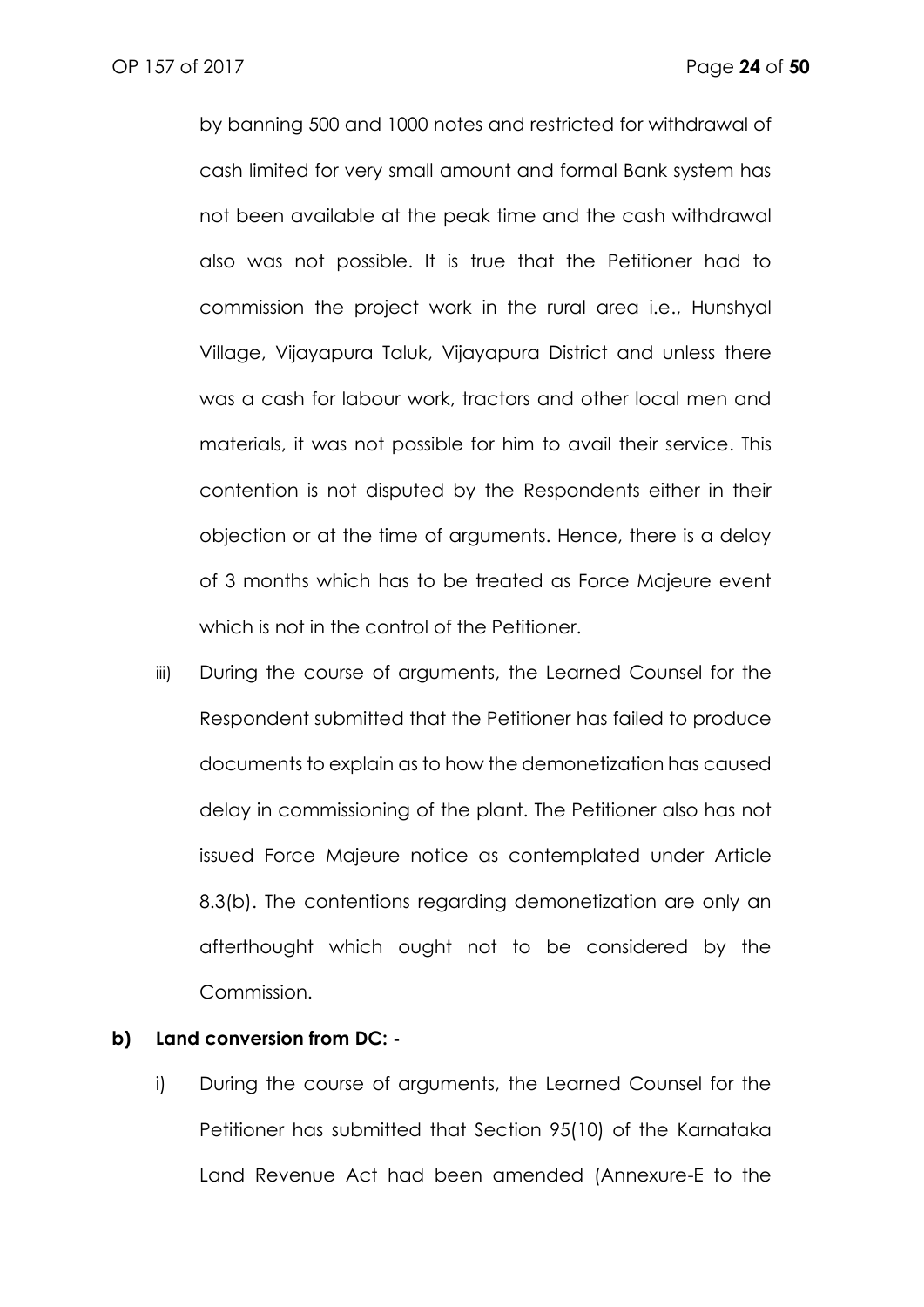Original Petition) and according to that amendment, if any occupant of any agriculture land assessed or held for the purpose of agriculture wishes to divert such land or part thereof, for the purpose of setting up of solar power generation project in accordance with Karnataka Solar Policy 2014-21 issued in Government Order bearing No. G.O. EN 21 VSC 2014 dated 22.05.2014 which has been approved by the State and Central Government and which has been approved by the Competent Authority, the permission applied for conversion of such land shall be deemed to have been granted for that purpose so long, as they use for purpose for which permission is granted subject to payment of the conversion fine and all such other fees payable if any, in this regard. Further, stated that subsequent to this amendment the Government of Karnataka has issued circular (Annexure-F to the Original Petition) RD69/01.12.2015 fixing the time for grant of deemed conversion as 15 days.

ii) Further, the Petitioner submitted that as per the Government circular the Petitioner has submitted all requisite documents like PPA, KREDL letter, RTC, PTCL, NOC and other relevant documents as on the date of filing of application (Annexure-G to the Original Petition) on 07.12.2015, but the Deputy Commissioner has passed conversion order (Annexure-G1 to the Original Petition) on 19.08.2016. Thereby, there is a delay of 256 days in getting land conversion order from the Deputy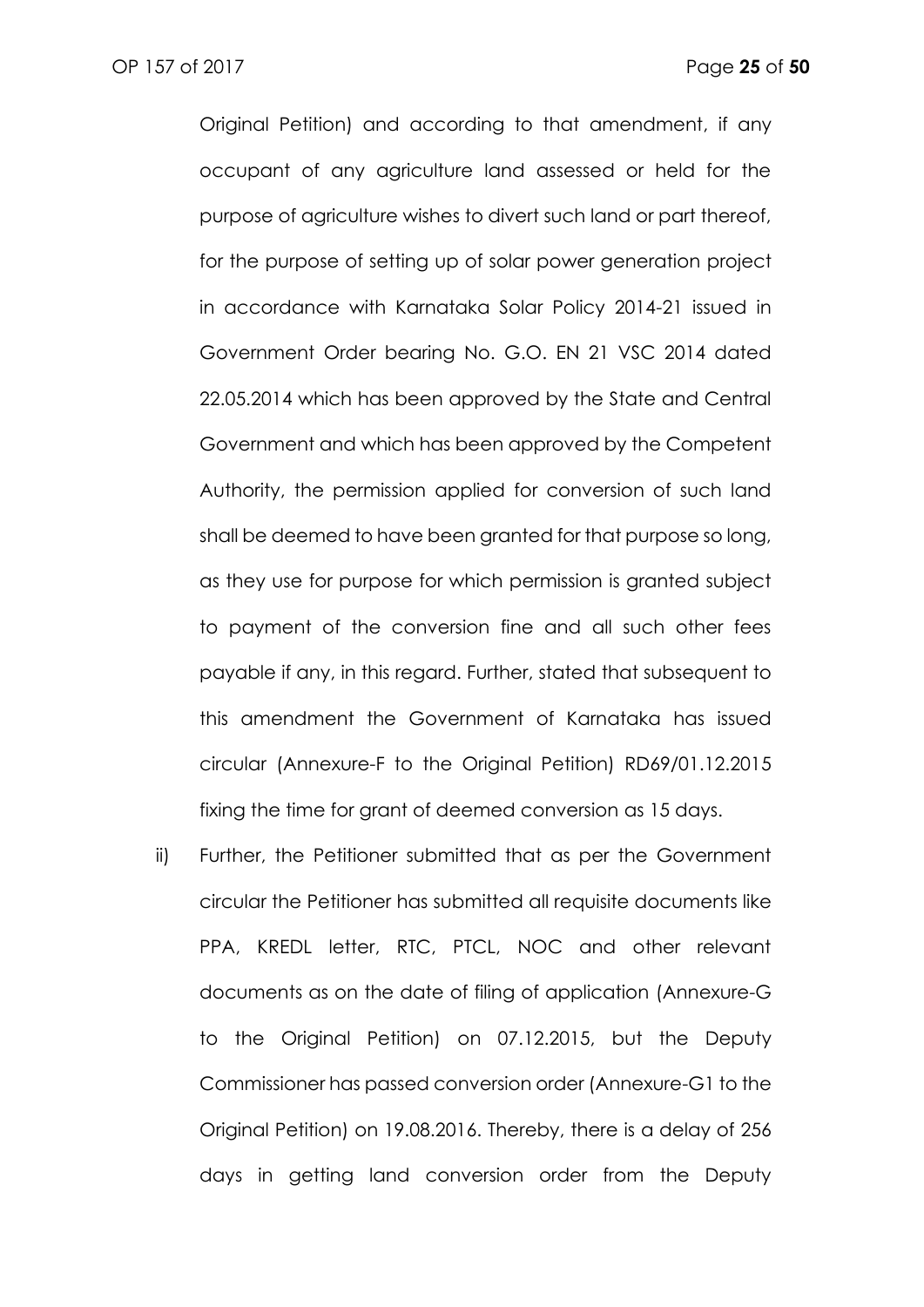Commissioner and requested for considering this delay as under Force Majeure Event.

- iii) During the course of arguments, the Learned Counsel for the Respondents submitted that, the PPA was executed on 24.06.2015 and Supplemental agreement was executed on 16.08.2016, but the Petitioner had made application before the Deputy Commissioner on 07.12.2015 i.e., with a delay of nearly 6 months. Thereafter, the Deputy Commissioner has passed orders on 19.08.2016 for conversion of land. Thereby, the Respondents are not responsible in causing delay in obtaining land conversion order, hence this ground urged by the Petitioner cannot be accepted.
- iv) As per PPA Clause 1.1(xiv) 'Effective Date shall mean date of signing of PPA.' In the present case on hand the Effective Date is the date on which both parties have signed the PPA i.e., on 24.06.2015.
- v) On perusal of the records, it appears that the Government of Karnataka has issued circular on 01.12.2015 fixing the time for grant of deemed conversion as 15 days. After execution of PPA (Annexure-C to the Original Petition) dated 24.06.2015, the Petitioner has applied for evacuation approval before HESCOM (Annexure-H1 to the Original Petition) on 18.12.2015. The HESCOM has issued Tentative evacuation (Reference 3 to Annexure-H2 to the Original Petition) on 04.08.2016. The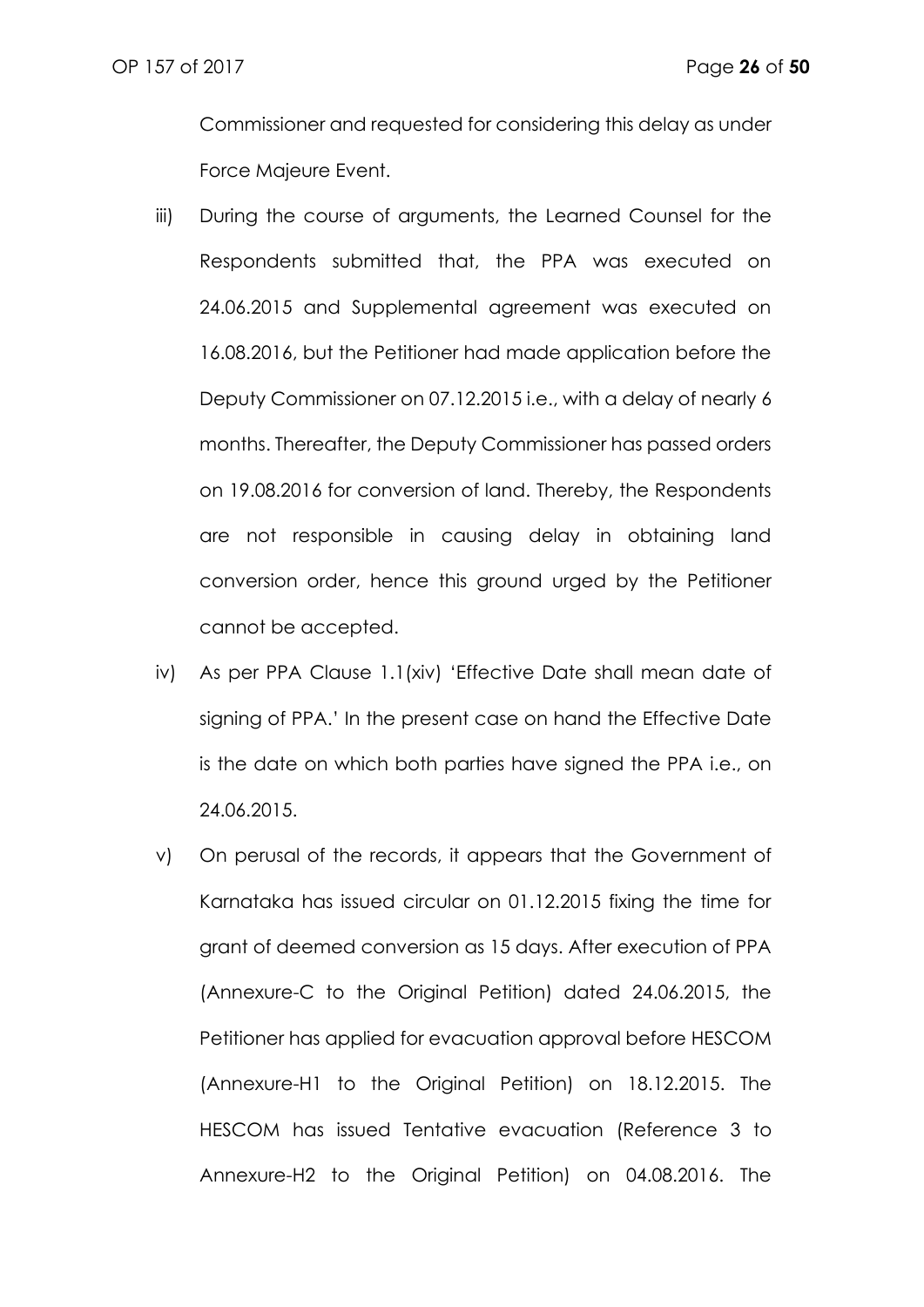Petitioner had applied for conversion of land before Deputy Commissioner on 07.12.2015 along with all relevant documents. Though the Petitioner has furnished requisite documents at the time of application for conversion of land, but the nonagricultural conversion order was issued on 19.08.2016 after a delay of about 256 days.

vi) In this regard the Petitioner relied on the judgement (Annexure-R to the Amended Petition) in the case of Chennammagathihalli Solar Power Project Vs BESCOM in appeal No. 351/2018 dated 14.09.2020, the Hon'ble APTEL has held as: -

> *"8.10) Regarding force majeure events, Clause 8.3 of PPA, it is noted that under sub-clause (vi), it is provided that "inability despite complying with all legal requirements to obtain, renew or maintain required licenses or legal approvals" will also attribute to force majeure. In view of these provisions under the PPA, we are of the opinion that the delay in receiving various approvals / clearances by the Govt. and its instrumentalities which were beyond the control of the Appellants should also be treated as an event of force majeure under sub-clause (vi) of clause 8.3 which has directly and severely affected the execution of the solar projects. To be more specific, if the approval for land conversion is received on last day of September, 2016, it becomes extremely difficult to achieve COD on 03.01.2017 as envisaged under the PPA. Moreover, the grant of extension of the Scheduled COD was accorded by Govt. of Karnataka and in turn, by first Respondent after complying with due procedures and applying its diligence and prudence under the four corners of the PPA and not beyond."*

> *"8.15) In view of the above, we are of the considered opinion that considering facts and*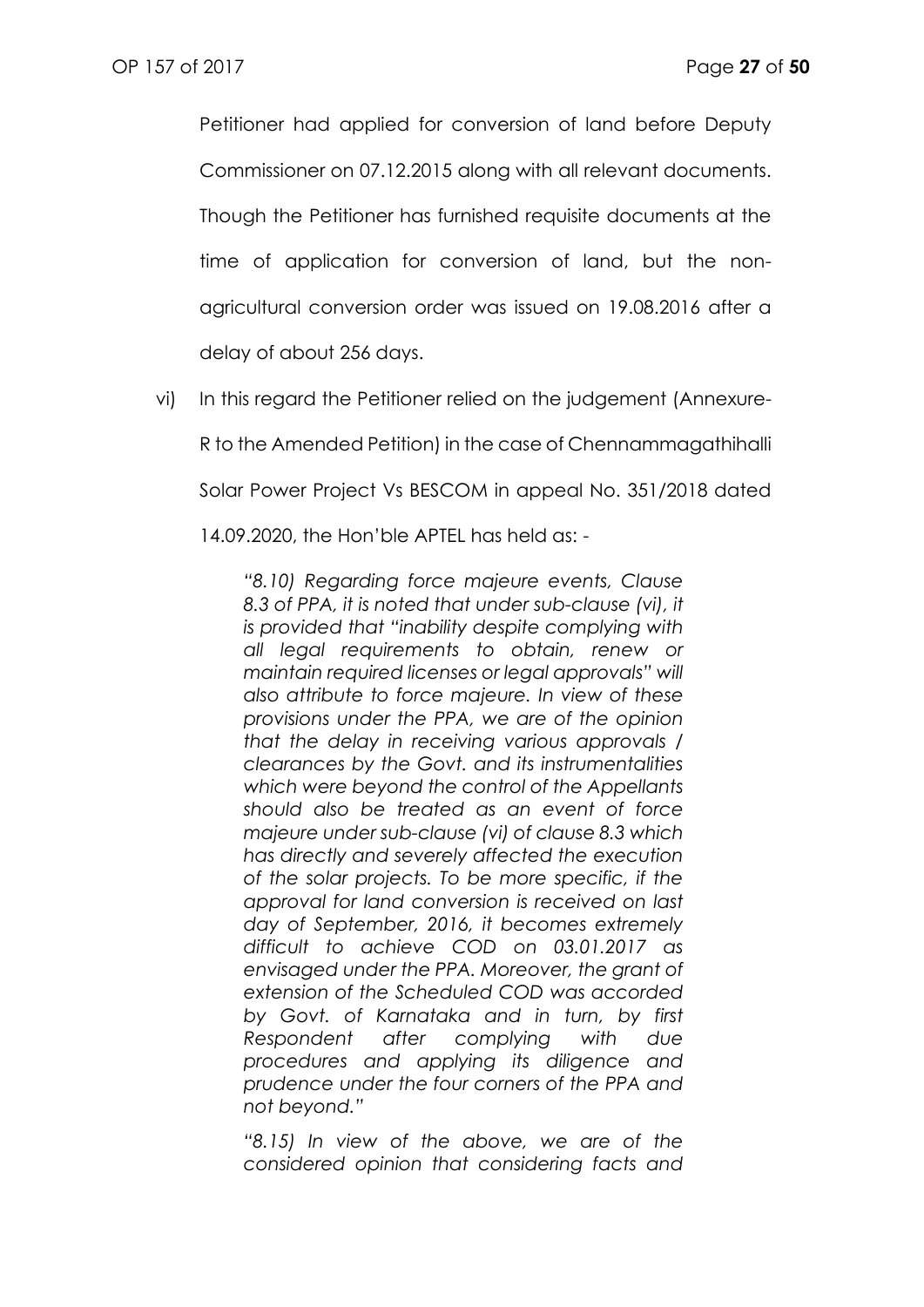*circumstances of the matter, the 1st Respondent was justified in extending COD up-to 6 months as per the relevant provision (Clause 2.5) of the PPA. Besides, it is also crystal clear that the approvals/clearances from various Government instrumentalities were accorded after considerable delays (of 7-8 months) which in turn attributed to delay in Commissioning of the Solar Projects. As these approvals were beyond the control of the Appellants, the State Government and 1st Respondent have rightly considered them as an event of Force Majeure and accordingly granted approval for COD extension."*

vii) In another case of M/s Panchakshari Power Projects LL.P Vs KERC

& Others in Appeal No. 279/2018 dated 12.08.2021 by Hon'ble

APTEL, Delhi (Annexure-M to the Amended Petition) has

observed and held as here under: -

*"'27) … In almost all the appeals pertaining to these farmers Solar power plants between 1MW to 3MW, the question came up for our consideration is what would be the effective date for implementation of the PPA? In terms of PPA, the effective date is the day on which the parties execuite PPA agreeing to the terms and conditions mentioned there under. It is an admitted fact that mere execution of PPA between the parties the developer cannot establish the power plant unless it has to pass through process ultimately resulting in approval or rejection of PPA.'*

*'28)Therefore the first and primary requirement is to have approval of the PPA. Approval of PPA is required in order to approach several Authorities to secure permission/consent/ approval from the concerned Authorities for the purpose of establishing solar power plant and commissioning the solar power plant. Even to secure finances for development of solar plant either from the Banks or from any financial institutions, the SPD must have in his hand copy of the approved and*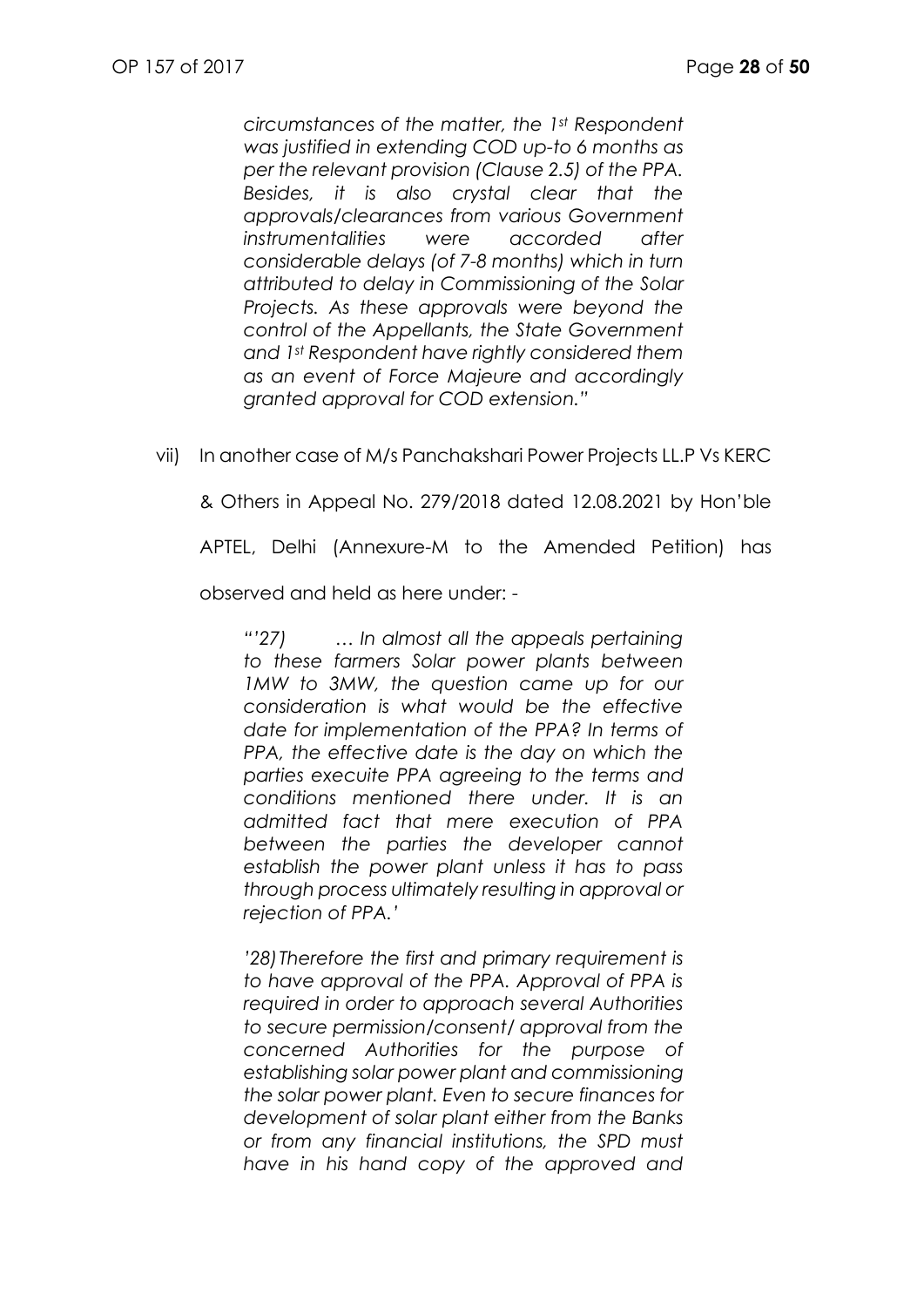*signed PPA, since based on such approvals, these Banks/Financial Institutions can decide to sanction/give financial assistance to the Developer.'*

Finally, the Hon'ble APTEL on the basis of the order passed in SEI Aditi Power Private Limited in Appeal No. 360/2019 dated 14.07.2021 and so also in SEI Diamond Private Limited in Appeal No. 374/2019, has held that the date of execution of PPA though envisaged in terms of PPA as effective date, in effect the date on which the PPA is implementable is the effective date which come to the aid of the Appellant as held by the Tribunal.

viii) As per the observations made by the Hon'ble APTEL and the facts on hand, it is seen that as per the GOK notification the Authorities concerned were required to grant deemed conversion within 15 days. The contention taken by the Petitioner that he had submitted all requisite documents to the Deputy Commissioner on 07.12.2015 is not denied or disputed by the Respondents. The Deputy Commissioner had passed land conversion order on 19.08.2016 taking total of about 256 days. Hence, the delay for land conversion beyond 15 days has to be treated as Force Majeure Event.

#### **c) Delay in issuing Evacuation approval: -**

i) It is the case of the Petitioner that, he has applied for power evacuation approval before the HESCOM on 18.12.2015, the same was approved and issued on 22.10.2016. There was a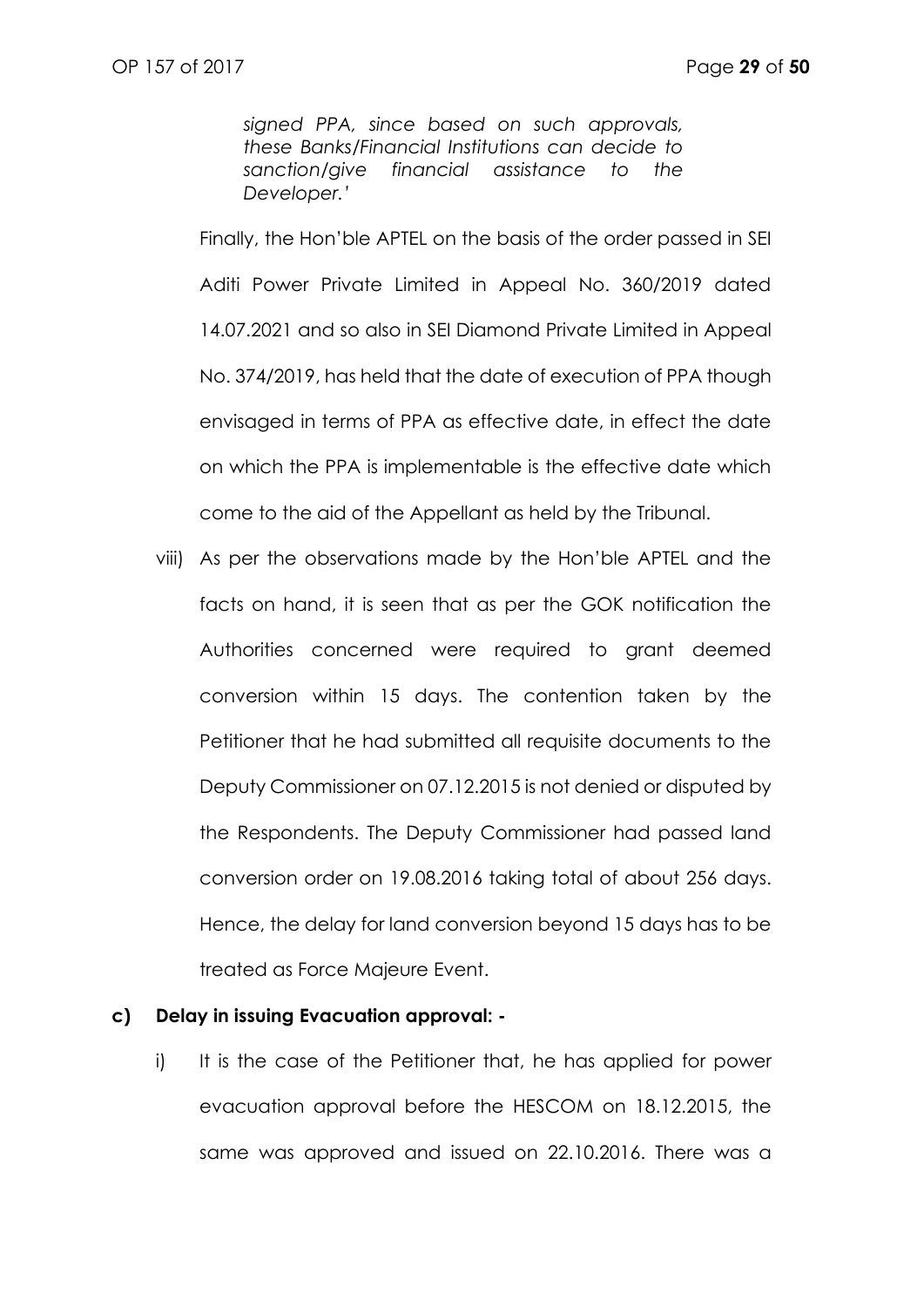delay of 10 months from the HESCOM/1st Respondent. Even though solar policy of 2014-21 assured a speedy approval process and that the Department of Energy and 2nd Respondent has facilitated speedy approval keeping the farmers in mind and who are not familiar with the process, the 1st Respondent has delayed by about 10 months for approval of power evacuation which is basis for remaining approvals such as substation works and 11KV line work. Therefore, the Petitioner requesting this Commission to treat the delay as under Force Majeure under Article 8 PPA.

- ii) The Petitioner further submitted that subsequent to the power evacuation approval the 1st Respondent has granted work order to carryout substation work only on 16.12.2016 and there was a delay of 364 days by the HESCOM as this work order has to be obtained only after approval of regular power evacuation scheme.
- iii) That subsequent to the regular power evacuation approval, the Petitioner could obtain 11KV work order to construct 11KV line only on 18.12.2016. Therefore, there was delay of 12 months. Further stated that he had made a request for extension of time before the HESCOM on 08.12.2016 but the same was granted on 04.02.2017 and there was a delay of 58 days. Since the above said approvals are valid 18 months from the date of signing of PPA, the Petitioner could not carry out substation work as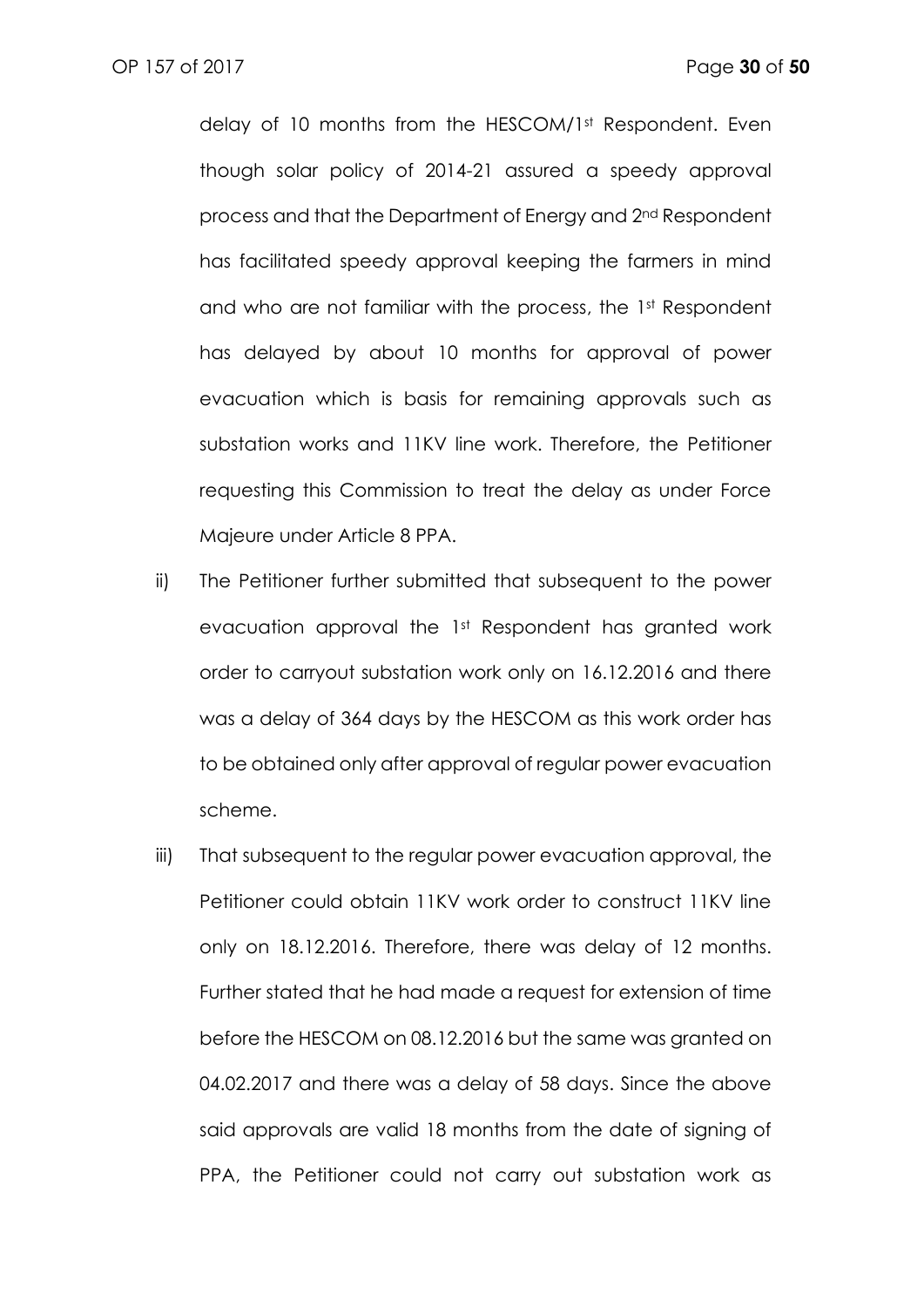extension was not granted immediately on application due to

the fault of the Respondent/HESCOM.

iv) In this regard the Petitioner has furnished table of events in

Annexure-X (filed along with Amended Petition) which reads as

hereunder: -

|    |                                                            | M/S S. G. ARAKERI SOLAR POWER<br>PVT. LTD |                                |                                    | CHENNAMANAGATHIHALLI SOLAR<br>POWER PROJECT LLP |                                |                           |
|----|------------------------------------------------------------|-------------------------------------------|--------------------------------|------------------------------------|-------------------------------------------------|--------------------------------|---------------------------|
|    | <b>Particulars</b>                                         | Applied/<br><b>Target</b><br><b>Date</b>  | <b>Received</b><br><b>Date</b> | <b>Delay</b><br>(in<br>Days)       | <b>Applied</b><br>Date/<br><b>Target</b>        | <b>Received</b><br><b>Date</b> | <b>DELAY</b><br>(in Days) |
| 1. | <b>PPA Delivery</b>                                        | 24.06.2015                                | 17.10.2015                     | 115<br>days                        | 03.07.2015                                      |                                |                           |
| 2. | Commissioning<br>Date                                      | 23.06.2017<br>SCOD                        | 31.03.2017                     | 84<br>Days<br>earlier              | 02.07.2015                                      | 30.06.2017                     | 3 Days<br><b>Before</b>   |
| 3. | Extension<br>Approval                                      | 18.12.2016                                | 04.02.2017                     | 58<br><b>Days</b><br><b>Delay</b>  |                                                 | 03.02.2017                     |                           |
| 4. | <b>Extension Period</b>                                    | 6 months                                  |                                |                                    | 6 months                                        |                                |                           |
| 5. | Land NA<br>(conversion)<br>order                           | 07.12.2015                                | 19.08.2016                     | 256<br><b>Days</b><br><b>Delay</b> | 16.02.2016                                      | 29.09.2016                     | 7 months                  |
| 6. | Power<br>Evacuation<br>Approval                            | 18.12.2015                                | 22.10.2016                     | 309<br>Days<br><b>Delay</b>        | 18.01.2016<br>15.02.2016                        | 22.08.2016                     | 7 months                  |
| 7. | <b>Bay extension</b><br>approval/substa<br>tion work order | 18.12.2015                                | 16.12.2016                     | 364<br>Days<br><b>Delay</b>        | 25.05.2016                                      | 12.12.2016                     | 7 months                  |
| 8. | 11 K V Line<br>Approval                                    | 18.12.2015                                | 16.12.2016                     | 364<br>Days<br><b>Delay</b>        |                                                 |                                |                           |

In the above table of events the Petitioner has taken the shelter of events discussed in the case Chennammagathihalli Solar Power Project Vs BESCOM in Appeal No. 351/2018 dated 14.09.2020 passed by the Hon'ble APTEL, New Delhi and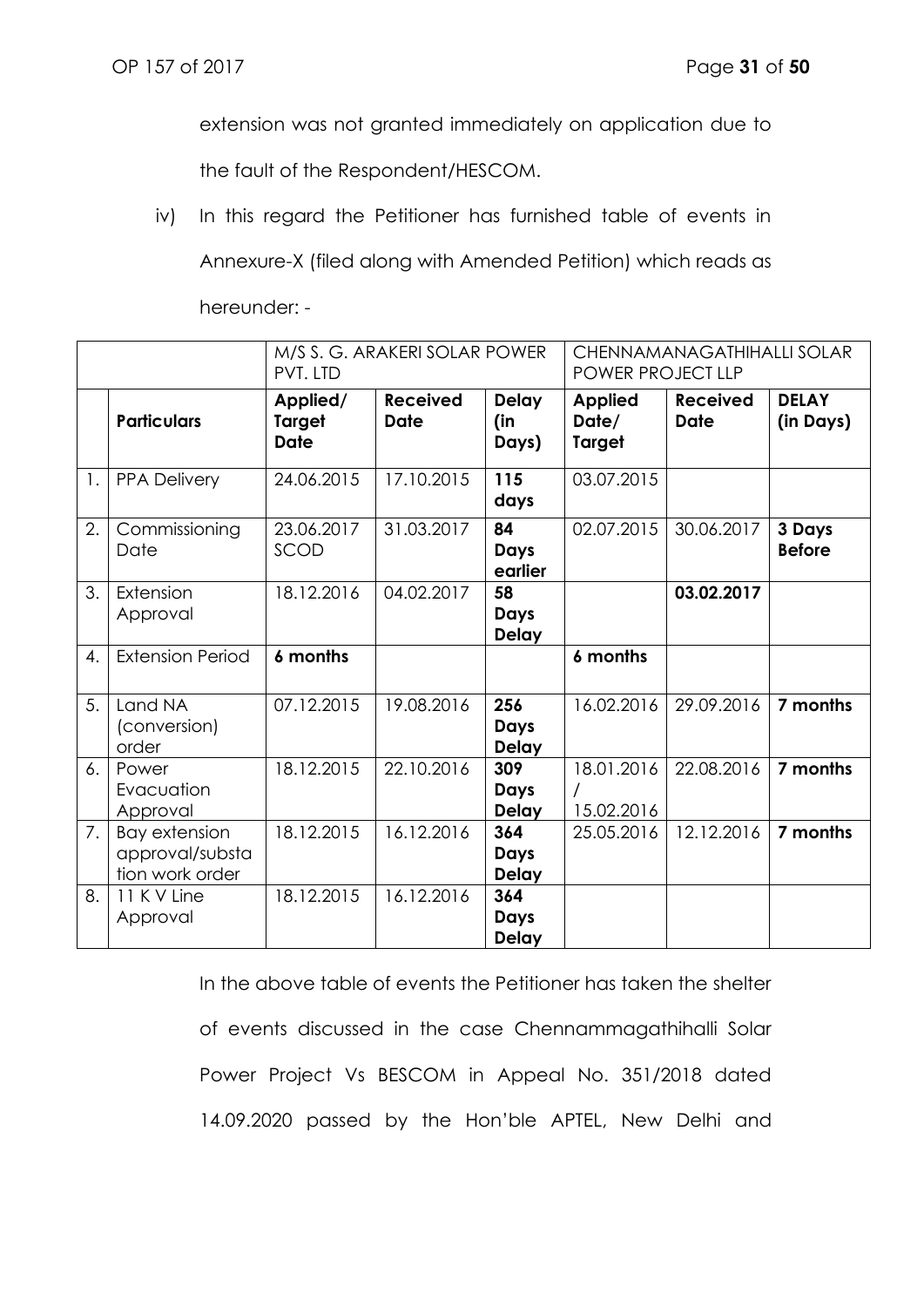compared the said events to the present case and requested for approval of extension of SCOD.

- v) Further, the Petitioner submitted that the details of various sanctions and permissions would reveal that inspite of having applied for the requisite permissions and sanctions, the Petitioner suffered on account of inordinate delay in procuring the same. The said delay was beyond the control of the Petitioner. These sanctions and approvals are pre-requisite in securing the confidence of the financial institutions and Government Authorities. Hence, the Petitioner prays this Commission to treat the delay as under Force Majeure Events.
- vi) By way of reply the Learned Counsel for the Respondents has submitted that, the Petitioner has alleged that there was a delay of 10 months on the part of the 1st Respondent in approving the power evacuation. This allegation is denied as false. He has made application for evacuation on 18.12.2015. The 1st Respondent had issued Tentative evacuation approval on 04.08.2016 and Regular Evacuation on 22.10.2016. The Deputy Commissioner, Vijayapura has issued OM for land conversion on 19.08.2016, then the 1st Respondent has issued regular evacuation on 22.10.2016.
- vii) Further stated all these chains of events make it clear that the Respondent No. 1 has not denied the delay in according power evacuation approval to the Petitioner and considering all the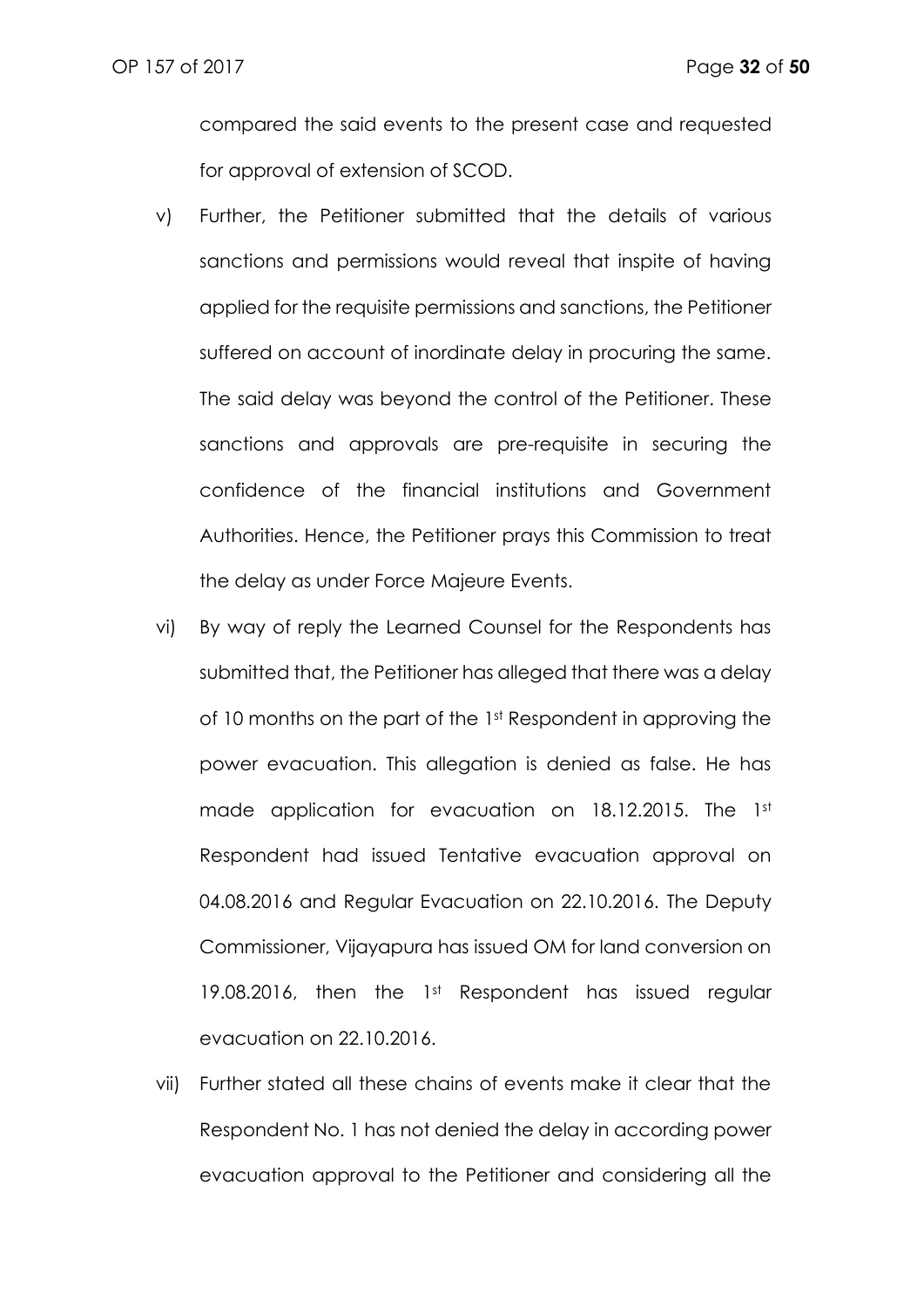above facts and circumstances, the Petitioner requested the

Commission to issue directions to the Respondent for

repayment/refund of liquidated damages recovered.

12) We have perused the relevant clauses of the PPA such as: -

#### *"2.1 Conditions Precedent:*

*The obligations of BESCOM and the SPD under this Agreement are conditional upon the occurrence of the following in full within 365 days from the effective date.*

*2.1.1 (i) The SPD shall obtain all permits, clearances and approvals (whether statutory or otherwise) as required to execute and operate the Project (hereinafter referred to as "Approvals"):*

*(ii) The Conditions Precedent required to be satisfied by the SPD shall be deemed to have been fulfilled when the SPD shall submit:*

- *(a) The DPR to BESCOM and achieve financial closure and provide a certificate to BESCOM from the lead banker to this effect;*
- *(b) All Consents, Clearances and Permits required for supply of power to BESCOM as per the terms of this Agreement; and*
- *(c) Power evacuation approval from Karnataka Power Transmission Company Limited or BESCOM, as the case may be.*

*2.1.2 SPD shall make all reasonable endeavors to satisfy the Conditions Precedent within the time stipulated and BESCOM shall provide to the SPD all the reasonable cooperation as may be required to the SPD for satisfying the Conditions Precedent.*

*2.1.3 The SPD shall notify BESCOM in writing at least once a month on the progress made in satisfying the Conditions Precedent. The date, on which the SPD fulfils any of the Conditions Precedent pursuant to*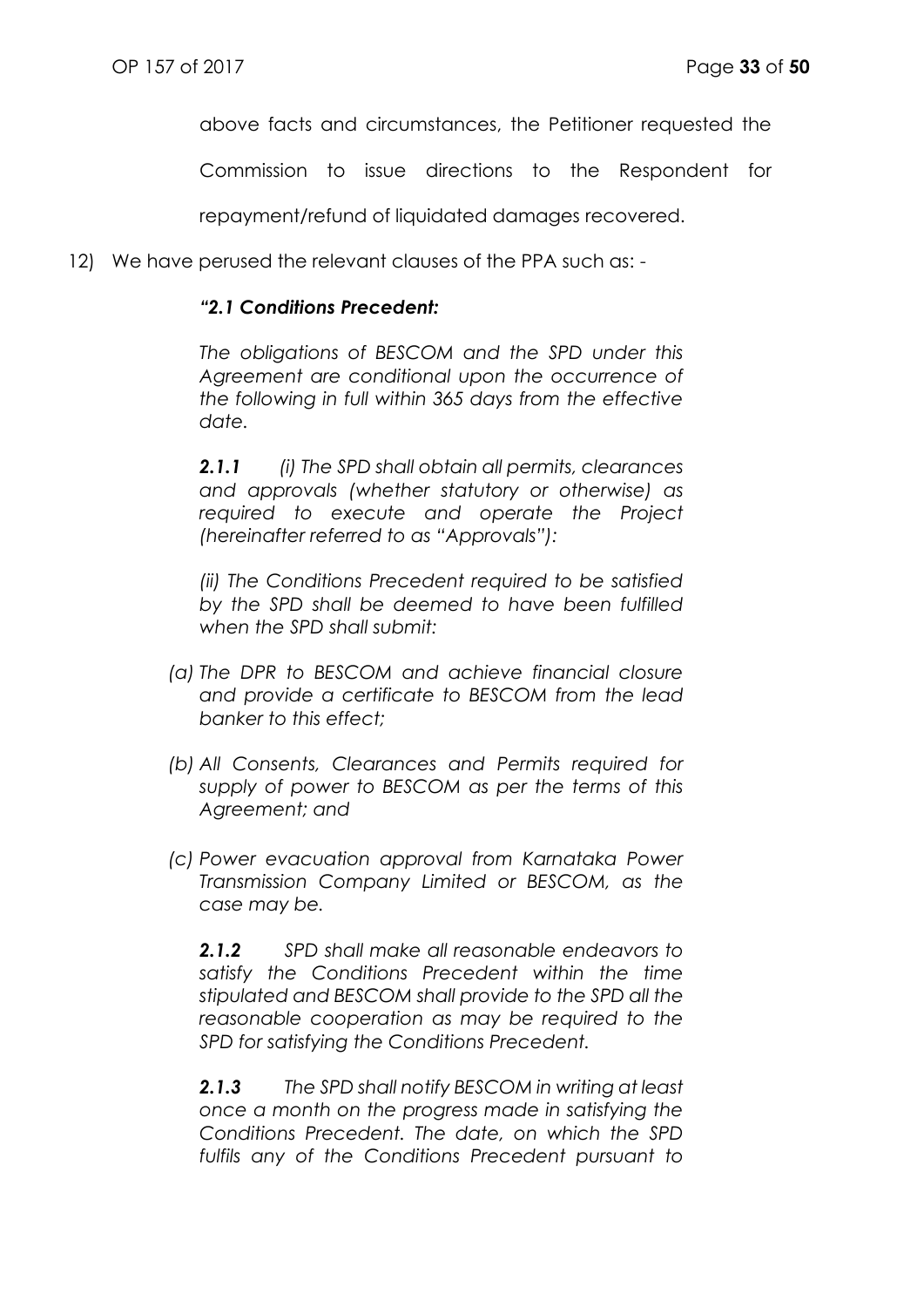*Clause 2.1.1, it shall promptly notify BESCOM of the same.*

# *2.2 Damages for delay by the SPD*

*2.2.1 In the event that the SPD does not fulfill any or all of the Conditions Precedent set forth in Clause 2.1 within the period of 365 days and the delay has not occurred for any reasons attributable to BESCOM or due to Force Majeure, the SPD shall pay to BESCOM damages in an amount calculated at the rate of 0.2% (zero point two per cent) of the Performance Security for each day's delay until the fulfillment of such Conditions Precedent, subject to a maximum period of 60 (Sixty) days. On expiry of the said 60 (Sixty) days, BESCOM at its discretion may terminate this Agreement."*

# *"2.5 Extensions of Time*

*2.5.1 In the event that the SPD is prevented from performing its obligations under Clause 4.1 by the Scheduled Commissioning Date due to:*

- *(a) Any BESCOM Event of Default; or*
- *(b) Force Majeure Events affecting BESCOM; or*
- *(c) Force Majeure Events affecting the SPD.*

*2.5.2 The Scheduled Commissioning Date and the Expiry Date shall be deferred, subject to the reasons and limits prescribed in Clause 2.5.1 and Clause 2.5.3 for a reasonable period but not less than 'day for day' basis, to permit the SPD or BESCOM through the use of due diligence, to overcome the effects of the Force Majeure Events affecting the SPD or BESCOM, or till such time such Event of Default is rectified by BESCOM.*

*2.5.3 In case of extension occurring due to reasons specified in clause 2.5.1(a), any of the dates specified therein can be extended, subject to the condition that the Scheduled Commissioning Date would not be extended by more than 6(six) months.*

*2.5.6 As a result of such extension, the Scheduled Commissioning Date and the Expiry Date newly determined date shall be deemed to be the*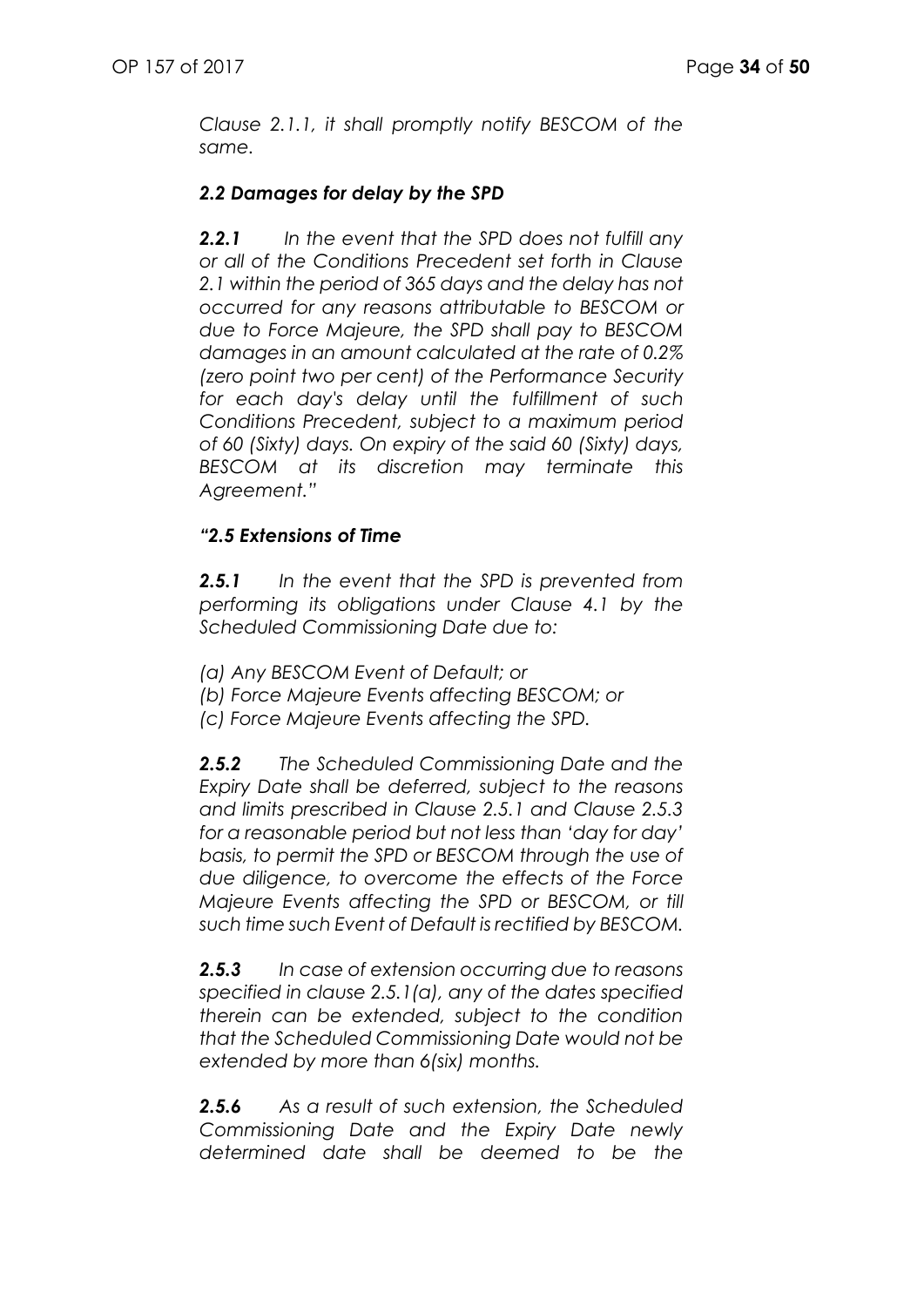*Scheduled Commissioning Date and the Expiry Date for the purposes of this Agreement.*

13) We have perused the documents furnished by the parties and as per these documents the Petitioner and the 1st Respondent have entered into PPA (Annexure-C to the Original Petition) dated 24.06.2015. The Supplementary PPA has been executed (Annexure-D to the Original Petition) on 16.08.2016. The Commission has approved the PPA on 13.07.2016. The Revenue Department has issued Circular (Annexure-F to the Original Petition) dated 01.12.2015 regarding deemed conversion as per the Section 95 of Karnataka Land Revenue (Amendment) Act, 2015. Thereafter, OM was issued by the Deputy Commissioner, Vijayapura District (Annexure-G1 to the Original Petition) on 19.08.2016 regarding conversion of land bearing Survey No. 2/1 to an extent of 15 Acres 1 Gunta for non-agricultural purpose i.e., for establishing Solar Power Project. The Petitioner has written a letter (Annexure-H1 to the Original Petition) to the Executive Engineer (Ele), HESCOM, Bijapur dated 18.12.2015 with a request to issue evacuation approval for Solar Power Plant under Farmers' Scheme. On 22.10.2016 HESCOM has issued regular evacuation approval to the Petitioner (Annexure-H2 to the Original Petition). The General Manager of 1<sup>st</sup> Respondent Company has written a letter to the SE (Ele), O & M Circle, HESCOM (Annexure-J to the Original Petition) on 19.12.2016 stating that the Petitioner has requested for sparing of land for setting up of 11KV Terminal Bay at 33/11KV Nagathan substation for evacuation of 3MW Solar Power from proposed solar power plant located at Survey No.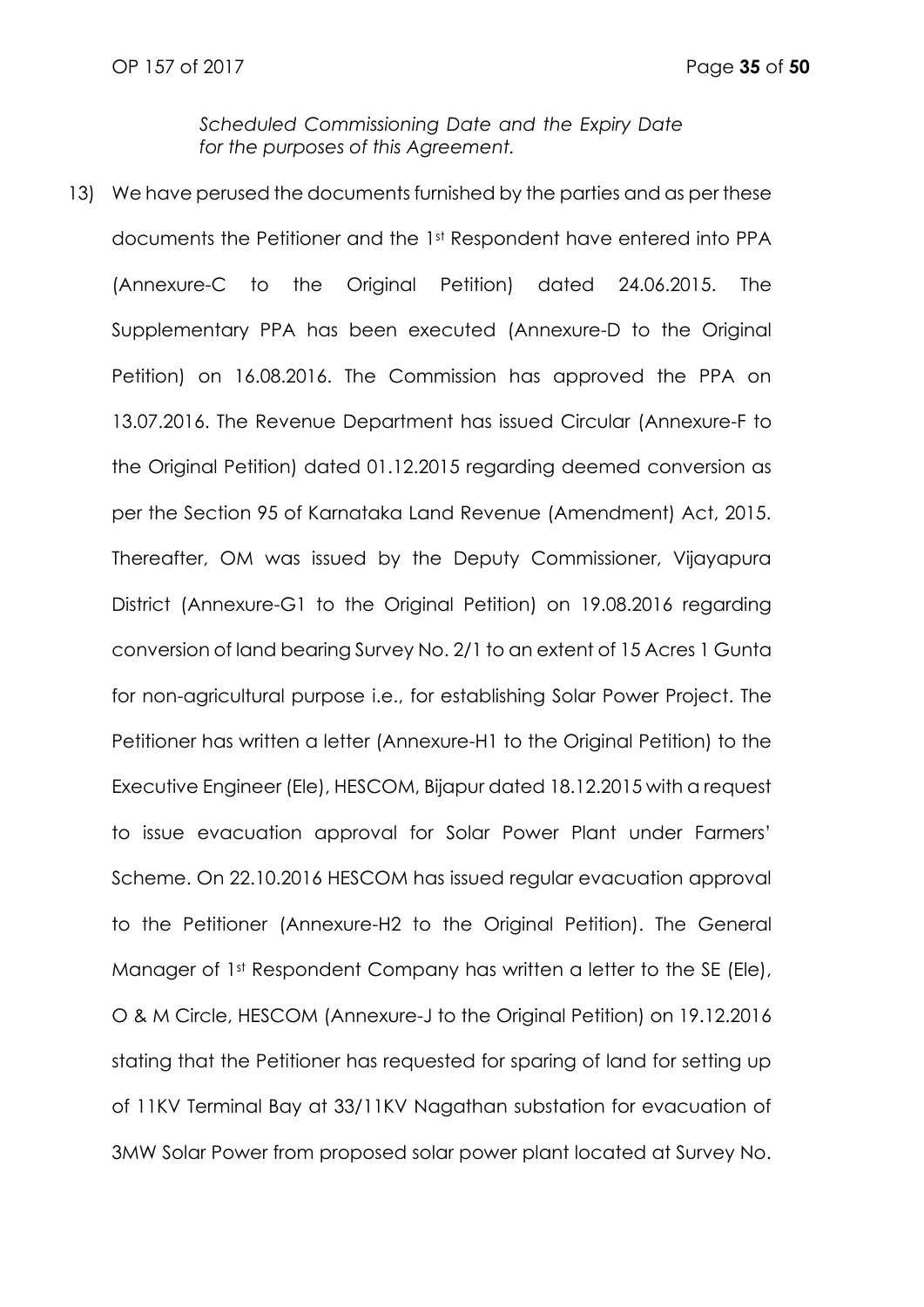2/1 in Hunsyala Village, Vijayapura Taluk & District and in view of the report submitted as per Reference No. 3, directed to spare the land duly collecting the lease charges and duly obtaining consent letter from the Applicant stating that he is ready to pay the charges and carry out any modification/alteration, if necessary, duly considering the HESCOM rules and regulations. Further instructed the Petitioner that the action taken details in this regard shall be sent to HESCOM. The line work estimate was sanctioned (Annexure-K1 to the Original Petition) on 16.12.2016 by HESCOM for construction of 11KV link line. The Petitioner has requested for extension of time (as per Reference-2 in Annexure-L to the Original Petition) on 08.12.2016 and extension was allowed (Annexure-L to the Original Petition) on 04.02.2017 for 6 months from the date of SCOD for completion of 3MW Solar power project at Survey No. 2/1 of Vijayapura Taluk. Accordingly, the Petitioner has commissioned the project (Annexure-N to the Amended Petition) on 31.03.2017.

14) The following events would go to show the time taken by the Authorities concerned in granting sanctions, approvals and etc., in execution of the project: -

| SI. | <b>Date</b> | <b>Description of the</b>    | <b>Annexures</b> |
|-----|-------------|------------------------------|------------------|
| No. |             | documents                    |                  |
|     | 24.06.2015  | PPA signed between the       | "C" filed along  |
|     |             | Petitioner and the 1st       | with Original    |
|     |             | Respondent                   | Petition         |
| 2.  | 18.12.2015  | Application given by the     | "H1" filed along |
|     |             | Petitioner to 1st Respondent | with Original    |
|     |             | for Regular evacuation       | Petition         |

**Table 1**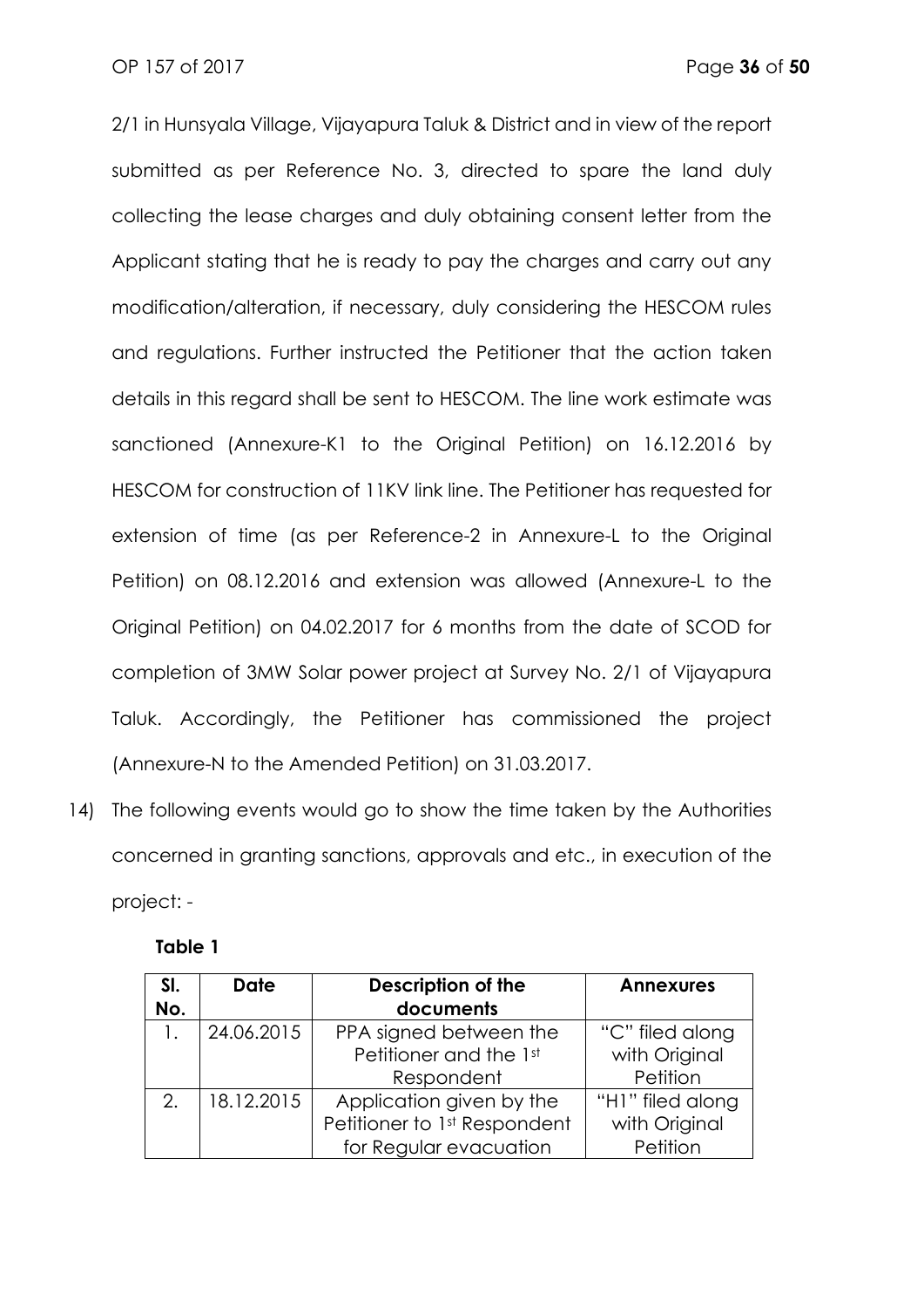| 3. | 22.10.2016 | Letter written by 1st            | "H2" filed along |
|----|------------|----------------------------------|------------------|
|    |            | Respondent to the                | with Original    |
|    |            | Petitioner regarding             | Petition         |
|    |            | approval of Regular              |                  |
|    |            | <b>Evacuation Scheme</b>         |                  |
| 4. | 13.04.2017 | <b>Commissioning Certificate</b> | "N" filed along  |
|    |            | issued by Executive              | with Amended     |
|    |            | Engineer (Ele), O & M            | Petition         |
|    |            | Division, HESCOM,                |                  |
|    |            | Vijayapura certifying the        |                  |
|    |            | project was commissioned         |                  |
|    |            | on 31.03.2017                    |                  |

### **Table 2**

| SI.<br>No. | The difference of Period shown from<br>24.12.2016 (after 18 months period as per<br>Article 1.1 (xiv) of the PPA) and Annexure-N<br>(filed with Amended Petition) | Days    |
|------------|-------------------------------------------------------------------------------------------------------------------------------------------------------------------|---------|
|            | 24.12.2016 to 31.12.2016                                                                                                                                          | 08 days |
| 2.         | January 2017                                                                                                                                                      | 31 days |
| 3.         | February 2017                                                                                                                                                     | 28 days |
| 4.         | March 2017                                                                                                                                                        | 30 days |
|            | 97 days                                                                                                                                                           |         |

The above tables disclose that the time taken for granting sanctions and approvals by the Government Authorities and other Authorities and Demonetization induced delay which were before the control of the Petitioner thereby, the prayer of the Petitioner squarely fall within the parameters under Force Majeure events.

- 15) In support of the arguments, the Learned Counsel for the Petitioner further relied upon the following judgements:
	- i) In the case of Basaragi KM Solar Power Project LL.P & Another Vs HESCOM & Another in Appeal No. 328/2018 dated 12.08.2021 by Hon'ble APTEL, New Delhi (Annexure-T1 to the Amended Petition)**.**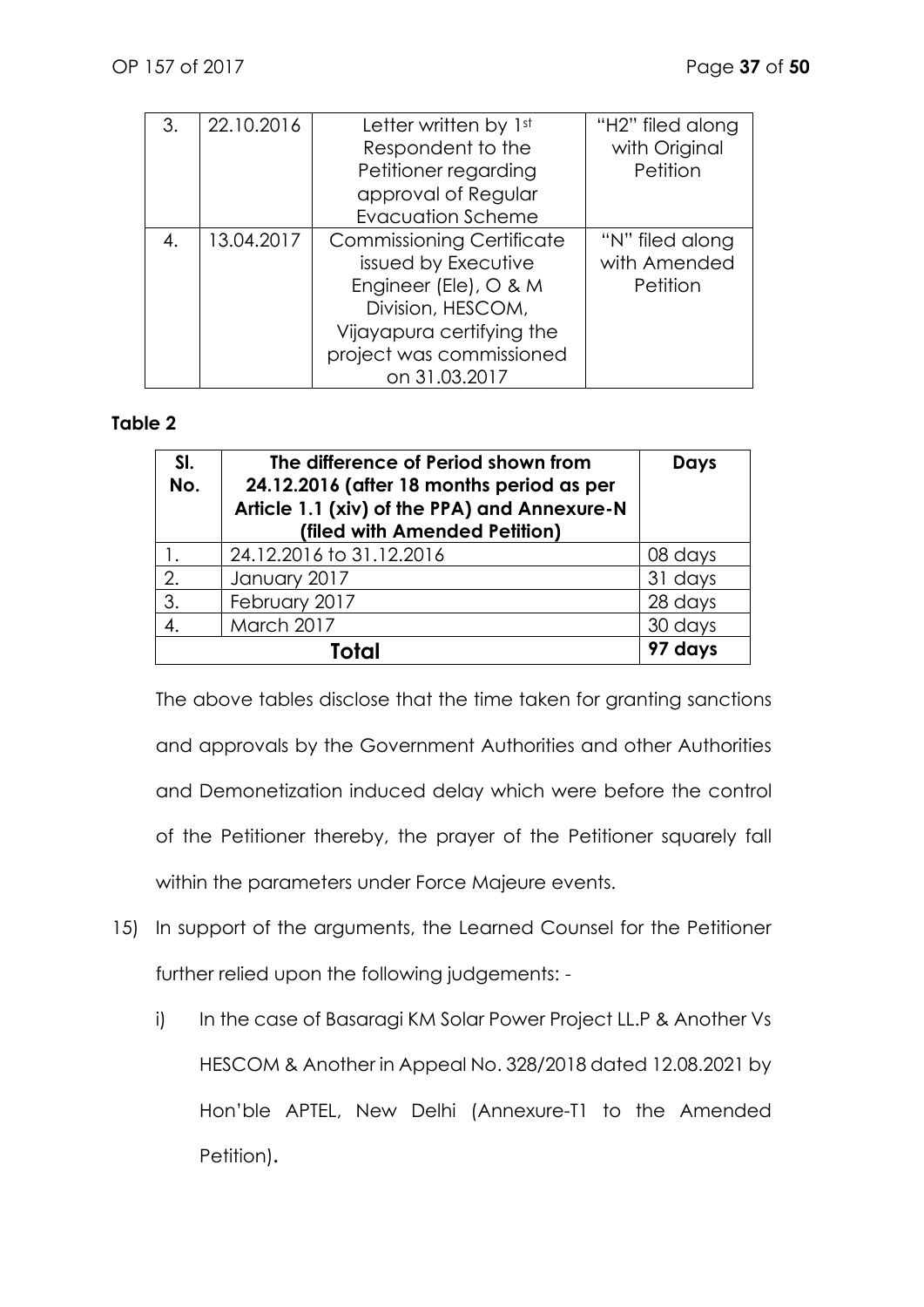- ii) In the case of Hukkeri Solar Power Project & Another Vs HESCOM & Another in Appeal No. 342/2018 dated 12.08.2021 by Hon'ble APTEL, New Delhi (Annexure-T2 to the Amended Petition)
- iii) In the case of Kurugunda Solar Power Project LL.P & Another Vs HESCOM & Another in Appeal No. 12/2019 dated 12.08.2021 by Hon'ble APTEL, New Delhi (Annexure-T3 to the Amended Petition).
- iv) In the case of Madamageri Solar Power Project LL.P & Another Vs HESCOM & Another in Appeal No. 322/2018 dated 12.08.2021 by Hon'ble APTEL, New Delhi (Annexure-T4 to the Amended Petition).
- v) In the case of Yarganavi Solar Power Project LL.P & Another Vs HESCOM & Another in Appeal No. 10/2019 dated 12.08.2021 by Hon'ble APTEL, New Delhi (Annexure-T5 to the Amended Petition).
- vi) Clearsky Solar Power Limited Vs KERC & others in Appeal No. 160/2020 dated 02.08.2021 by Hon'ble APTEL, New Delhi (Annexure-T6 to the Amended Petition).
- vii) Cambria Solar Private Limited Vs GESCOM & Others in OP No. 188/2017 dated 23.03.2021 by KERC, Bengaluru (Annexure-U to the Amended Petition).
- 16) We have perused the Judgement passed by the Hon'ble APTEL, NewDelhi, in Appeal No. 328/2018 in the matter of Basaragi KM Solar Power Project LL. P & Sri Channaraj Hattiholi Vs HESCOM & KERC dated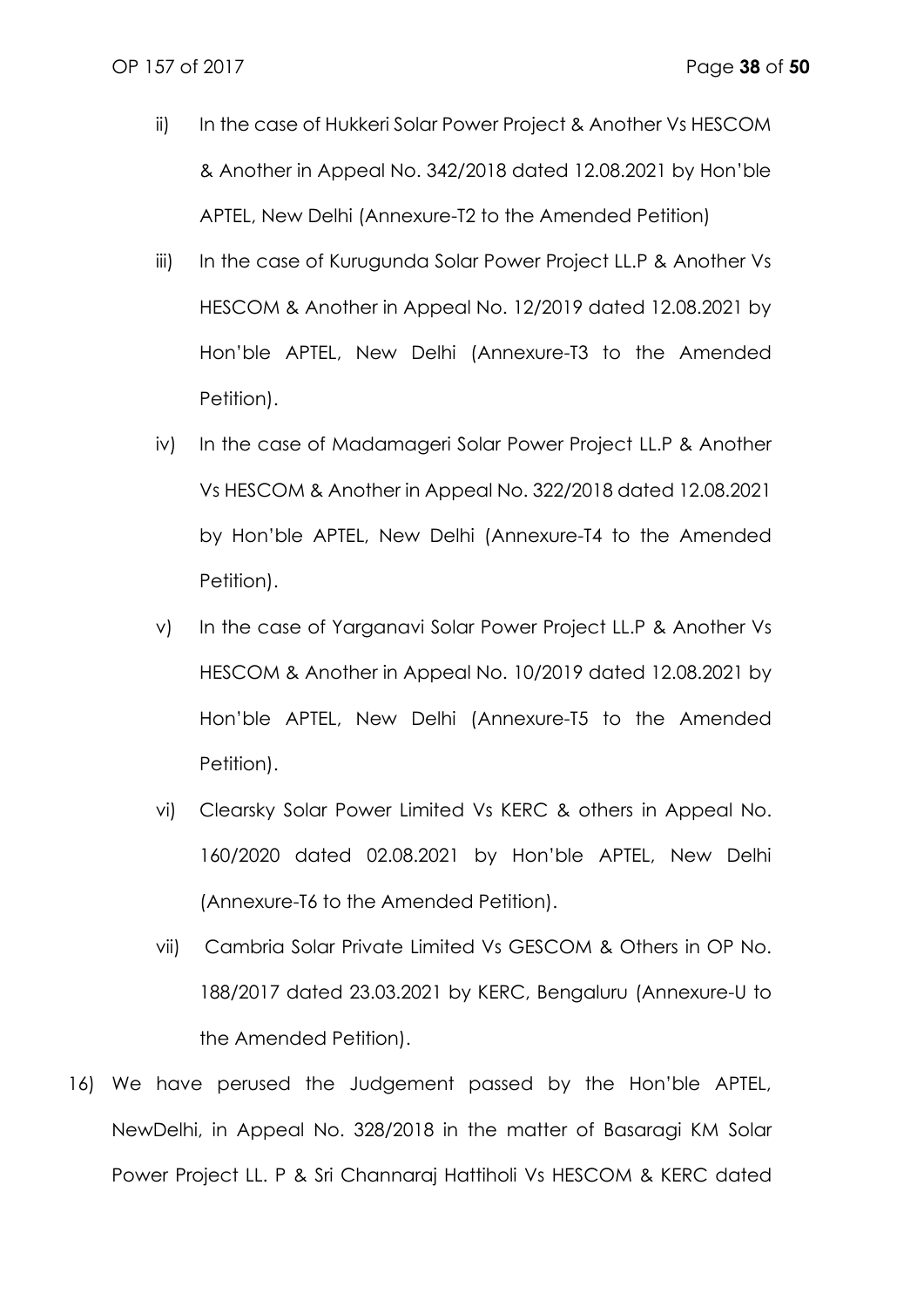12.08.2021, and the Hon'ble Appellate Tribunal for Electricity has held and

observed as follows: -

- *I. "'Having regard to the fact that securing these approvals from various instrumentalities of the Government/ Government officer, 18 months period was envisaged to complete the project. Having regard to the fact that there could be circumstances or events which could delay the happening of COD within the original time slot, six months' time for extension of commissioning the project at the level of concerned distribution licensee was envisaged. For events beyond that, they had to approach the Respondent Commission.'*
- *II. 'The above procedure was envisaged keeping in mind that possibility of delay happening on account of laches on the part of the offices of Governmental Instrumentalities, though Solar Developer or SPV do not contribute to such delay. Unforeseen happening could possibly delay commissioning of the project, therefore force majeure event clauses were introduced in the terms of PPA as stated above. These force majeure clauses definitely take within its fold, the delay caused by offices of the Government or Governmental Instrumentalities.'*
- *III. 'Arguments of the Respondent HESCOM that KPTCL is not a party to the PPA, therefore, the delay on their part cannot come to the aid of the Appellant cannot be accepted. KPTCL is also a public utility and instrumentality of the Government. Therefore, even if the project is delayed on account of KPTCL, in not issuing approval for evacuation of power and grid connectivity within a reasonable time, it amounts to event of Force majeure.'*
- *IV. 'The Respondent HESCOM contends that there was delay in submitting applications to various departments by the Appellant. One has to analyze the circumstances in a holistic approach is whether there was negligence on the part of the Developer to approach and obtain these approvals? It cannot be said that the*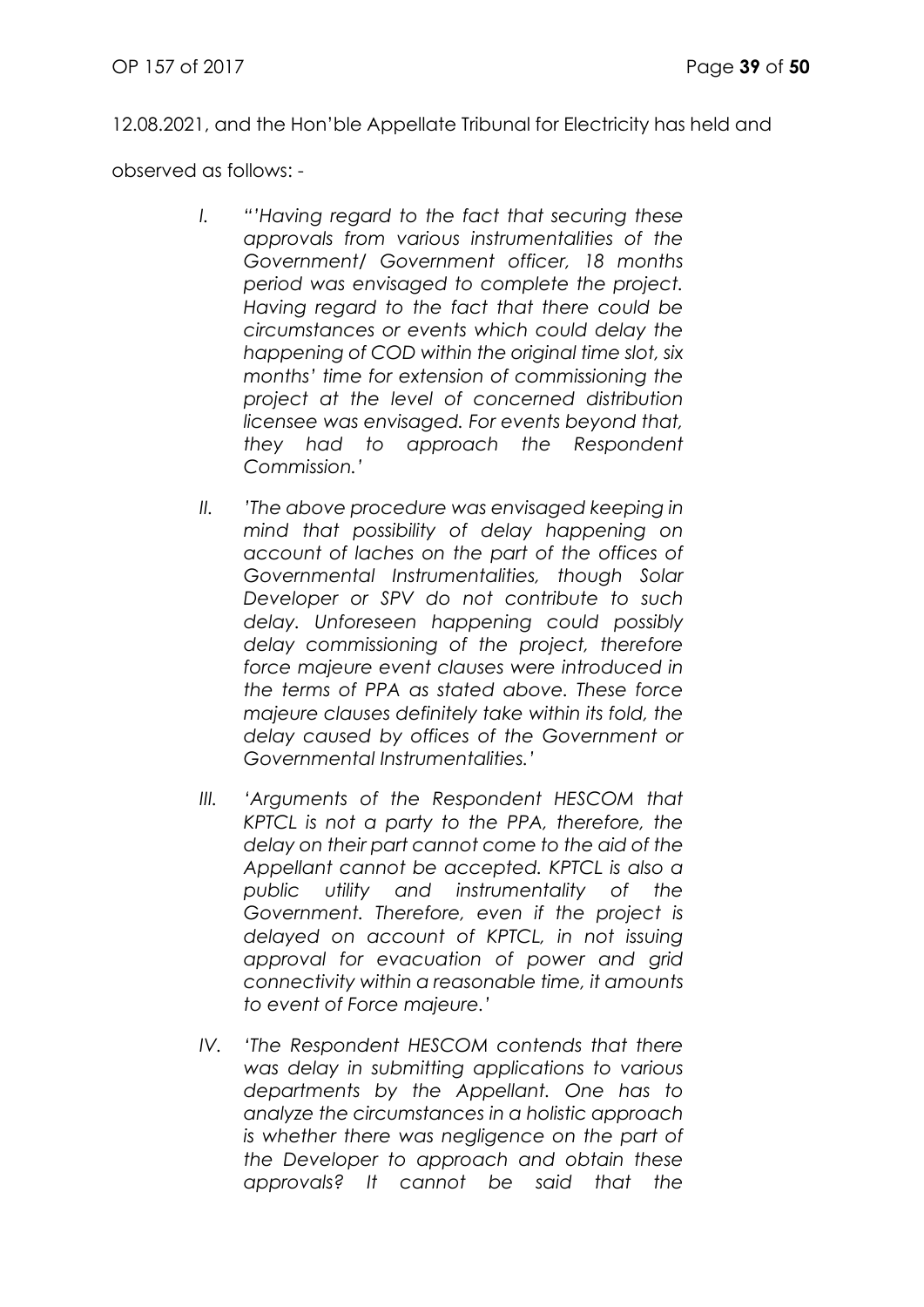*considerable time lapsed in obtaining these approvals from various instrumentalities of the Government was at the instance of the Appellants.'*

- *V. 'Having invested huge amounts taking loans from Banks/financial institutions, one cannot even imagine that the Developer will be negligent in pursuing his project.'*
- *VI. 'However, the same set of Force Majeure Events could not convince the Respondent Commission. The Respondent Commission being a neutral body is expected to discharge its functions in a judicious manner. If delay has occurred on account of reasons beyond the control of the Appellant, the Appellant cannot be punished. The intention of the Government to assist to the farmers should not become otherwise a weapon to punish them"*

17) In the case of Hukkeri Solar Power Project & Another Vs HESCOM & Another

in Appeal No. 342/2018 dated 12.08.2021 passed by Hon'ble APTEL, New

Delhi (Annexure-T2 to the Amended Petition), has observed and held as

here under: -

*"'108) It is seen that the Government of Karnataka brought in its special scheme for promoting renewable energy generation to harness the solar sources available in the State. This was meant to create opportunities to land owning famers. In response to the promotion of the solar development by Government of Karnataka, several farmers including the Appellant came forward to set up solar plants. We judiciously take notice of the facts which were discussed/considered in other Appeals that in terms of guidelines issued by the State Government for developing solar project, there was a mention that the land used for setting up of the solar plant requires land conversion permission, however, the land pertaining to solar development under Farmer's Scheme will have deemed conversion. However, there was lot of confusion is issuance of executive direction/orders to implement the guidelines for deemed conversion*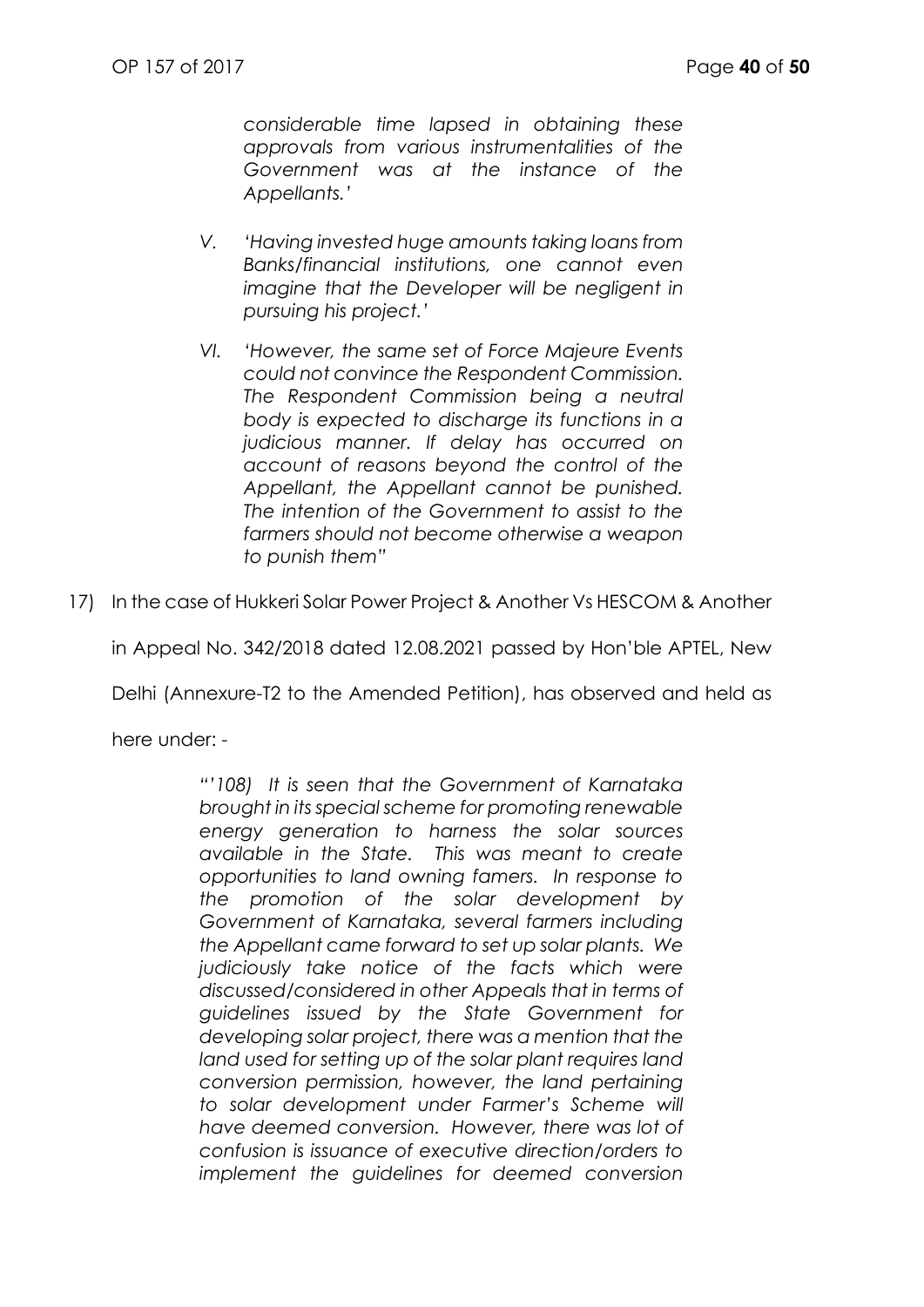*which compelled many famers to approach the revenue authorities for regular land conversion route. This regular land conversion route involves hercules task which required several documents from several Department to submit the application for conversion of the land. Most of the cases, the delay seems to be with regard to conversion of the land.'*

*'109) Apart from conversion of land, there seems to be delay in obtaining evacuation either provisional or final approval, so also in approving the drawing and intimating the estimation of the charges to be paid. Similarly, once application is submitted to CEIG to certify safety of the plant in order to start commissioning of the solar plant, in many cases time is taken to come and inspect the site. Even in this Appeal, we note that the drawings required for the bay terminal and other requirements for connectivity at the bay of the substation of the transmission/distribution system, the authorities took some time. All this could happen only in October 2016. Only after approval of the grid connectivity finally granted the Appellant could approach the Chief Electrical Inspector with drawings pertaining to the electrical installation of the Solar power plant.'*

*'110) Apparently, the scheme was meant to benefit small land holding farmers, who could establish solar plants between 1 MW to 3 MWs. This also definitely requires business prudence apart from minimum knowledge in the field concerned. As per the policy, the establishment of solar plant was to be in the agricultural land. On account of restrictions to use agricultural land for non-agricultural purpose, conversion of agricultural land use is a must. In terms of Karnataka Revenue Act, it has laborious process to get conversion of agricultural land into nonagricultural one. To establish solar power plant, it is not just conversion of agricultural land permission, but several other approvals/consent/permissions were required.'*

*'111) Till SPV was established, it was the individual Appellant i.e., SPD who had to run from officer to office to secure required approvals/ consents. Having regard to laborious process to secure these permissions from various Government instrumentalities,*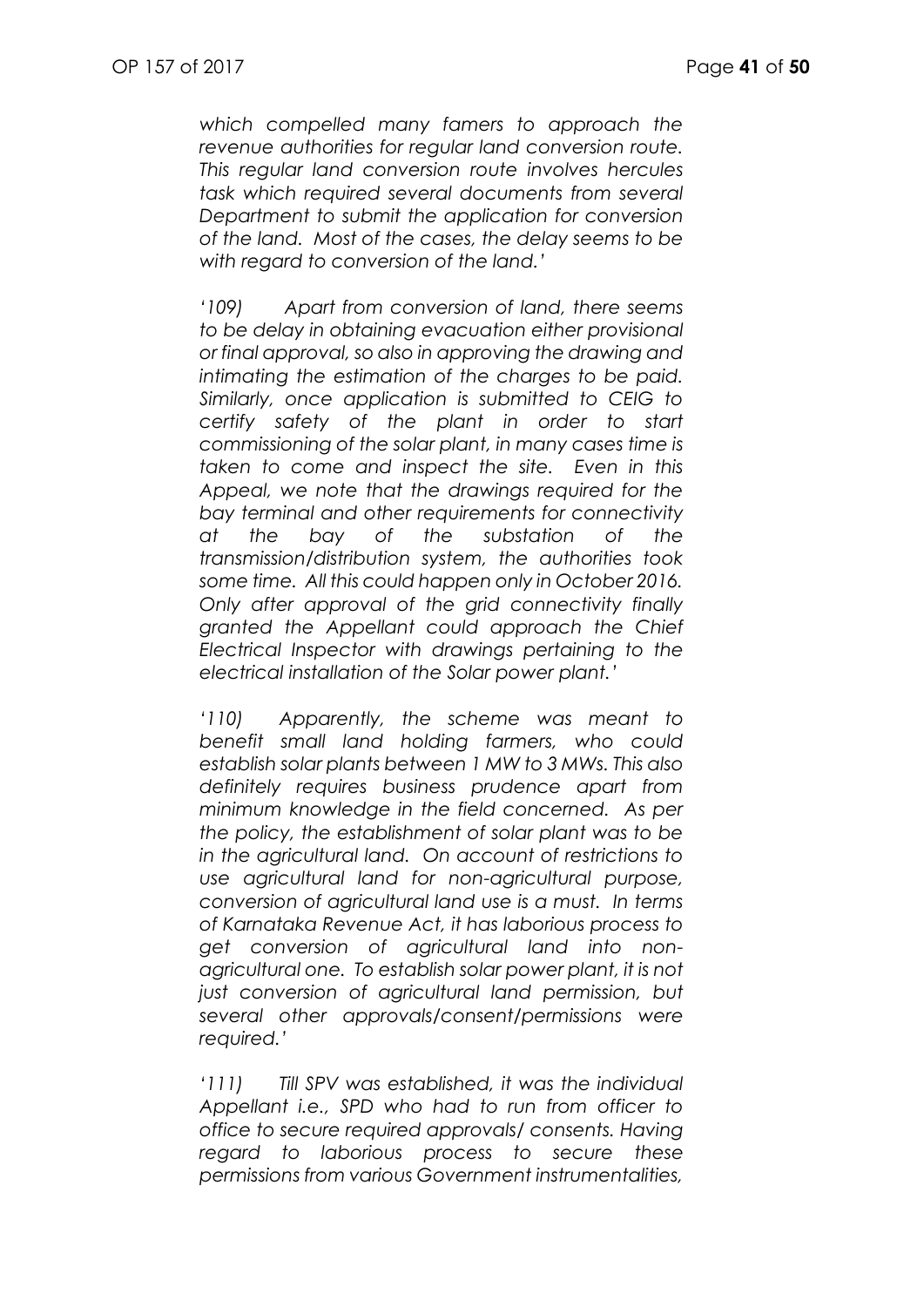*it would have been a wise decision to have infrastructure under one roof (like single window agency) to get all these clearances which would have saved lot of time for the establishment of these small solar power plants in question. Since either the SPD or SPV had to run from office to office situated at different places to secure approval and permission which would not have been possible to secure on any one particular day also seems to have caused hardship and delay in procuring the approvals, be it land conversion or power evacuation and grid connectivity of safety certificate from CEIG etc. To apply for conversion of land to non-agriculture purpose itself, more than 13 documents are required, which have to be secured not from single place but various departments of Government. The scheme which was expected to be a boon to the farmers seems to have become a bane.'*

*'112) Therefore, it is quite evident that there was no fault of the Appellant in approaching various Governmental Instrumentalities for necessary sanctions/approvals. Though all care and caution was duly exercised considerable time was lapsed by the time the Appellant obtained the necessary approvals. Definitely, the fault does not lie with the Appellant One cannot blame the Appellant, since the delay has occurred from the Govt. Instrumentalities in issuing necessary approvals and sanctions.'"*

18) In the case of Kurugunda Solar Power Project LL.P & Another Vs HESCOM

& Another in Appeal No. 12/2019 dated 12.08.2021 passed by Hon'ble

APTEL, New Delhi (Annexure-T3 to the Amended Petition), it is observed

and held as here under: -

*"'109) We also note that it is not a simple application*  for land conversion. This requires several other *documents to be collected before applying for land conversion. The set of documents that are required had to be obtained from different departments. All this would take sometimes, therefore, one cannot expect the SPD straight away to apply for conversion of land the moment the PPA was approved by the Commission. Similarly, to get CEIG safety approval,*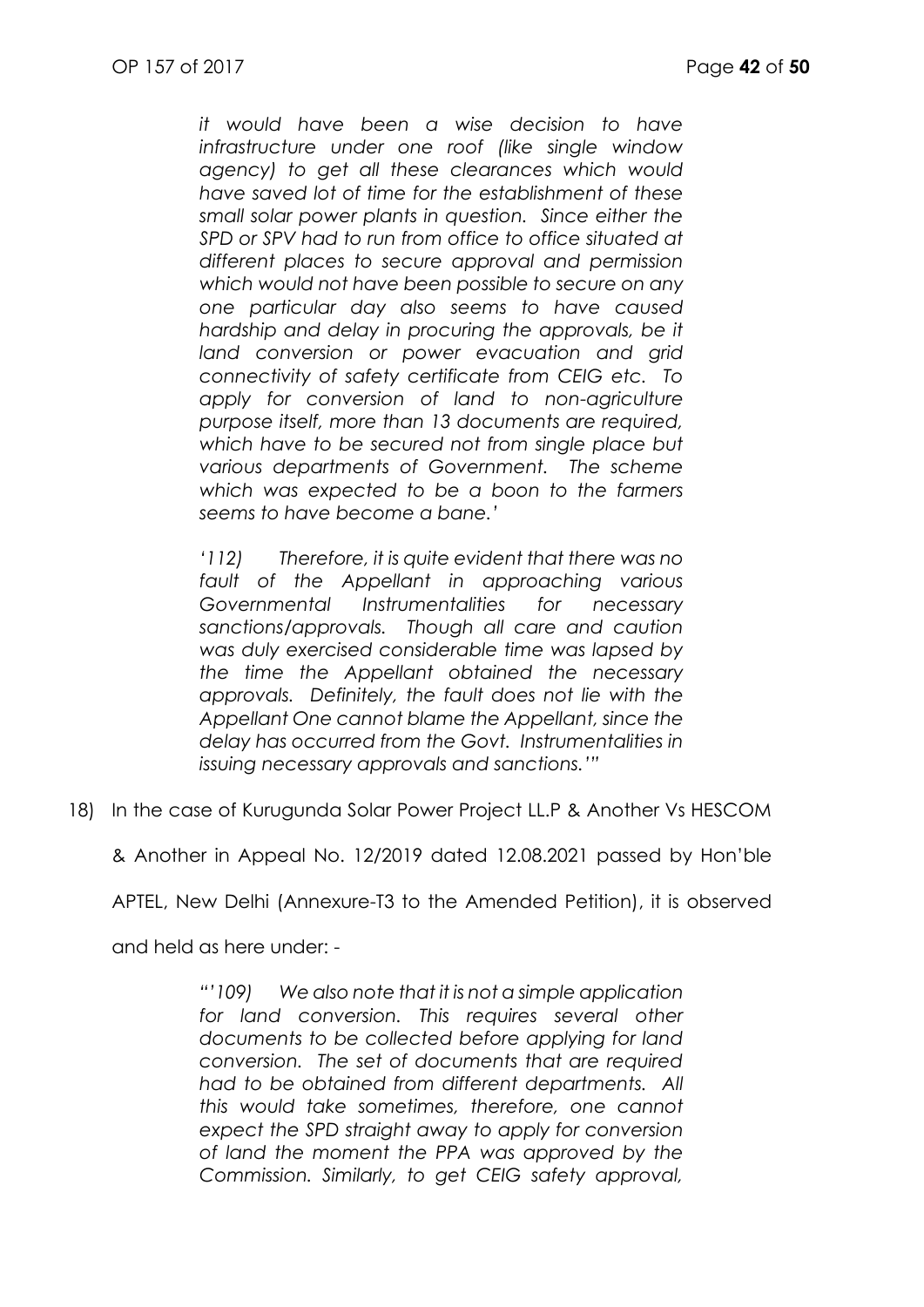*several safety steps have to be completed like submission of drawings, approval of the drawings, intimation for payment of processing fee and final approval followed by safety certificate has to be issued. This safety certificate could be granted only if there is permission for Grid connectivity and final approval for evacuation obtained. In most of the cases, the Developers have sought lease of the land for setting up bay terminal. The land on lease basis also consumer time to secure the final approval of evacuation with so many formalities that have to be complied with by the Solar Developers. It is not just one single window agency where they could secure all these approvals. They had to approach office to office to secure different certificates, documents to secure the approvals that are required.'*

*'110) Therefore, the Association of farmers meant for Farmer's Scheme made presentation to the HESCOM who in turn brought to the notice of the Energy Department of the State explaining the difficulties faced by the Solar Plant Developers in getting the approvals/sanctions to set up the solar plants. A special Committee was formed to look in to the reasons for the delay being caused. On appraisal of the difficulties faced by the farmers, the three members Committee recommended for acceptance of the reasons explained as force majeure event. Based on that the State Government through the Secretary requested KERC to consider the same and grant PPA tariff to the Solar Developers. In this regard, even MNRE also addressed a letter to encourage the Solar Developers.'*

*'112) According to us, the considerable lapse of time to secure these certificates necessary was not on account of negligence on the part of the Appellants, but on account of the concerned officers who took time to issue these certificates. Therefore, we are of the opinion that none of the delay in securing the approvals was on account of Appellants and in fact they approached and started the process with utmost care and diligence.'*

19) We have perused the Judgement passed by the Hon'ble APTEL,

NewDelhi, in Appeal No. 322/2018 in the matter of Madamageri Solar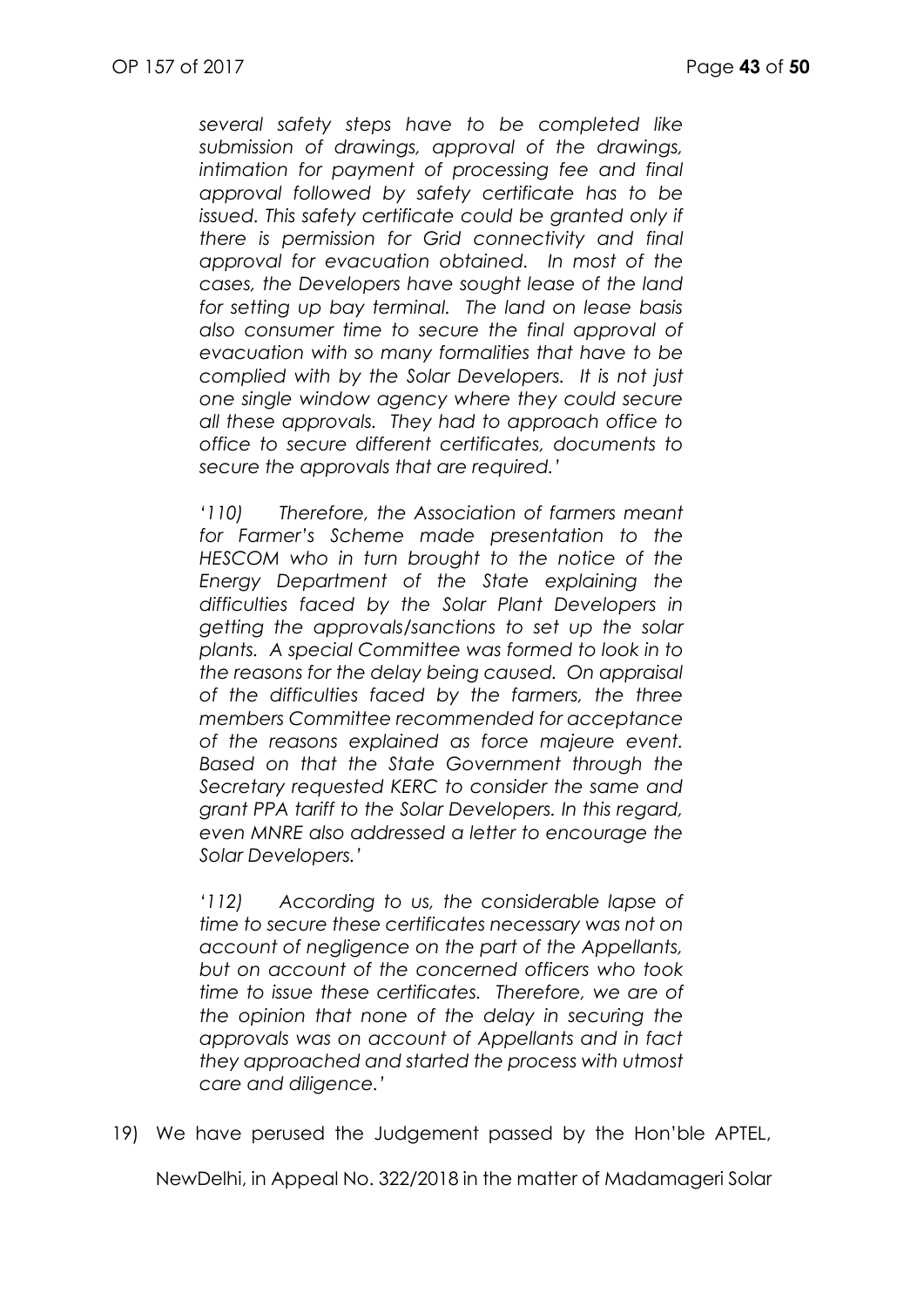Power Project LL. P & Smt. Girija B. Hattiholi Vs HESCOM & KERC dated

12.08.2021, Hon'ble Appellate Tribunal for Electricity (Annexure-T4 to

the Amended Petition) has held and observed as follows: -

- *I. "'In terms of guidelines issued by State Government to set up solar plants several sanctions/approvals/ clearances had to be obtained by the farmers like land conversion, grid connection and power evacuation approvals, plant safety approval from chief electrical inspector etc. Apparently, right from the date of signing of the PPA, the Appellant was running from office to office to secure these approvals/sanctions as stated above. If time was taken for getting these approvals as stated above, we note that considerable time was lapsed. Definitely it was not on account of the Appellants' negligence or lethargic approach.'*
- *II. 'We are of the opinion that the time taken to obtain the above-mentioned approvals would definitely become impossible for the Appellants to achieve COD of the solar plant within SCOD of the PPA.'*
- *III. 'In fact, as stated above, the HESCOM taking into consideration all these facts and in line with the terms of PPA extended time for COD within the extended SCOD. This action of the HESCOM has support from the fact that the State Government also, after due diligence and prudence, accorded extension of COD by six months. On account of such extension, the SCOD automatically get postponed by six months.'*
- *IV. 'Apart from that, in terms of Clause 10.5 of PPA, it says despite complying with the legal requirements to obtain, renew are maintain require licensee or legal approval will also amount to Force Majeure Event. Therefore, we are of the opinion that if at all there was delay in receiving various clearances/approvals by the State Government and its instrumentalities which are beyond the control of the Appellants, the same has to be treated as event of force majeure, since the same would directly and*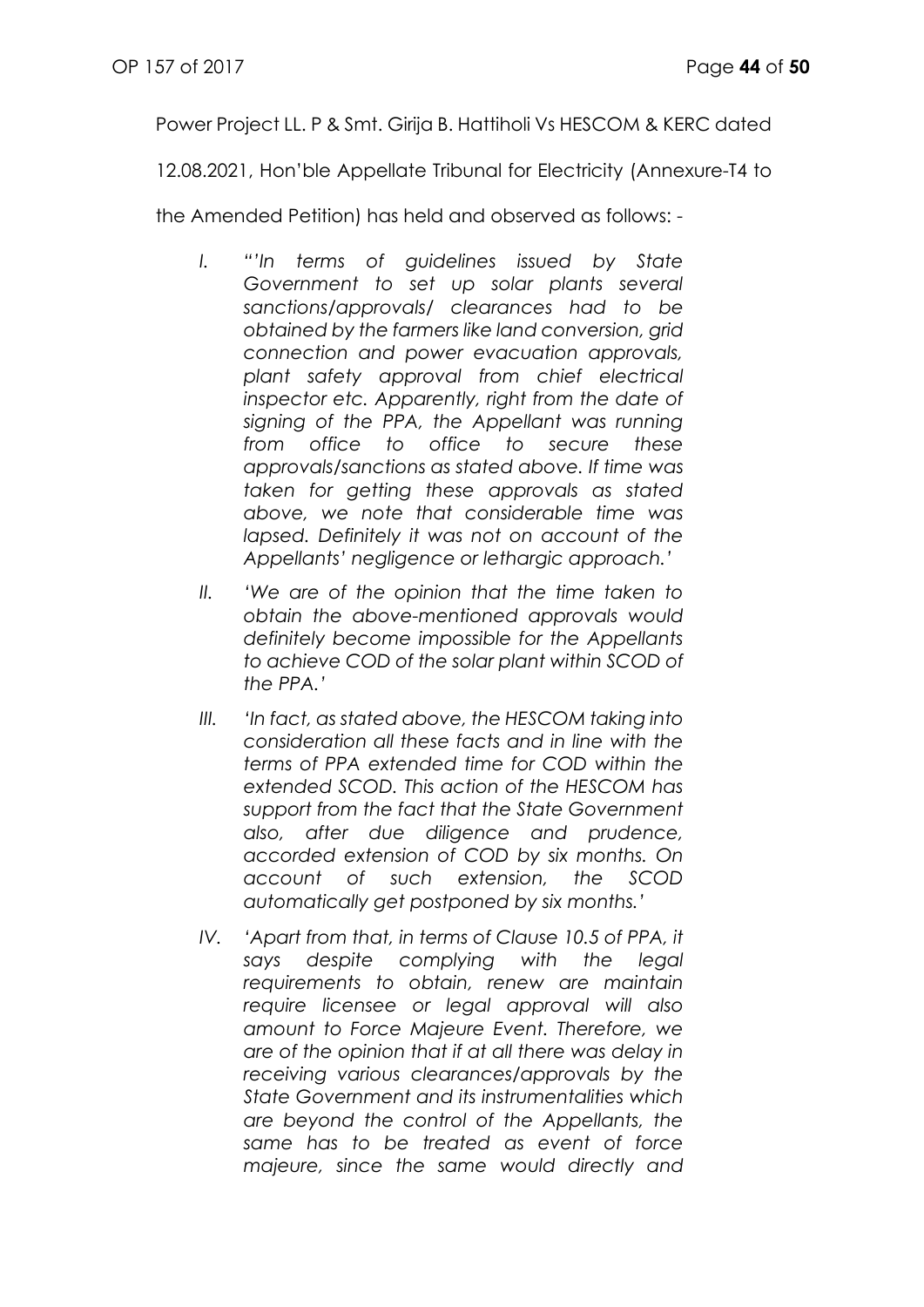*seriously affect the implementations of the solar project.'"*

20) In OP No. 188/2017 dated 23.03.2021 between Cambria Solar Private

Limited Vs GESCOM (Annexure-U to the Amended Petition), this

Commission has held as under: -

*"In view of the principles laid down by the Hon'ble APTEL in a recent judgment cited (in* Appeal No. 351/2018 in the matter of Chennamangathihalli Solar Power Project LL. P Vs BESCOM & another case, dated 14.09.2020)*, above and we are also relying on the above judgement in view of the facts are quite similar to the instant case. In view of the extension of time granted by the BESCOM (Respondent-2), holding that the Petitioner has fulfilled the conditions of PPA and extended time, we are of the opinion that the circumstances and events narrated by the Petitioner in the petition are 'Force Majeure 'events and they are not under the reasonable control of the Petitioner. Therefore, the Petitioner has proved that events or circumstances alleged by it amounts to 'Force Majeure' events entitling for extension of time for achieving the Conditions Precedent and Scheduled Commissioning Date."*

In this order, the Commission placing reliance on the Hon'ble APTEL's decision in the case of Chennammangathihalli Solar Power Project vs BESCOM, has allowed the extension of time on the ground of delays by the Governmental agencies which is also the case in the present Petition. 21) Under these circumstances, basing on the observations of Hon'ble APTEL in the cases referred supra as well as the reasons assigned by the Petitioner, the grounds urged by the Petitioner under the head of Force

Majeure Events has to be accepted.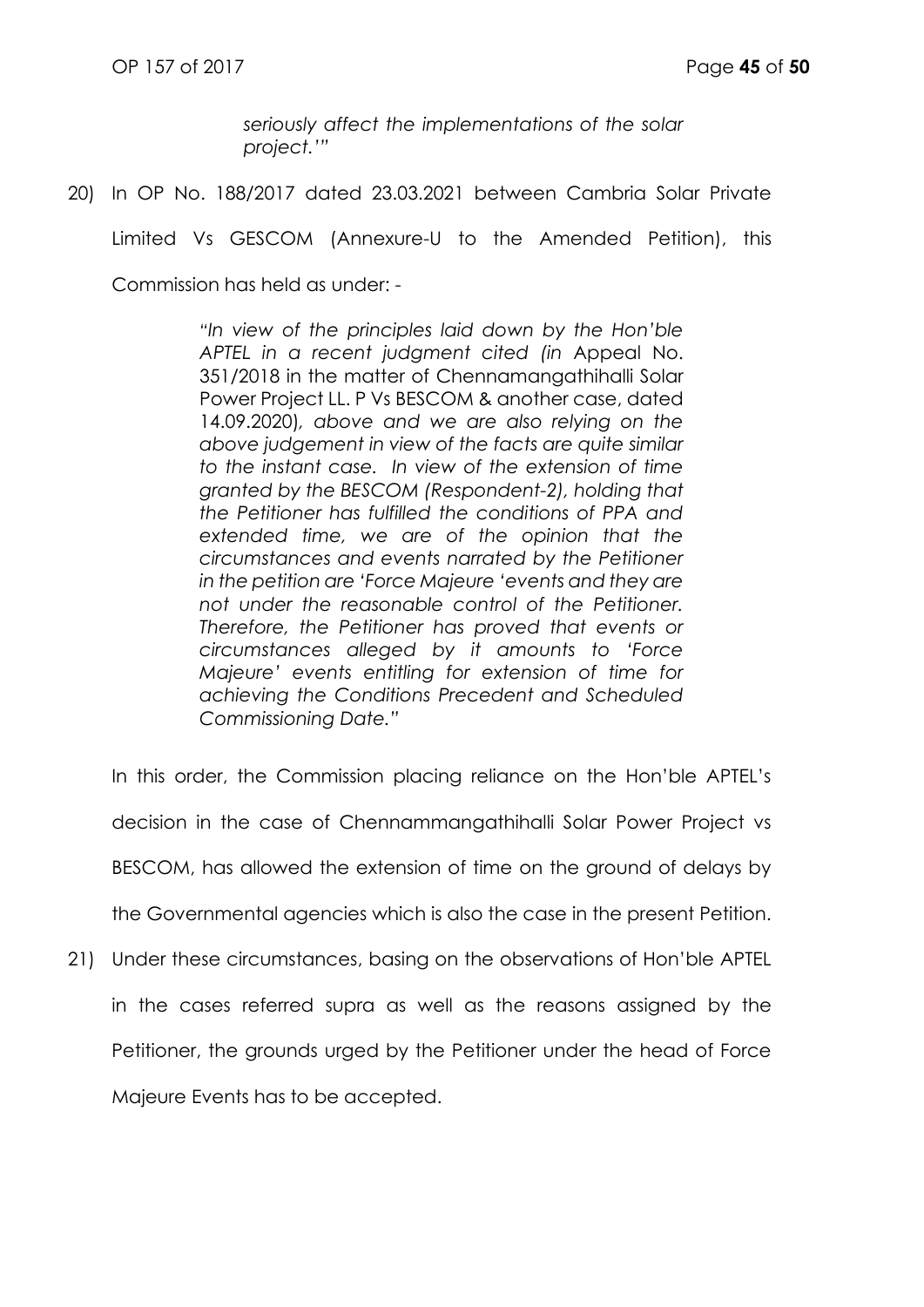- 22) During the course of arguments, the Learned Counsel for the Petitioner has submitted that, he has placed all the communications sent to the Respondents intimating them on the Force Majeure Events affecting the timely commissioning of the project. In support of his arguments, he has relied upon the letter written by the Additional Chief Secretary to the Government, Energy Department to the KERC (Annexure-P to the Amended Petition) dated 23.06.2017 in which the Under Secretary to the Government requested the Commission to consider approval of the extension of SCOD of Solar Power Projects of capacity 1 to 3MW under Land Owning Farmers' category. Another document i.e., the letter written by HESCOM/1st Respondent to the Petitioner (Annexure-L to the Original Petition) dated 04.02.2017 in which the time extended for 6 months from the date of SCOD for completion of Solar Power Project was granted by the Petitioner under Clause 2.5 and Article 8 of PPA. By way of reply the Learned Counsel for the Respondents submitted that the Petitioner has not followed the Article 8.3(b) of the PPA.
- 23) We have perused the Force Majeure Clause of the PPA: -

## *"8.3 Force Majeure Events:*

*(a) Neither Party shall be responsible or liable for or deemed in breach hereof because of any delay or failure in the performance of its obligations hereunder (except for obligations to pay money due prior to occurrence of Force Majeure events under this Agreement) or failure to meet milestone dates due to any event or circumstance (a "Force Majeure Event") beyond the reasonable control of the Party affected by such delay or failure, including the occurrence of any of the following:*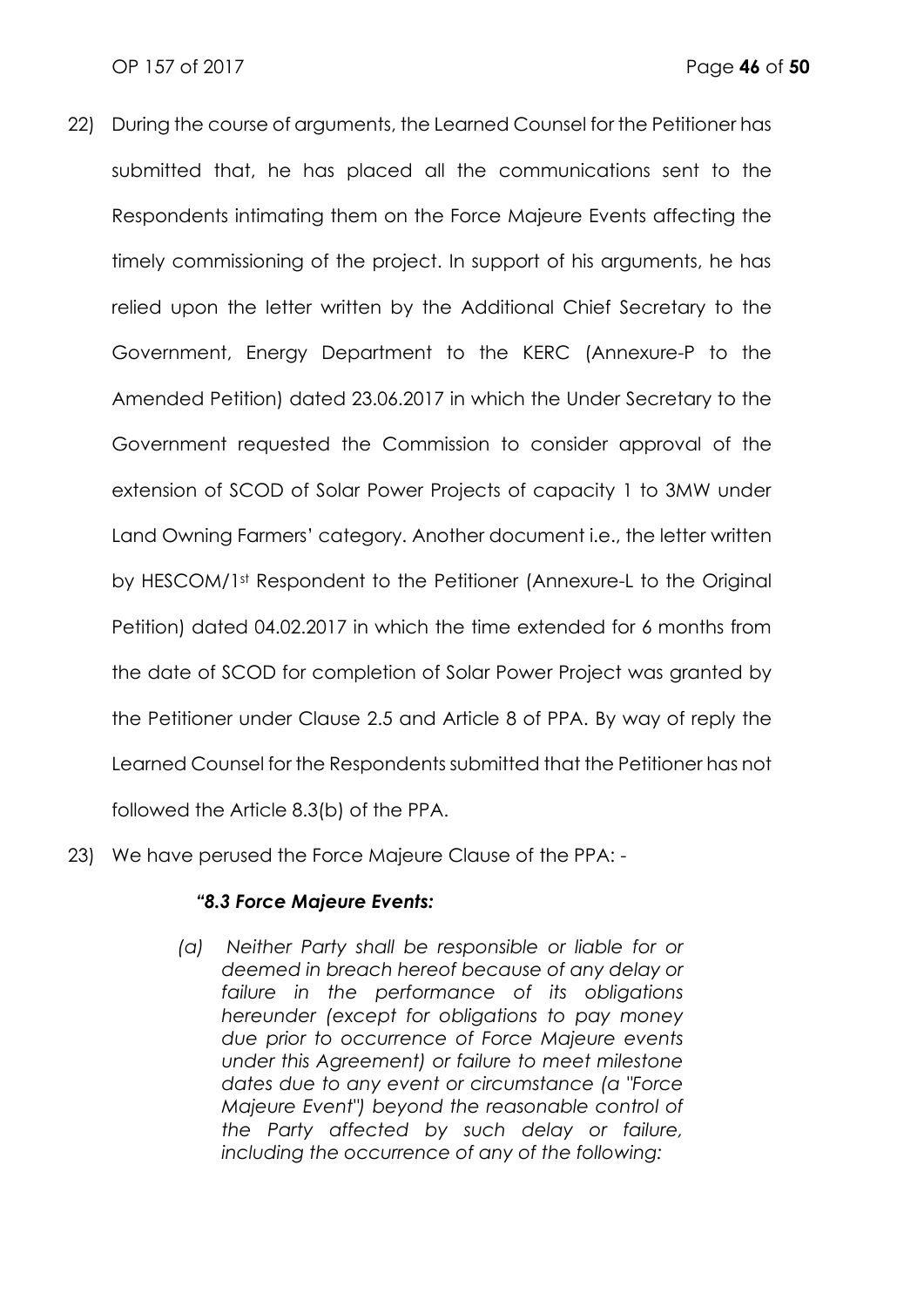- *(i) Acts of God;*
- *(ii) Typhoons, floods, lightning, cyclone, hurricane, drought, famine, epidemic, plague or other natural calamities;*
- *(iii) Strikes, work stoppages, work slowdowns or other labour dispute which affects a Party's ability to perform under this Agreement;*
- *(iv) Acts of war (whether declared or undeclared), invasion or civil unrest;*
- *(v) Any requirement, action or omission to act pursuant to any judgment or order of any court or judicial authority in India (provided such requirement, action or omission to act is not due to the breach by the SPD or BESCOM of any Law or any of their respective obligations under this Agreement);*
- *(vi) Inability despite complying with all legal requirements to obtain, renew or maintain required licenses or Legal Approvals;*
- *(vii) Fire, Earthquakes, explosions, accidents, landslides;*
- *(viii) Expropriation and/or compulsory acquisition of the Project in whole or in part;*
- *(ix) Chemical or radioactive contamination or ionizing radiation; or*
- *(x) Damage to or breakdown of transmission facilities of either Party;*
- *(b) The availability of the above item (a) to excuse a Party's obligations under this Agreement due to a Force Majeure Event shall be subject to the following limitations and restrictions:*
	- *(i) The non-performing Party gives the other Party written notice describing the particulars of the Force Majeure Event as soon as practicable after its occurrence;*
	- *(ii) The suspension of performance is of no greater scope and of no longer duration than is required by the Force Majeure Event.*
	- *(iii) The non-performing Party is able to resume performance of its obligations under this Agreement, it shall give the other Party written notice to that effect;*
	- *(iv) The Force Majeure Event was not caused by the non-performing Party's negligent or intentional acts, errors or omissions, or by its*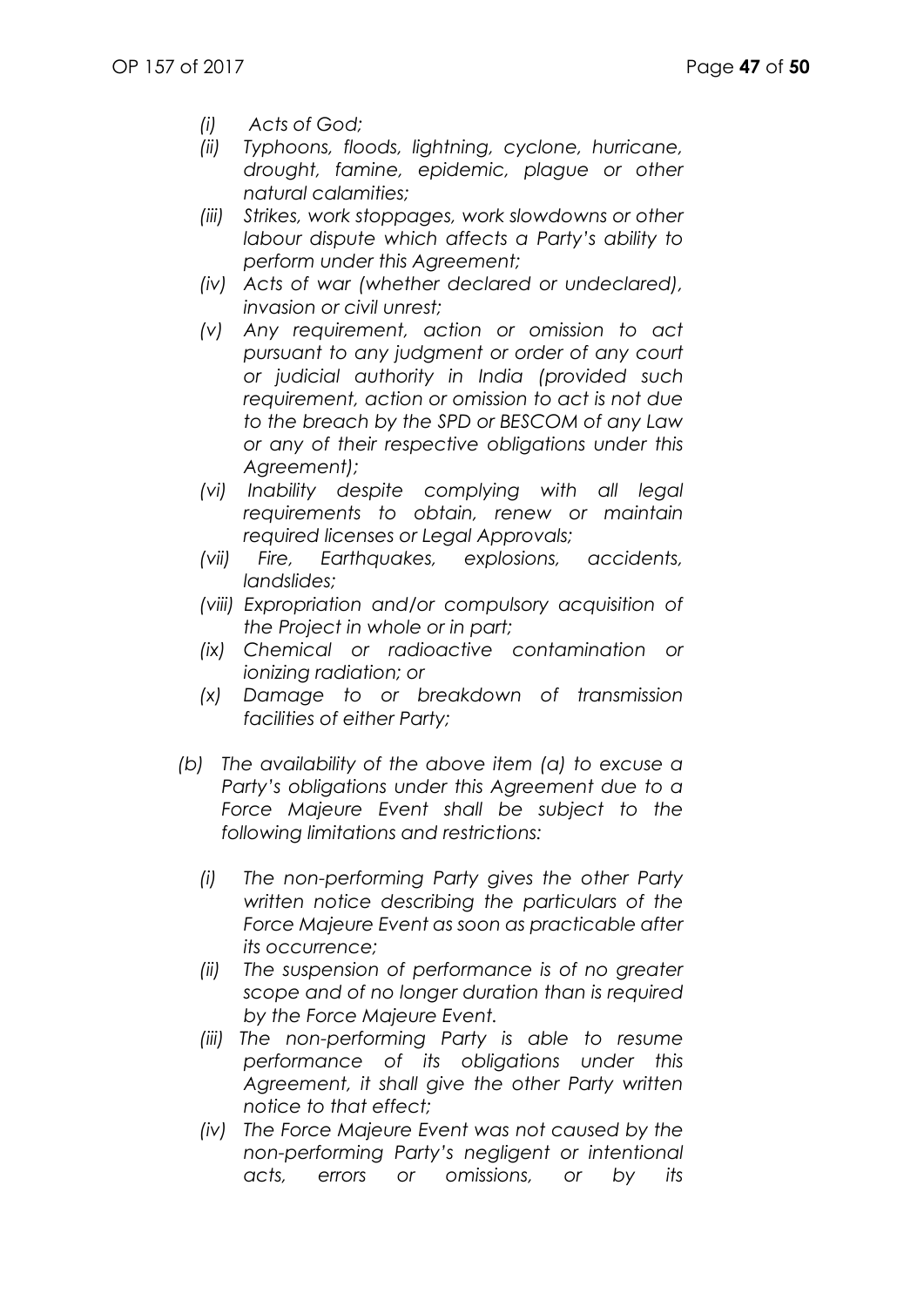*negligence/failure to comply with any material*  Law, or by any material breach or default under *this Agreement;*

- *(v) In no event shall a Force Majeure Event excuse the obligations of a Party that are required to be completely performed prior to the occurrence of a Force Majeure Event."*
- 24) On perusal of Annexure-L (filed along with Original Petition) it is clear that, the HESCOM has accorded approval to commission the project within 6 months from the date of original SCOD dated 23.12.2017. Further it is stated that this approval is issued is purely based on the request of Solar Power Developer for the purpose of commissioning of the project. While issuing this approval to the Petitioner, the Respondent had referred the letters written by the Petitioner dated 08.12.2016 (Reference No. 2 in Annexure-L filed along with Original Petition). On the direction of the 1st Respondent/HESCOM, the Petitioner filed the present Petition challenging the directions issued by the 1st Respondent/HESCOM to file a Petition before the Commission seeking approval for extension of SCOD. Thereby, the allegations of the Respondents that no Force Majeure notice was given by the Petitioner are baseless and false.
- 25) Further the Petitioner has also produced Commissioning Certificate (Annexure-N to the Amended Petition) dated 13.04.2017 which shows the 3 MW Solar Power Project of the Petitioner in Survey No. 2/1 of Hunshyala Village, Vijaypura Taluk, Vijayapura District has been commissioned on 31.03.2017.
- 26) In view of the discussions made above and also in Page 37 (Para 14 in Table-2), which disclose the time taken for each event of delay for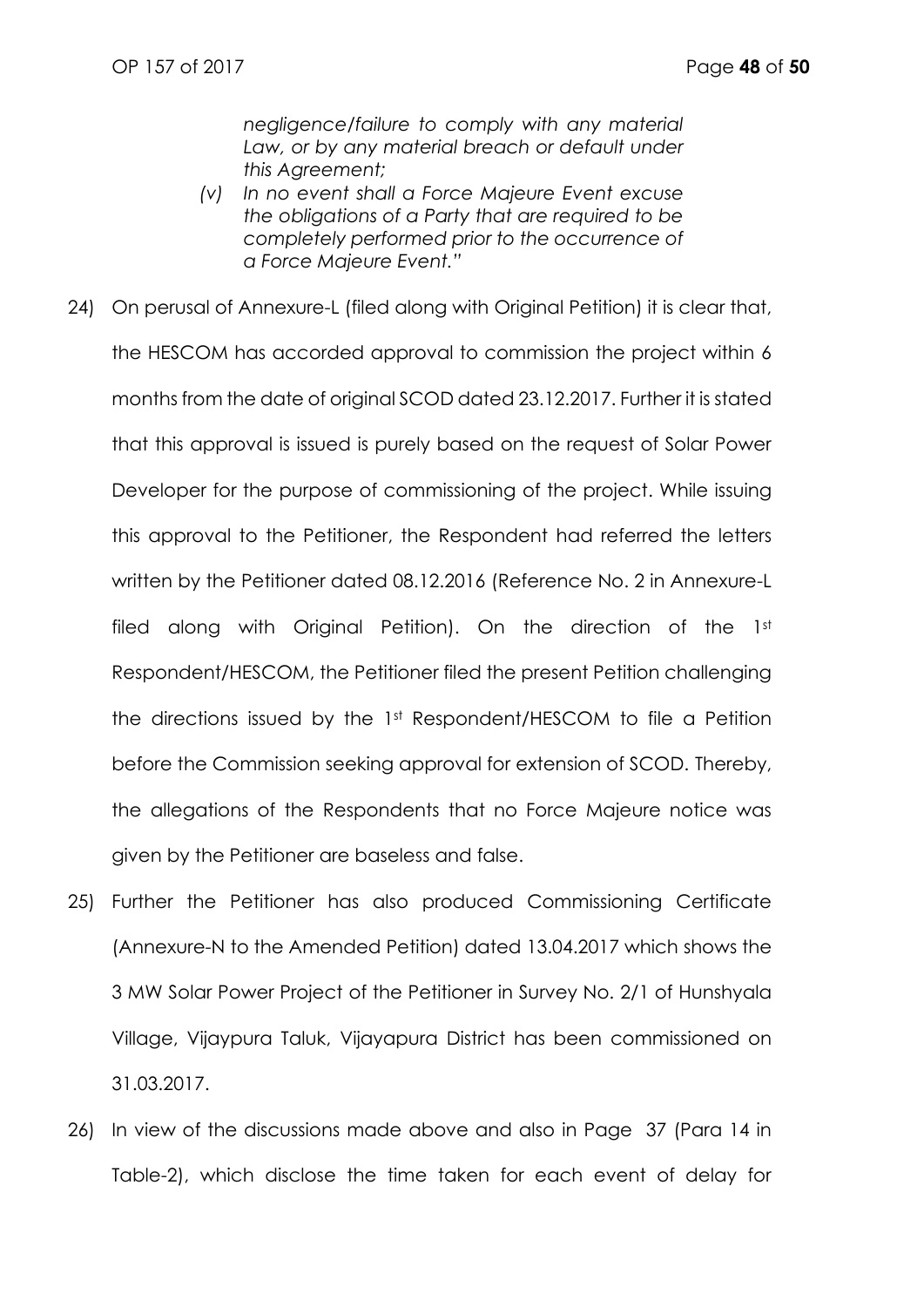approval and other delays, the prayer of the Petitioner falls within the parameters as discussed under Force Majeure events and in the present case on hand, though the Petitioner has suffered delay in issuing evacuation approval, Demonetization induced delay and delay in conversion of land has commissioned the project on 31.03.2017 i.e., within the extended period as approved on 23.06.2017 accorded by the 1st Respondent as per Annexure-L (filed along with Original Petition). As per observations made herein above, the judgements relied by the Counsel for the Petitioner and the grounds urged by the Petitioner in the Petition, these events fall under the Clause of Force Majeure as described in the PPA. The delay of 97 days is condoned and SCOD is extended by 97 days under Force Majeure. Hence Issue No. 1 is answered in affirmative.

27) **Issue No. 2:** For what relief the Petitioner is entitled to?

28) As per discussions made herein above paragraphs, and also answering issue No. 1 in affirmative by holding that the Petitioner is entitled for extension of time of 97 days from 23.12.2016 to 31.03.2017 (i.e., 84 days earlier) and the Petitioner is entitled for the tariff as agreed in PPA and also as per the findings given by the Hon'ble APTEL in its judgement dated 28.02.2020 in Appeal No. 340/2016 between Azure Sunrise Private Limited Vs Chamundeshwari Electricity Supply Corporation Limited, wherein the tribunal has held that "once extension of Scheduled Commissioning Date is approved by the concerned DISCOM, the question of reduced tariff does not arise". Hence, the Petitioner is entitled for Rs. 8.40/kWh tariff.